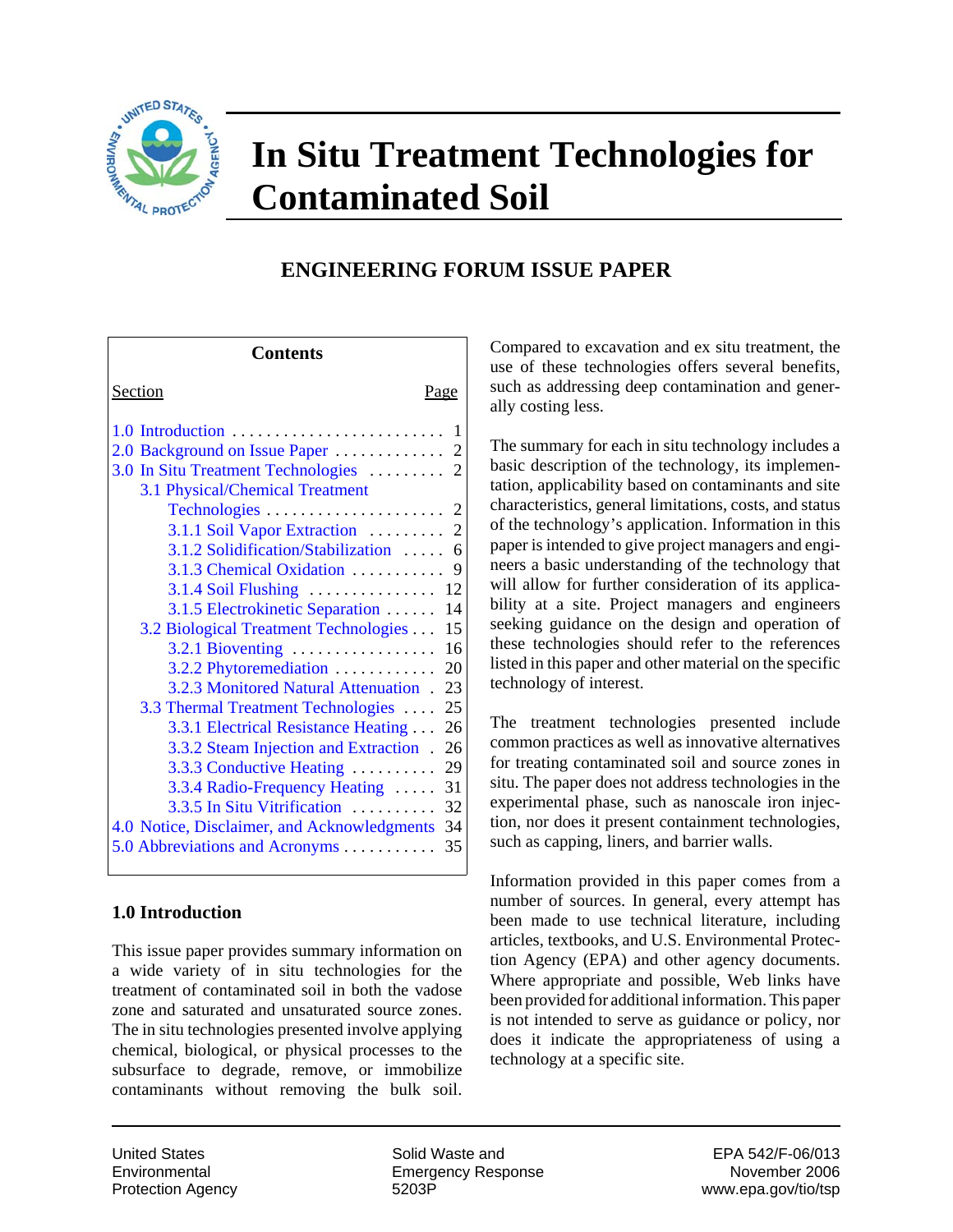#### <span id="page-1-0"></span>**2.0 Background on Issue Paper**

This issue paper was developed at the request of EPA's Engineering Forum to provide information to EPA project managers on the application of in situ treatment technologies for contaminated soil. The Engineering, Federal Facilities, and Ground Water Forums, established by EPA professionals in the ten regional offices, are committed to identifying and resolving scientific, technical, and engineering issues impacting the remediation of Superfund sites and corrective action sites under the Resource Conservation and Recovery Act (RCRA). The forums are supported by and advise the Office of Solid Waste and Emergency Response's (OSWER) Technical Support Project, which established Technical Support Centers in laboratories operated by the Office of Research and Development, Office of Radiation Programs, and the Environmental Response Team. The centers work closely with the forums, providing stateof-the-science technical assistance to EPA project managers.

# **3.0 In Situ Treatment Technologies**

For purposes of this paper, the in situ technologies are categorized into three major groups based on the primary mechanism by which treatment is achieved:

- Physical/Chemical Treatment Technologies
- Biological Treatment Technologies
- Thermal Treatment Technologies

Physical/chemical treatment includes soil vapor extraction, solidification/stabilization, soil flushing, chemical oxidation, and electrokinetic separation. Biological treatment uses microorganisms or vegetation to degrade, remove, or immobilize contamination in soil. Biological technologies include bioventing, phytoremediation, and monitored natural attenuation. Electrical resistivity heating, steam injection and extraction, conductive heating, radio-frequency heating, and vitrification are technologies summarized under thermal treatment. Table 1 provides a general summary of the effectiveness of the technologies for various contaminant classes.

The principal feature of many in situ treatment technologies is delivery and recovery of fluids or other reactants to the subsurface. The ability to control and monitor the delivery and recovery of these fluids or reactants is central to the effectiveness of in situ technologies in treating the contamination. Depending on the subsurface conditions and contaminant characteristics, each in situ technology has benefits and limitations on its ability to effectively deliver, control, and recover administered fluids and/or reactants and the contaminants. For example, soil permeability is an important factor in the delivery of a reactant for chemical oxidation or a gas for bioventing, whereas it is not as important for conductive heating. Consequently, the characterization of this parameter would generally be more critical for chemical oxidation or bioventing than for conductive heating.

The increased use in recent years of several in situ soil treatment technologies, such as chemical oxidation and thermal treatment, has shown that both technologies are a viable option for addressing source zones contaminated by nonaqueous phase liquids (NAPLs). In addition, greater emphasis is being placed on examining these technologies for their potential synergies as treatment trains to address contamination in the subsurface. This integrated approach has the potential for providing a more effective site remediation.

For information on various in situ technologies:

Harzardous Waste Cleanup Information (CLU-IN) website at: http://www.cluin.org/techfocus/

Federal Remediation Technologies Roundtable (FRTR) website at: http://www.frtr.gov/

Naval Engineering Facilities Environmental Restoration & BRAC (NAVFAC) website at: [http://](http://enviro.nfesc.navy.mil/erb)  [enviro.nfesc.navy.mil/erb](http://enviro.nfesc.navy.mil/erb) 

# **3.1 Physical/Chemical Treatment Technologies**

Physical/chemical technologies, which represent the most diverse group of remediation technologies, include soil vapor extraction, solidification/stabilization, oxidation, soil flushing, and electrokinetic separation.

# *3.1.1 Soil Vapor Extraction*

In situ soil vapor extraction (SVE) is a remediation technology in which a vacuum is applied to induce a controlled subsurface air flow to remove volatile organic compounds (VOCs) and some semivolatile organic compounds (SVOCs) from the vadose zone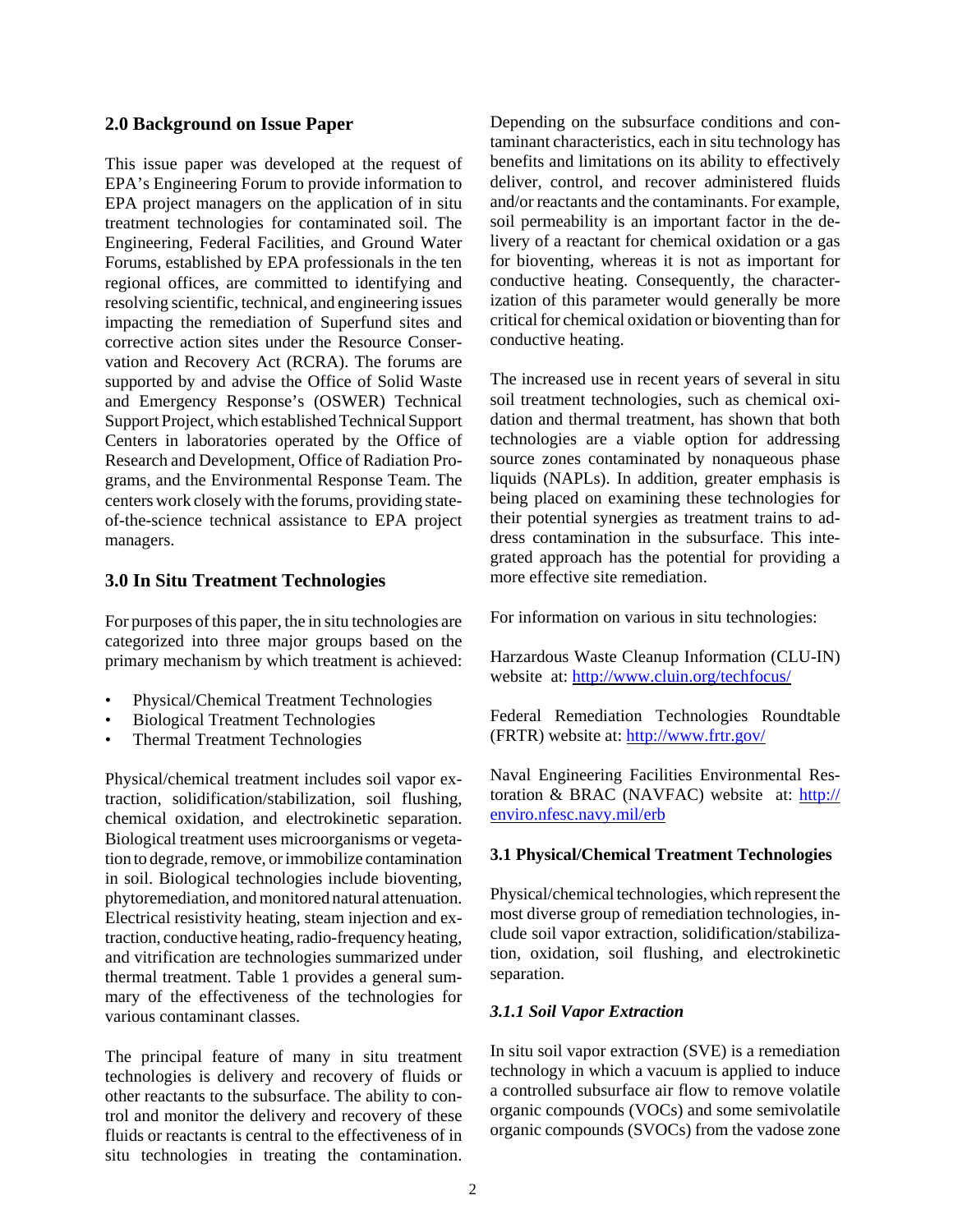| Key: ○ Better ▶ Average ● Worse<br>S=Specific to chemical type                                                                                                                                                                                                                                                                                                                                            | Nonhalogenated VOCs | Halogenated VOCs | Nonhalogenated SVOCs | Halogenated SVOCs | Fuels      | Inorganics | Radionuclides <sup>1</sup> | Explosives |
|-----------------------------------------------------------------------------------------------------------------------------------------------------------------------------------------------------------------------------------------------------------------------------------------------------------------------------------------------------------------------------------------------------------|---------------------|------------------|----------------------|-------------------|------------|------------|----------------------------|------------|
| <b>In Situ Physical/Chemical</b>                                                                                                                                                                                                                                                                                                                                                                          |                     |                  |                      |                   |            |            |                            |            |
| Soil Vapor Extraction                                                                                                                                                                                                                                                                                                                                                                                     | $\bigcirc$          | $\bigcirc$       | $\bullet$            | ●                 | $\bigcirc$ | $\bullet$  |                            |            |
| Solidification/Stabilization                                                                                                                                                                                                                                                                                                                                                                              | e                   |                  | Þ                    | D                 |            | $\bigcirc$ | $\bigcirc$                 | ●          |
| <b>Chemical Oxidation</b>                                                                                                                                                                                                                                                                                                                                                                                 | D                   | D                |                      |                   |            | S          |                            |            |
| Soil Flushing                                                                                                                                                                                                                                                                                                                                                                                             | $\bigcirc$          | $\bigcirc$       | D                    |                   |            | $\bigcirc$ |                            |            |
| Electrokinetic Separation                                                                                                                                                                                                                                                                                                                                                                                 |                     |                  |                      |                   |            | $\bigcirc$ |                            |            |
| <b>In Situ Biological Treatment</b>                                                                                                                                                                                                                                                                                                                                                                       |                     |                  |                      |                   |            |            |                            |            |
| Bioremediation                                                                                                                                                                                                                                                                                                                                                                                            | $\bigcirc$          | $\bigcirc$       | $\bigcirc$           | S                 | $\bigcirc$ | S          | S                          | $\bigcirc$ |
| Bioventing                                                                                                                                                                                                                                                                                                                                                                                                | $\bigcirc$          | $\bigcirc$       | $\bigcirc$           |                   | $\bigcirc$ |            |                            |            |
| Phytoremediation                                                                                                                                                                                                                                                                                                                                                                                          |                     | D                |                      | S                 |            |            |                            |            |
| <b>In Situ Thermal</b>                                                                                                                                                                                                                                                                                                                                                                                    |                     |                  |                      |                   |            |            |                            |            |
| Thermal Treatment (electrical resistivity heating, steam<br>injection and extraction. conductive heating, radiofrequency<br>heating, and in situ vitrification)                                                                                                                                                                                                                                           | $\bigcirc$          | $\bigcirc$       | $\bigcirc$           | $\bigcirc$        | $\bigcirc$ |            |                            |            |
| Adapted from Federal Remediation Technologies Roundtable Remediation Screening Matrix, Table 3.2.<br>http://www.frtr.gov/matrix2/section3/table3_2.html<br><sup>1</sup> For more information on radionuclide technologies see: U.S. EPA.1996. Technology Screening Guide for<br>Radioactively Contaminated Sites, EPA/402/R-96/017.<br>http://www.epa.gov/superfund/resources/radiation/pdf/techguide.pdf |                     |                  |                      |                   |            |            |                            |            |

to the surface for treatment. The configuration of the system usually involves attaching blowers to extraction wells which are generally constructed with slotted polyvinyl chloride (PVC) to induce airflow through the soil matrix (Army Corps of Engineers [USACE] [2002\)](#page-5-0). The contaminated air is brought to the surface and passed through a vapor/liquid separator to remove any moisture before the air is treated. Treatment is typically done by adsorption (activated carbon), or for more concentrated waste streams, by thermal oxidation systems (U.S. EPA [2006\)](#page-5-0). The water generated by the liquid separator may also require treatment (Figure 1). When expected concentrations in the air stream are sufficiently high (1,000 to 5,000 parts per million [ppm] or more) for free product recovery for recycling, a stand alone condensation treatment system might be considered.

This type of system is generally not used for mixtures of chemicals, and at some point the condenser system will need to be changed out when concentrations drop (USACE [2002](#page-5-0)).

Concrete, asphalt, geomembrane, or other lowpermeability covers are often placed over the soil surface to prevent short-circuiting of air flow and to increase the radius of influence of the extraction wells. Replacement air can be introduced into the subsurface by injecting air via a blower or by allowing air to flow into passive injection wells. While vertical wells are the most widely used SVE design method, when the contamination and/or the water table is shallow, horizontal wells or trenches provide better lateral flow and superior formation access.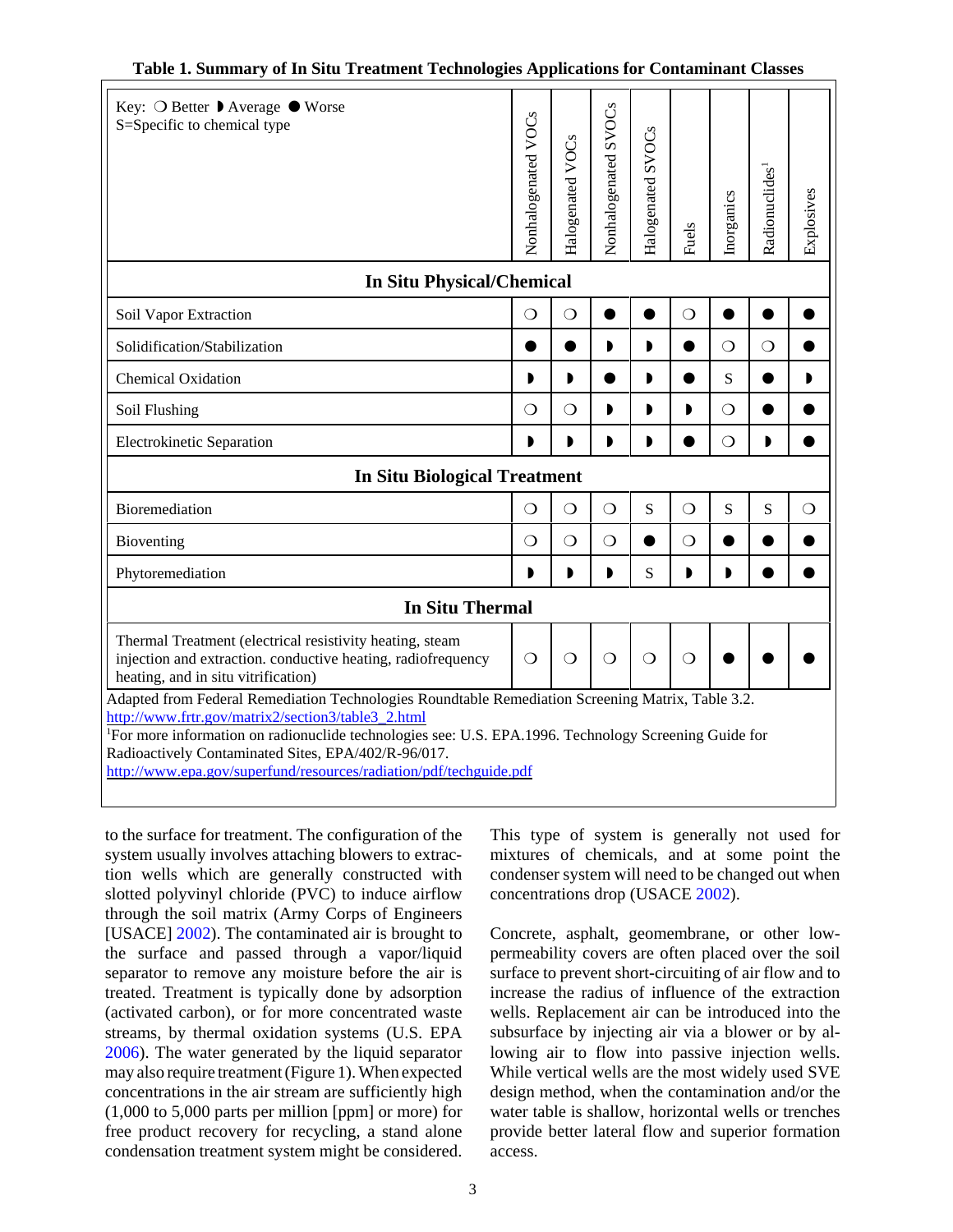The SVE process is driven by the partitioning of volatile materials from condensed phases (sorbed on soil particles, dissolved in pore water, or nonaqueous liquid) into the soil gas being drawn through the subsurface. The partitioning is controlled by contaminant and soil properties. These properties include After a suitable (site-specific) time, the blowers are turned back on to capture the more concentrated soil vapors [\(AFCEE 2002\).](#page-4-0) If appropriate, this method can save money on electricity and other costs. For other examples of energy conservation, see Gill and Mahutova [\(2004](#page-5-0)).

contaminant vapor pressure, Henry's law constant, solubility, soil intrinsic permeability, water content (which should be low, but very dry soils also inhibit contaminant mobilization), and organic carbon content (Air Force Center for Environmental Excellence [AFCEE ] [2002\)](#page-4-0). SVE is best suited in welldrained, high-permeability soil (sand and gravel) with a low organic carbon content. Low permeability soil or heterogenous soil with high carbon content are more difficult to treat with SVE and often require amendments, such as pneumatic or hydraulic fracturing.<sup>1</sup> Fracturing allows for paths, but the bulk of the



high preferential flow **Figure 1. Typical Soil Vapor Extraction System** 

contaminant load still depends upon low flow or diffusion from the competent soil matrix.

Like fracturing, heterogenous subsurfaces provide differential flow paths that result in efficient removal of contaminants in the permeable layers, with the less permeable layers being subject to slow diffusive forces. Rate-limited diffusion in the less permeable soils extends the time needed for remediation; therefore, it may be more efficient to approach these types of sites with a pulsed pumping strategy, in which the blowers are turned off at predetermined effluent concentrations, and the contaminants are allowed to diffuse into the "clean" permeable layers.

When designing an SVE system, DiGiulio and Varadhan [\(2001\)](#page-4-0) advise care in choosing standard radius of influence (ROI) methods to place extraction wells. These methods generally rely on measuring vacuum differentials with distance from the venting well. Vacuum measurements can indicate the direction of a flow gradient, but as the vacuum measured approaches ambient pressures, they may give a false indication and lead to placing wells too far apart. In addition, vacuum measurements give no information on the effective gas flow through the various subsurface materials. For example, one-dimensional measurements made on layers of sand and silty clay will yield equivalent vacuums, while the effective gas flow is through the sand, with little going through the silty clay. A more relevant approach to well layout is to achieve a pore velocity

<sup>1</sup> Fracturing is the creation of cracks or sand-filled fissures in low- permeability formations.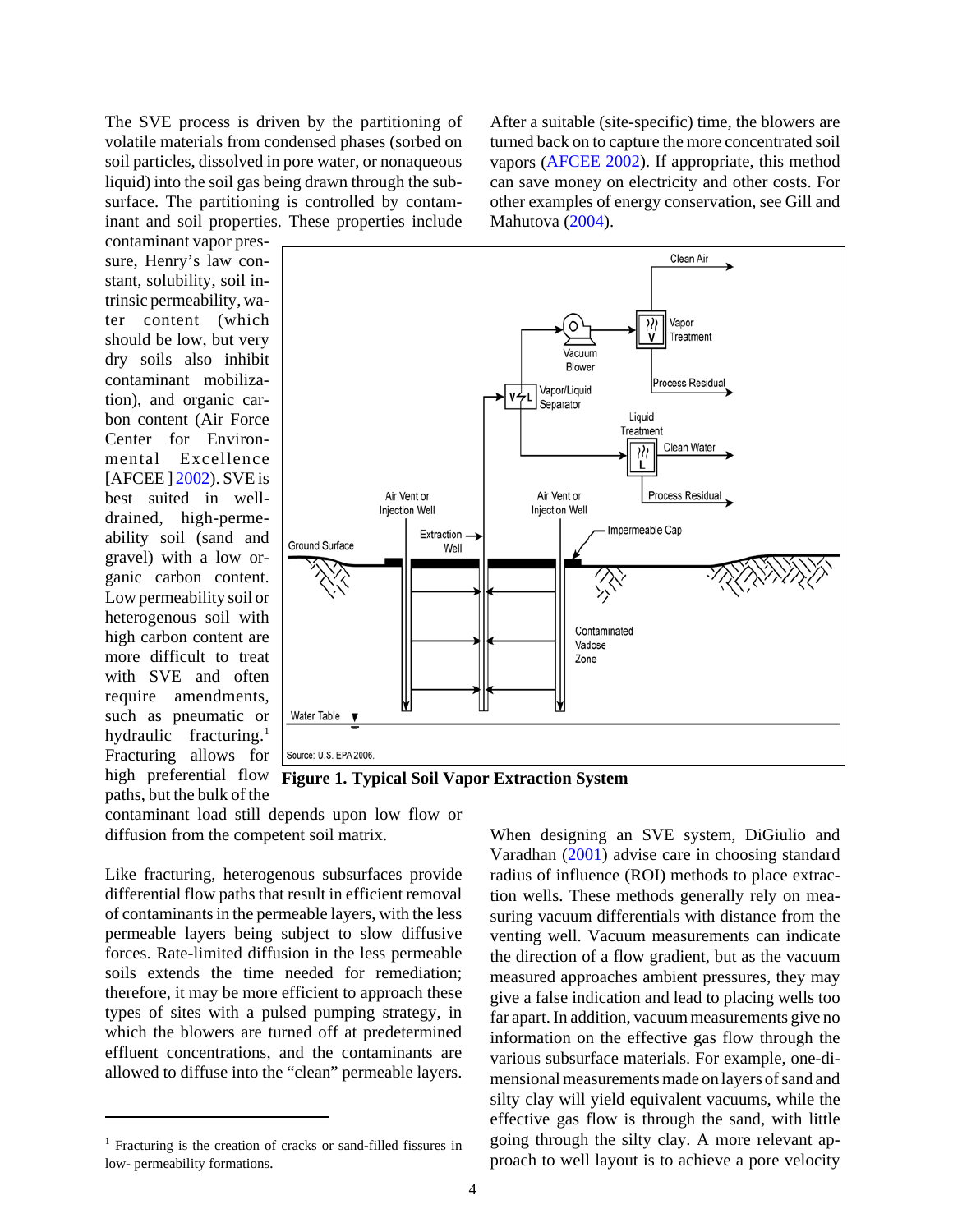<span id="page-4-0"></span>that exceeds some minimum rate everywhere within the contaminated zone ([USACE 2002\).](#page-5-0)

As the vapor extraction system continues to operate, effluent contaminant concentrations generally become asymptotic (steady-state removal of very low concentrations). Unless the SVE system is addressing a single contaminant species, measurements of the venting effluent should provide the total mass being removed as well as relative compound concentrations. Speciation data also help in evaluating the system's efficiency. Because the chemicals in a mixture have different chemical/physical properties, they will leave the mixture at different rates; hence, a drop in total concentration does not necessarily mean a drop in available contaminant or system efficiency, but rather exhaustion of certain species. It is also important to test each extraction well in the system individually to determine if the drop is occurring across all wells [\(USACE 2002\).](#page-5-0) Testing of the header alone may mask wells that have low flow and high concentrations that are being diluted by other wells in the system.

Maintaining asymptotic levels over a period of many months is often interpreted as a sign that the SVE effort has been successful and should be shut down; however, as USACE [\(2002](#page-5-0)) states: "although the decrease of concentrations in the extracted vapor is an indication of the effectiveness of the system, it is certainly not conclusive evidence that the concentrations in the soil have decreased proportionally."

Reasons for a decrease in contaminant concentration, other than reaching cleanup goals, include:

- The system has exhausted the supply of contaminants that it can advectively reach, and their continued presence, at very low concentrations, represents a draw upon diffusion rate-limited source areas.
- The water table has risen and the source areas are no longer available to the SVE system.
- The soil has reached a dryness factor that hinders, rather than promotes, SVE.
- The measured flow represents dilution from fully flushed areas near the extraction well, while understating considerably more contaminated areas further away, near stagnation points (AFCEE 2002 and DiGiulio and Varadhan 2001).

If no rebound is found after shutting the system down for a site-specific determined time, then confirmation sampling should be done. Confirmation sampling can be accomplished with an extensive soil gas survey, continuous soil sampling on a statistically determined grid, or professional judgment with sufficient previous characterization information gained by use of direct push tools, such as the membrane interface probe or, in the presence of hydrocarbons, by laser-induced fluorescence spectroscopy.

If a site has contaminated groundwater, it should be addressed along with the vadose zone contamination. Often this can be accomplished using a multi-phase extraction (MPE) system to simultaneously remove contaminants from soil and extract contaminated groundwater. A discussion of MPE, which is not within the scope of this document, can be found in U.S. EPA [\(1999\)](#page-5-0) and USACE [\(1999](#page-5-0)).

The cost of SVE is site-specific and depends in part on the hydrogeology, type and amount of contaminants, and whether the offgas requires treatment. The FRTR website estimates the cost is between \$10 and \$40 per cubic yard, with a typical pilot program costing between \$10,000 and \$40,000. The NAVFAC website provides a \$20 to \$60 per cubic yard estimate. USACE [\(2002](#page-5-0)) provides a strategy for estimating costs and a checklist for items to include in the estimate. SVE is a mature, widely used technology, and many vendors are capable of implementing the technology.

#### Cited and Other References

AFCEE. 2000. Source Reduction Effectiveness at Fuel-Contaminated Sites: Technical Summary Report. 125 pp. http://www.afcee.brooks.af.mil/pro ducts/techtrans/download/SourceRed.pdf

American Academy of Environmental Engineers. 1998. Innovative Site Remediation Technology Design & Application, Volume 7: Vacuum Extraction and Air Sparging, EPA 542/B-97/010. U.S. EPA, Office of Solid Waste and Emergency Response, 392 pp. http://nepis.epa.gov/pubtitleOSW ER.htm

DiGiulio, D. and R. Varadhan. 2001. Development of Recommendations and Methods to Support Assessment of Soil Venting Performance and Closure, EPA 600/R-01/070. U.S. EPA Office of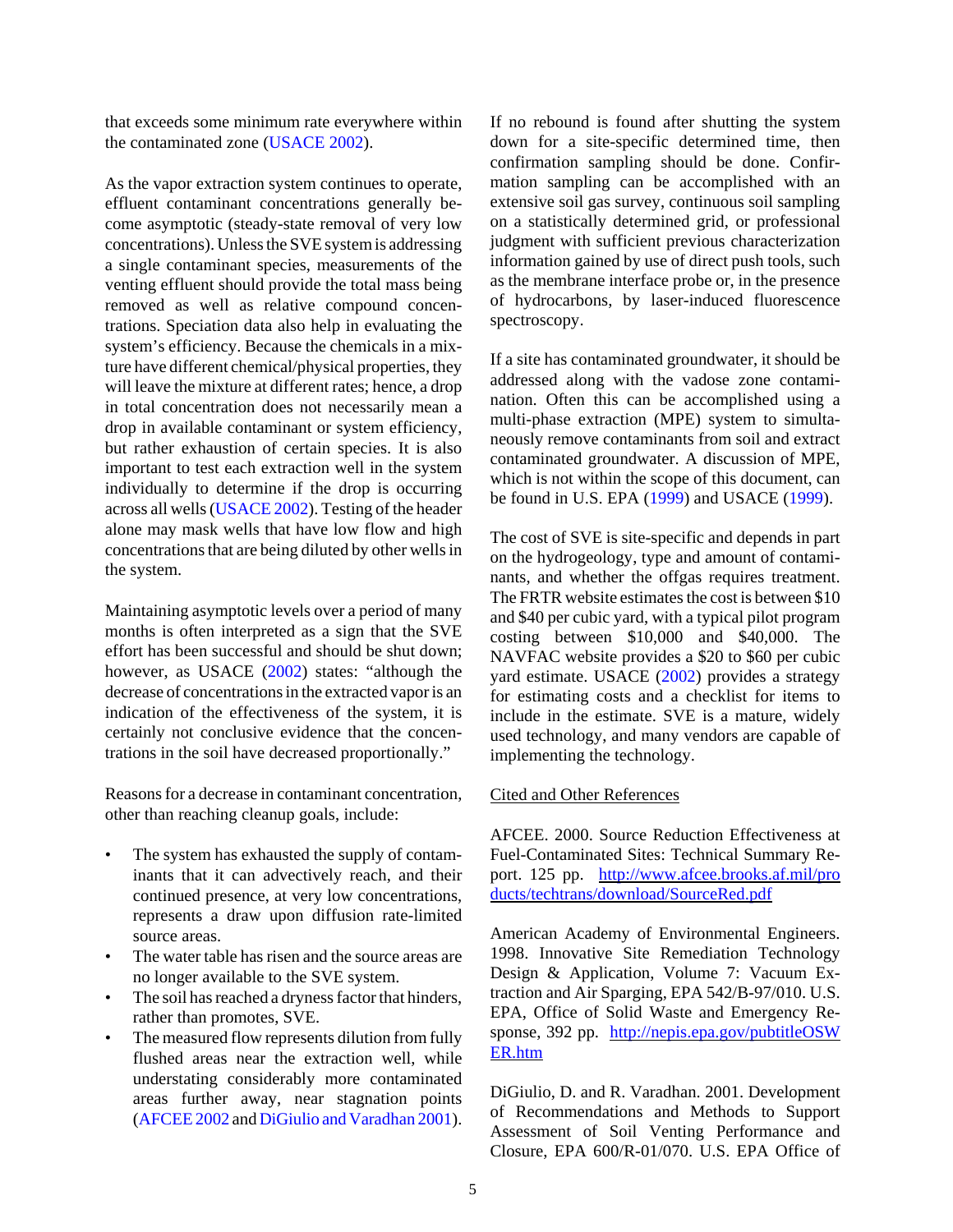<span id="page-5-0"></span>Research and Development, 435 pp. http://www.epa. gov/ada/pubs/reports.html

FRTR website at: http://www.frtr.gov/

Gill, M. and K. Mahutova. 2004. Engineering Forum Issue Paper: Introduction to Energy Conservation and Production at Waste Cleanup Sites, EPA 542/ S-04/001. U.S. EPA, Office of Solid Waste and Emergency Response, 36 pp. http://www.epa.gov/ tio/tsp/download/epa542s04001.pdf

Johnson, R., R. Dupont, and D. Graves. 1996. Assessing UST Corrective Action Technologies: Diagnostic Evaluation of In Situ SVE-Based System Performance, EPA 600/R-96/041. U.S. EPA, Office of Research and Development, 162 pp. http://nepis. epa.gov/pubtitleORD.htm

NAVFAC. 2006. Naval Engineering Facilities Environmental Restoration & BRAC website. https://portal.navfac.navy.mil/portal/page? pageid= 181,5346904&\_dad=portal&\_schema=PORTAL

USACE. 1999. Engineering and Design: Multi-Phase Extraction, EM 1110-1-4010, 286 pp. http://www. usace.army.mil/publications/eng-manuals/em1110 1-4010/toc.htm

USACE. 2002. Engineering and Design: Soil Vapor Extraction and Bioventing, EM 1110-1-4001, 424 pp. http://www.usace.army.mil/inet/usace-docs/engmanuals/em1110-1-4001/toc.htm

USACE. 2006. Army Corps of Engineers Environmental webpage. http://www.environmental.usace. army.mil/

U.S. EPA. 1997a. Analysis of Selected Enhancements for Soil Vapor Extraction, EPA 542/R-97/007. Office of Solid Waste and Emergency Response, 246 pp. http://www.cluin.org/download/remed/sveen hmt.pdf

U.S. EPA. 1997b. Michigan Soil Vapor Extraction Remediation (MISER) Model: A Computer Program to Model Soil Vapor Extraction and Bioventing of Organic Chemicals in Unsaturated Geological Material, EPA 600/R-97/099. Office of Research and Development, 260 pp. http://nepis.epa.gov/pubtitle ORD.htm

U.S. EPA. 1999. Multi-Phase Extraction: State-ofthe-Practice, EPA 542/R-99/004. Office of Solid Waste and Emergency Response, 78 pp. http:// [www.epa.gov/tio/download/remed/mpe2.pdf](http://www.epa.gov/tio/download/remed/mpe2.pdf) 

U.S. EPA. 2006. Off-Gas Treatment for Soil Vapor Extraction Systems: State of the Practice, EPA 542/R-05/028. Office of Solid Waste and Emergency Response, 129 pp. http://www.cluin. org/download/remed/EPA542R05028.pdf

# *3.1.2 Solidification/Stabilization*

Solidification and stabilization (S/S) refer to closely related technologies that use chemical and/or physical processes to treat radioactive, hazardous, and mixed wastes. Solidification technologies encapsulate the waste to form a solid material. The product of solidification may be a monolithic block, a clay-like material, a granular particulate, or some other physical form commonly considered "solid."

Stabilization technologies reduce the hazard potential of a waste by converting the contaminants into less soluble, mobile, or toxic forms (e.g., Cr(VI) to Cr(III)). The physical nature and handling characteristics of the waste are not necessarily changed by stabilization.

Chemical stabilization relies on the reduction of contaminant mobility by physical or chemical reactions with the contaminant, rather than the contaminant matrix (e.g., soil or sediment), as is done with solidification. The mobility of organic and inorganic compounds can be reduced through various precipitation, complexation, and adsorption reactions. Commonly applied inorganic stabilization agents include soluble silicates, carbon, phosphates (e.g., apatite), and sulfur-based binders. Organo-clays have been used to stabilize organic chemicals that are poorly addressed by precipitation and complexation reactions [\(U.S. EPA 1997\).](#page-7-0) 

The S/S process can be accomplished using either inorganic or polymer binders. The most common inorganic binders are Portland cement, pozzolans (siliceous or aluminous materials that can react with calcium hydroxide to form compounds with cementitious properties), and cement/pozzolan mixtures. While these binders are effective for a range of inorganic cations and anions, a treatability study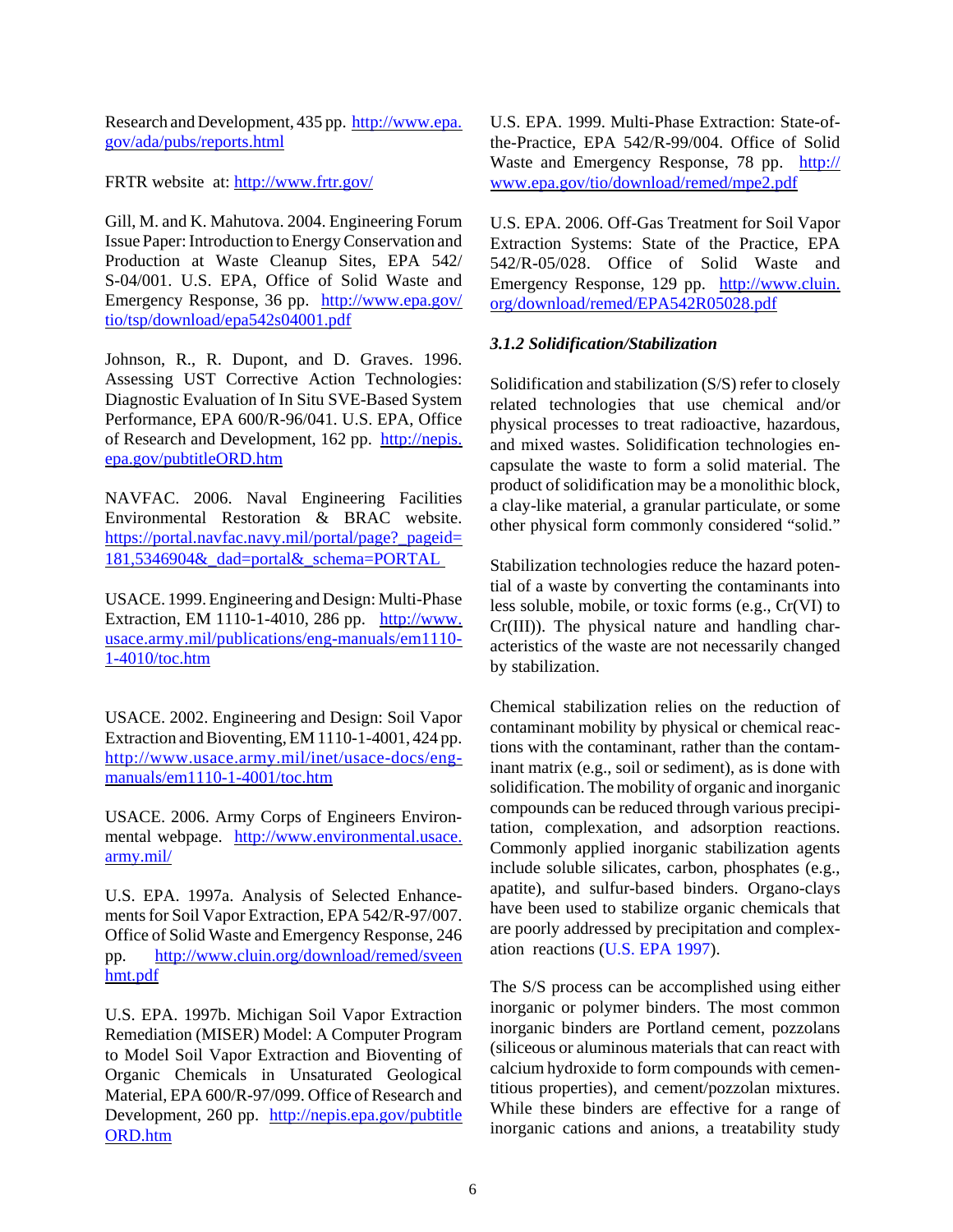should be conducted using on-site soil, contaminants, and groundwater (if applicable).

In situ chemical stabilization of inorganics using phosphorus based and other compounds was evaluated in September 1998 under EPA's Superfund Innovative Technology Evaluation Program (SITE). The Soil Rescue and Envirobond™ remediation products were applied to a small area of leadcontaminated soil at the Crooksville/Roseville Pottery site in southeastern Ohio. These products chelate the metal ions to reduce mobility. The mean Toxicity Characteristic Leaching Procedure (TCLP) lead concentrations were reduced by more than 99 percent for both products (U.S. EPA [2002](#page-8-0) and [2003](#page-8-0)).

S/S treatment of organic contaminants with cementitious formulations is more complex than treatment of inorganic contaminants. While low

levels of organic contaminants can be treated using S/S, many organics will interfere with the hydration process and impede the curing of the solid [\(U.S. EPA 1997\).](#page-7-0)  Subsurface variations in the concentrations of organics can affect both the leachability and final physical properties of the treated wastes or soil. Thorburg et al. [\(2005](#page-7-0)) used Portland cement to treat a sediment contaminated with coal tar-derived hydrocarbons. The results showed that the treated sediments leached polycyclic aromatic hydrocarbons (PAHs) and midrange aromatic and aliphatic hydrocarbons at concentrations bilities. Most cementitious pro- **Contaminated Soils and Sludges**  cesses are exothermic, and the heat

generated by the curing process has the potential to volatilize VOCs.

The most significant challenge in applying S/S in situ for contaminated soils is achieving complete and uniform mixing of the binder with the contaminated matrix. Three basic approaches are used for mixing the binder with the matrix:

- Vertical auger mixing
- Shallow in-place mixing
- Injection grouting

Vertical auger mixing requires a system of augers to inject and mix binder into the soil (Figure 2). The treatment depth is limited by the torque required to turn the auger. Current testing indicates a limit of depths to less than 150 feet. The auger diameter, which determines the number of holes that need to be drilled for a given areal extent, can range from several meters for shallow mixing to much smaller diameters for deep mixing. The need for a smaller diameter auger means more holes will need to be drilled per unit area, which increases the cost for the deeper mixing. If VOCs or mercury are present at the site, the contaminant vapors should be captured and treated. The capture is usually accomplished with a hood that covers the mixing area and conveys the gases to an on-site treatment system. Auger mixing is the most commonly applied method for in situ mixing of S/S reagents with soil.



well above their effective solu- **Figure 2. MecTool™ for Solidification and Stabilization of** 

In-place mixing involves the spreading and mixing of binder reagents with waste by conventional earthmoving equipment, such as draglines, backhoes, or clamshell buckets. A large auger rig can also be employed for in-place mixing. The technology is applicable only to surface or shallow deposits of contamination.

A novel form of in-place waste mixing can be used for large areas of heavy-metals contaminated soil. A lime-stabilized biosolid can be plowed into the contaminated soil, yielding a mixture that reduces toxicity and bioavailability of the heavy metals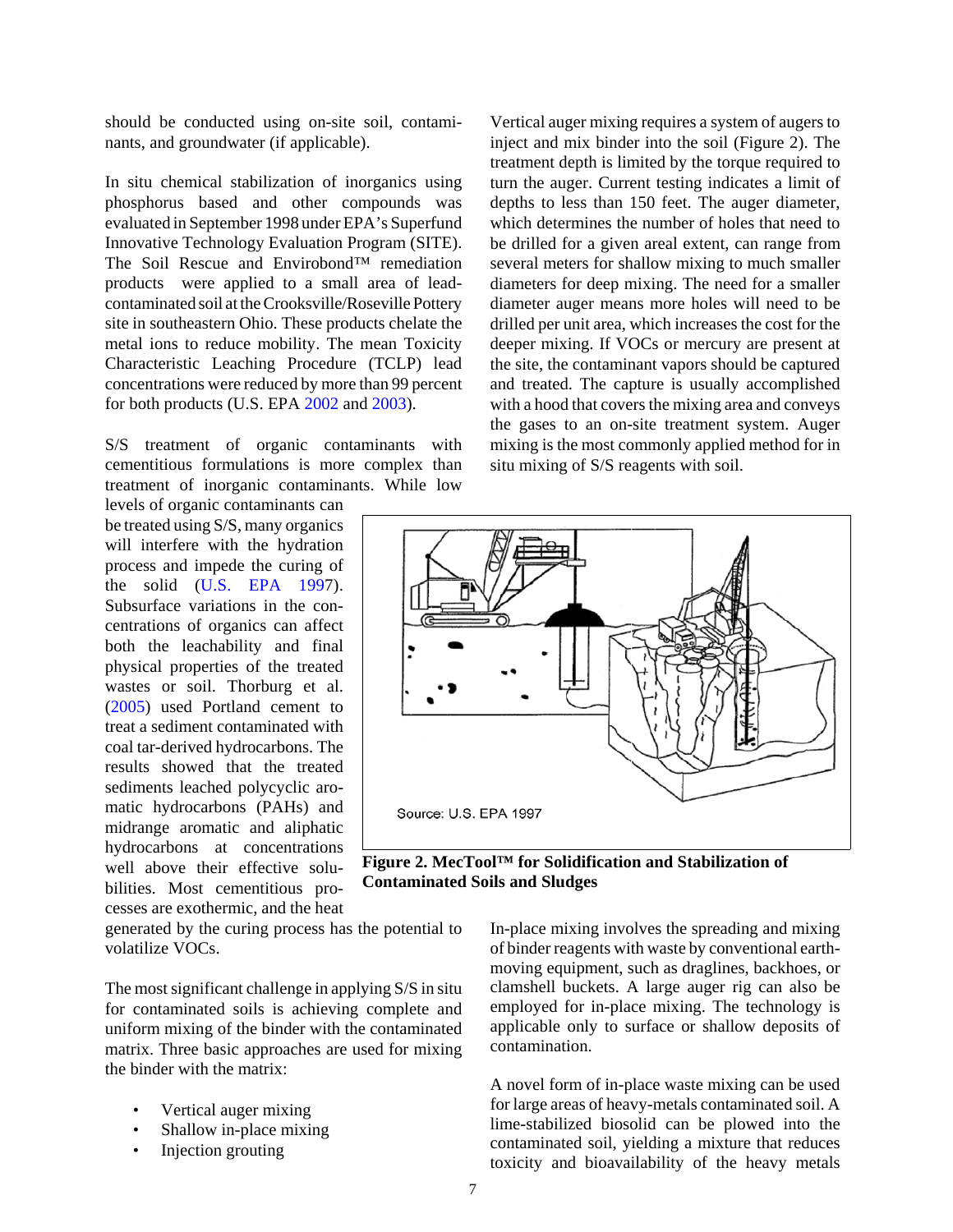<span id="page-7-0"></span>while providing a soil suitable for supporting vegetation.

Injection grouting involves forcing a binder containing dissolved or suspended treatment agents into the formation under pressure, thereby permeating the soil. Grout injection may be applied to contaminated formations lying well below the ground surface. The injected grout cures in place, producing an in situ treated mass.

Polymer binders are thermoplastic or thermosetting. Thermoplastic binders are materials that can be repeatedly melted to a flow state and will harden when cooled. Polyethylene, sulfur polymer, and bitumen are examples of theromoplastic binders. Thermosetting binders are materials that require the combination of several liquid ingredients (e.g., monomer, catalyst, promoter) that, when combined, harden to a solid that cannot be reworked (U.S. EPA 1997).

Thermoplastic binders operate in a temperature range of 120 to 180°C, which could be an issue in soil with high moisture content. Thermosetting binders operate at ambient temperatures, but they are not amenable to high moisture content. While polymer binders are effective, they may be difficult to use in an in situ setting.

S/S has been applied to the remediation of hazardous waste sites for more than 15 years. Experience with the technology, especially the inorganic binders (Portland cement and pozzolans), is abundant.

The Army Environmental Policy Institute (1998) estimates that in situ S/S of metals using a phosphoric apatite binder costs approximately \$46 per ton; using Portland cement for metals costs about \$125 per ton; using ammonium modified Portland cement for organics costs about \$101 per ton; and using polyethylene costs about \$609 per ton. The Portland Cement Association also has costing data: http://www.cement.org/.

#### Cited and Other References

Army Environmental Policy Institute. 1998. Solidification Technologies for Restoration of Sites Contaminated with Hazardous Wastes, 80 pp. http://www.aepi.army.mil/pubs-cleanup.html

Maher, A., H. Najm, and M. Boile. 2005. Solidification/Stabilization of Soft River Sediments Using Deep Soil Mixing. State of New Jersey Department

of Transportation, 44 pp. http://www.state.nj.us/ transportation/works/maritime/documents/deep soilmixingfinal.pdf

Portland Cement Association. 2006 (November). Portland Cement Association webpage. http://www. cement.org/waste/wt\_tech\_epapubs.asp

Thornburg, T. et al. 2005. Effectiveness of in situ cement stabilization for remediation of sediment containing coal tar derived hydrocarbons. The Annual International Conference on Contaminated Soils, Sediments, and Water, October 17-20, 2005, University of Massachusetts, Amherst. http://www. umasssoils.com/abstracts2005/Thursday/evolving %20strategies.htm

USACE. 2006. Unified Facilities Guide Specifications: Section 02 55 00, Solidification/Stabilization (S/S) of Contaminated Material, UFGS-02 55 00, 16 pp. http://www.wbdg.org/ccb/DOD/UFGS/UFGS% 2002%2055%2000.pdf

U.S. EPA. 1993a. Engineering Bulletin: Solidification/Stabilization of Organics and Inorganics, EPA 540/S-92/015. Office of Emergency and Remedial Response, 13 pp. http://www.cement.org/waste /wt\_tech\_epapubs.asp

U.S. EPA. 1993b. Technical Resource Document: Solidification/Stabilization and Its Application to Waste Materials, EPA 530/R-93/012. Office of Research and Development, 372 pp. http://www. cement.org/waste/wt\_tech\_epapubs.asp

U.S. EPA. 1996. Technology Screening Guide for Radioactively Contaminated Sites, EPA 402/R-96 /017. Office of Radiation and Office of Solid Waste and Emergency Response, 203 pp. http://www.epa. gov/superfund/resources/radiation/pdf/techguide.pdf

U.S. EPA. 1997. Innovative Site Remediation Design and Application, Volume 4: Stabilization/ Solidification, EPA 542/B-97/007. Office of Solid Waste and Emergency Response, 234 pp. http://nepis.epa.gov/pubtitleOSWER.htm

U.S. EPA. 1998. MOLECULAR BONDING SYSTEM® Innovative Technology Evaluation Report, EPA 540/R-97/507. Office of Research and Development, 56 pp. http://www.epa.gov/ORD/ SITE/reports/540r97507/540r97507.pdf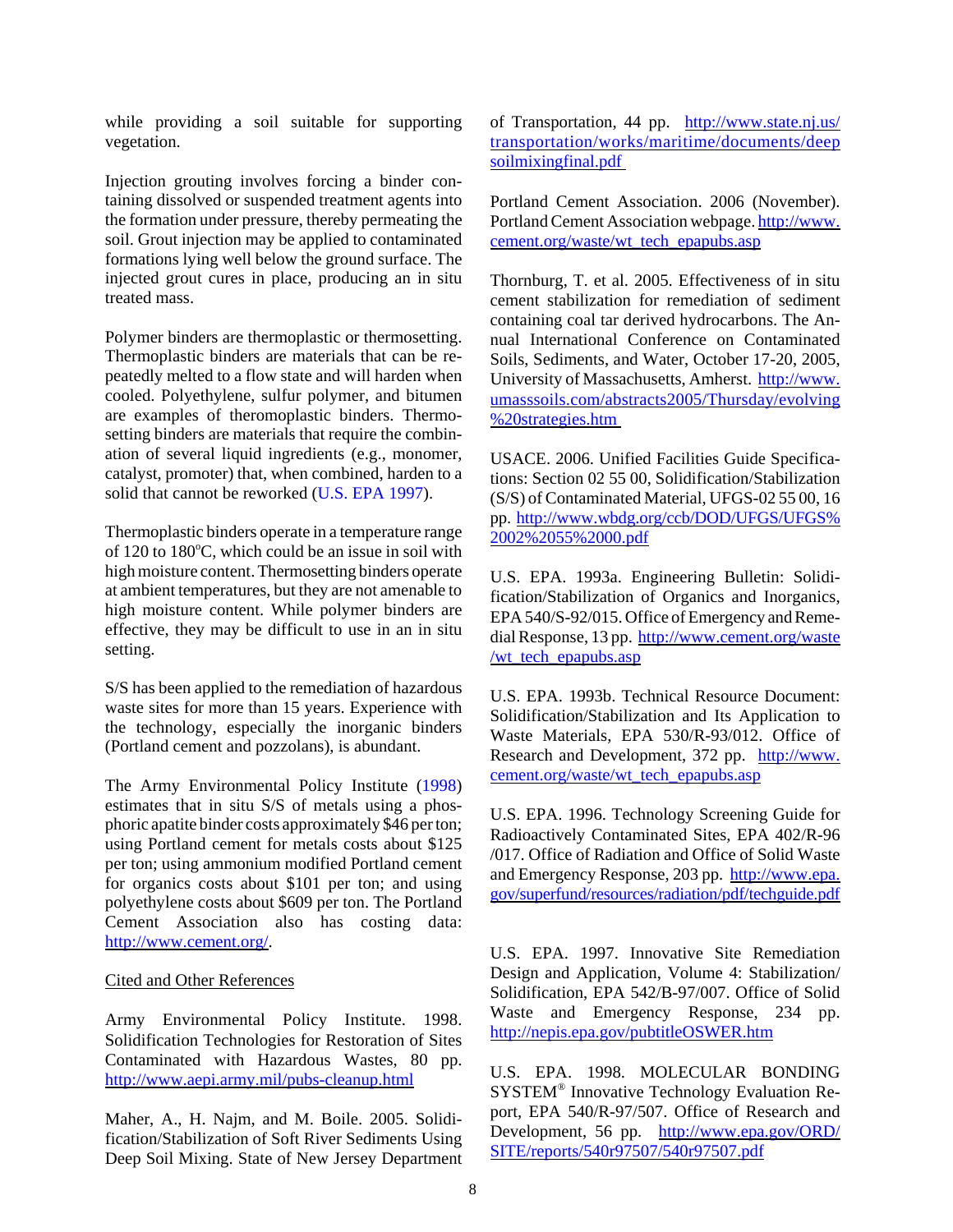<span id="page-8-0"></span>U.S. EPA. 1999. Solidification/Stabilization Resource Guide, EPA 542/B-99/002. Office of Solid Waste and Emergency Response, 91 pp. http://www. clu-in.org/download/remed/solidstab.pdf

U.S. EPA. 2000. Solidification/Stabilization Use at Superfund Sites, EPA 542/R-00/010. Office of Solid Waste and Emergency Response, 24 pp. http://www. clu-in.org/s.focus/c/pub/i/611/

U.S. EPA. 2002. Superfund Innovative Technology Evaluation Program: Evaluation of Soil Amendment Technologies at the Crooksville/Roseville Pottery Area of Concern, Rocky Mountain Remediation Services Envirobond™ Process. Office of Research and Development, 16 pp. http://www.epa.gov/ORD/ NRMRL/pubs/540r02501/540R02501.pdf

U.S. EPA. 2003. Evaluation of Soil Amendment Technologies at the Crooksville/Roseville Pottery Area of Concern STAR Organics Soil Rescue: Innovative Technology Evaluation Report, EPA 540/R-99/501. Office of Research and Development, 14 pp. http://www.epa.gov/ORD/SITE/reports/540 r99501/540R99501prel.pdf

U.S. EPA. 2004. Innovative Technology Evaluation Report: Stabilization of Mercury in Waste Material from the Sulfur Bank Mercury Mine. Office of Research and Development, 68 pp. http://www.epa. gov/ORD/NRMRL/pubs/540r04502/540r04502.pdf

# *3.1.3 Chemical Oxidation*

Chemical oxidation typically involves reduction/ oxidation (redox) reactions that chemically convert hazardous contaminants to nonhazardous or less toxic compounds that are more stable, less mobile, or inert. Redox reactions involve the transfer of electrons from one chemical to another. Specifically, one reactant is oxidized (loses electrons) and one is reduced (gains electrons). There are several oxidants capable of degrading contaminants. Commonly used oxidants include potassium or sodium permanganate, Fenton's catalyzed hydrogen peroxide, hydrogen peroxide, ozone, and sodium persulfate. Each oxidant has advantages and limitations, and while applicable to soil contamination and some source zone contamination, they have been applied primarily toward remediating groundwater. Several key concepts in oxidant selection for site cleanup include:

- Is the oxidant capable of degrading the contaminant of concern? Is a catalyst or other additive required to increase effectiveness?
- What is the soil oxidant demand (SOD)? SOD is a measure of how the naturally occurring materials in soil will affect the performance of some of the oxidants. For non-selective oxidants, high SOD will increase the cost of cleanup, as more oxidant will be required.
- What is the naturally occurring pH of the soil/ groundwater system? Some oxidants require an acidic environment to work. If the soil is basic, an acid needs to be applied in addition to the oxidant.
- How will the decomposition rate of the oxidant affect application strategies? Some unreacted oxidants may remain in the subsurface for weeks to months, while others naturally decompose within hours of injection.

The type of delivery system selected depends upon the depth of the contaminants, the physical state of the oxidant (gas, liquid, solid), and its decomposition rate. Backhoes, trenchers, and augers have been used to work liquid and solid oxidants into contaminated soil and sludge. Liquids can be delivered either by gravity through wells and trenches or by injection. For vadose zones, gravity has the drawback of a relatively small area of influence. Pressurized injection of liquids or gases, either through the screen of a well or the probe of a direct push (DP) rig, will force the oxidant into the formation. The DP rig offers a cost-effective way of delivering the oxidant, and if needed, the hole can be completed as a small diameter well for later injections. Potassium permanganate and other solid phase chemical oxidants have also been added by hydraulic or pneumatic fracturing.

The site stratigraphy plays an important role in the distribution of oxidants. Fine-grained units redirect oxidants to more permeable areas and are difficult to penetrate; hence, they can be the source of rebound later on, as contaminants diffuse out. Long-lived oxidants (e.g., permanganate) have the potential to remain active as this diffusion occurs, and they can mitigate some of the potential rebound.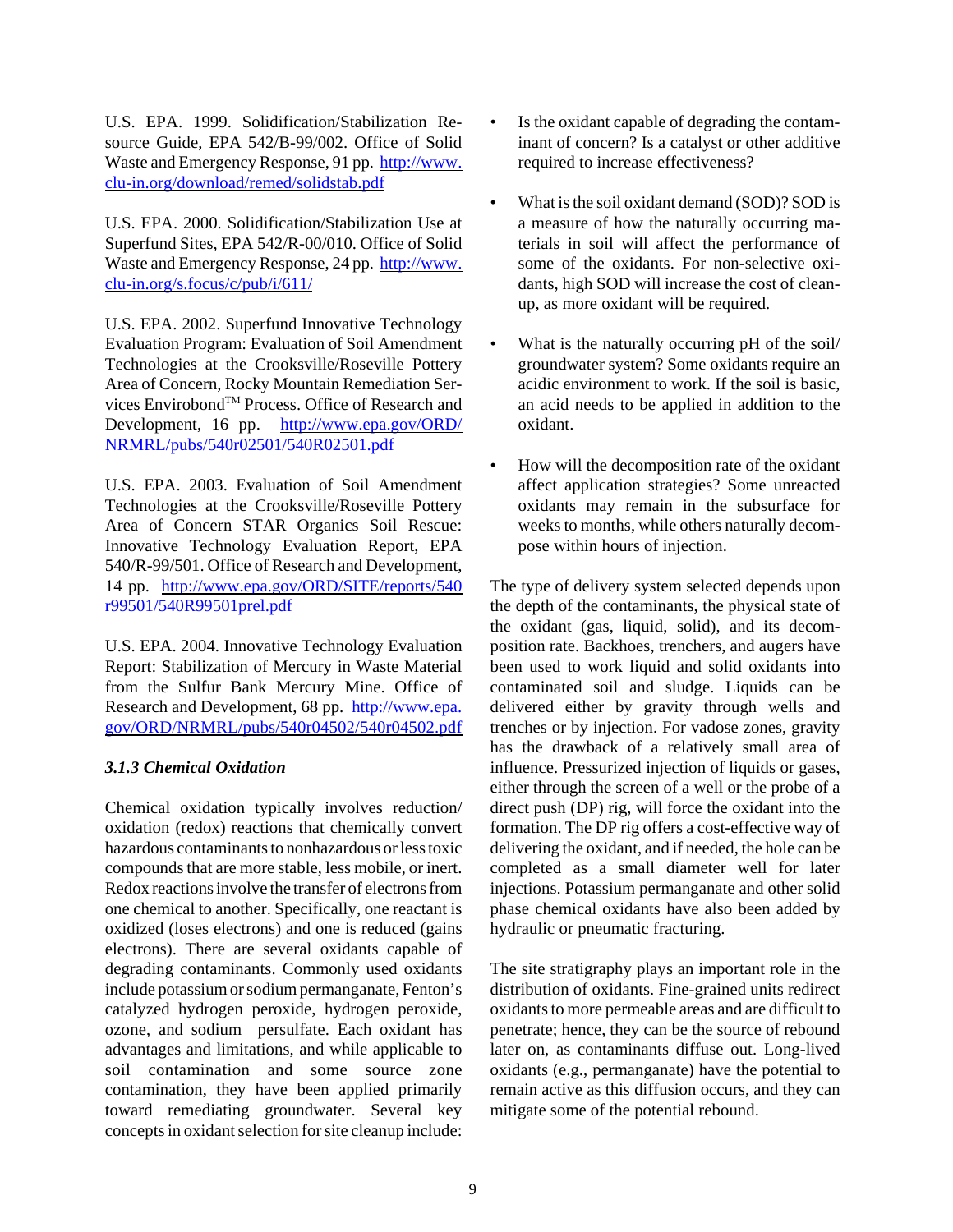Chemical oxidation usually requires multiple applications. Table 2 provides a qualitative list of oxidant reactivities with contaminants commonly found at sites.

In the special case of nonaqueous phase liquids, oxidants that are in a water-based solution will only be able to react with the dissolved phase of the contaminant, since the two will not mix. This property limits their activity to the oxidant solution/NAPL interface.

Cost estimates depend on the heterogeneity of the site subsurface, soil oxidation demand, stability of the oxidant, and type and concentration of the contaminant. Care should be taken when comparing different technologies on a cubic yard basis without considering these site attributes. Cost data can be found in ITRC  $(2005)$  and Brown  $(2003)$  $(2003)$ . In situ chemical oxidation has been used at a number of sites and is available from a variety of vendors.

*Sodium or Potassium Permanganate*. Permanganate is a non-specific oxidizer of contaminants with low standard oxidation potential and high SOD. It can be used over a wide range of pH values and does not require a catalyst. Permanganate tends to remain in the subsurface for a long time, allowing for more contaminant contact and the potential of reducing rebound. As permanganate oxidizes organic materials, manganese oxide  $(MnO<sub>2</sub>)$  forms as a dark brown to black precipitate. During the treatment of large bodies of NAPL with high concentrations of permanganate, this precipitate may form a coating that reduces contact between oxidant and NAPL. The extent to which this reduction negatively impacts contaminant oxidation has not been quantified. Potassium permanganate has a much lower solubility than sodium and is generally applied at lower concentrations. Commercial-grade permanganates may contain elevated concentrations of heavy metals, and they may lower the pH of the treated zone [\(U.S. EPA 2004\).](#page-11-0) If bioremediation is planned as a polishing step, permanganate will have an adverse effect on microbial activity and may cause a change in microbe distribution. This effect is generally transitory. Also, there is some evidence that permanganates may be inhibitory to *Dehalococcoides ethenogenes*, the microbial species that completely dechlorinates tetrachloroethene (PCE) and trichloroethene (TCE) ([Hrapovic et al. 2005\).](#page-10-0) 

*Fenton's Catalyzed Hydrogen Peroxide.* Fenton's reagent uses hydrogen peroxide in the presence of ferrous sulfate to generate hydroxyl radicals that are powerful oxidants. The reaction is fast, releases oxygen and heat, and can be difficult to control. Because of the fast reaction, the area of influence around the injection point is small. In conventional

| Oxidant                        | High                           | <b>Moderate</b>                                            | Low                                            |
|--------------------------------|--------------------------------|------------------------------------------------------------|------------------------------------------------|
| Ozone                          | PCE, TCE, DCE, VC, MTBE,       | BTEX, CH <sub>2</sub> Cl <sub>2</sub> ,                    | CT, CHCl <sub>3</sub> ,                        |
|                                | CB, PAHs, Phenols, Explosives, |                                                            |                                                |
|                                | PCBs, Pesticides               |                                                            |                                                |
| Hydrogen Peroxide <sup>2</sup> | PCE, TCE, DCE, VC, CB,         | DCA, CH <sub>2</sub> Cl <sub>2</sub> , PAH <sub>s</sub> ,  | TCA, CT, CHCl <sub>3</sub> ,                   |
|                                | BTEX, MTBE, Phenols            | Explosives                                                 | PCBs, Pesticides                               |
| Calcium Peroxide               | PCE, TCE, DCE, VC, CB          | DCA, CH <sub>2</sub> Cl <sub>2</sub>                       | CT, CHCl <sub>3</sub>                          |
| Fenton's Reagent               | PCE, TCE, DCE, VC, CB,         | DCA, CH <sub>2</sub> Cl <sub>2</sub> , PAH <sub>2</sub>    | TCA, CT, CHCl <sub>3</sub> ,                   |
|                                | BTEX, MTBE, Phenols            | Explosives                                                 | PCBs, Pesticides                               |
| Potassium/Sodium               | PCE, TCE, DCE, VC, TEX,        | Pesticides                                                 | Benzene, DCA,                                  |
| Permanganate                   | PAHs, Phenols, Explosives      |                                                            | CH <sub>2</sub> Cl <sub>2</sub> , TCA, CT, CB, |
|                                |                                |                                                            | CHCl <sub>3</sub> , PCBs                       |
| Sodium Persulfate              | PCE, TCE, DCE, VC, CB,         | DCA, CH <sub>2</sub> Cl <sub>2</sub> , CHCl <sub>3</sub> , | TCA, CT, PCBs                                  |
| (Iron)                         | <b>BTEX, Phenols</b>           | PAHs, Explosives,                                          |                                                |
|                                |                                | Pesticides                                                 |                                                |
| Sodium Persulfate              | All CVOCs, BTEX, MTBE,         |                                                            |                                                |
| (Heat)                         | PAHs, Phenols, Explosives,     |                                                            |                                                |
|                                | PCBs, Pesticides               |                                                            |                                                |

**Table 2. Reactivity of Oxidants with Commonly Found Contaminants**<sup>1</sup>

Source: ITRC 2005 and Brown 2003

<sup>1</sup> Contaminant names are spelled out in the abbreviations and acronyms list in Section 5.0.

<sup>2</sup> Peroxide without a catalyst must be applied at higher concentrations, which are inherently hazardous, and the reactions are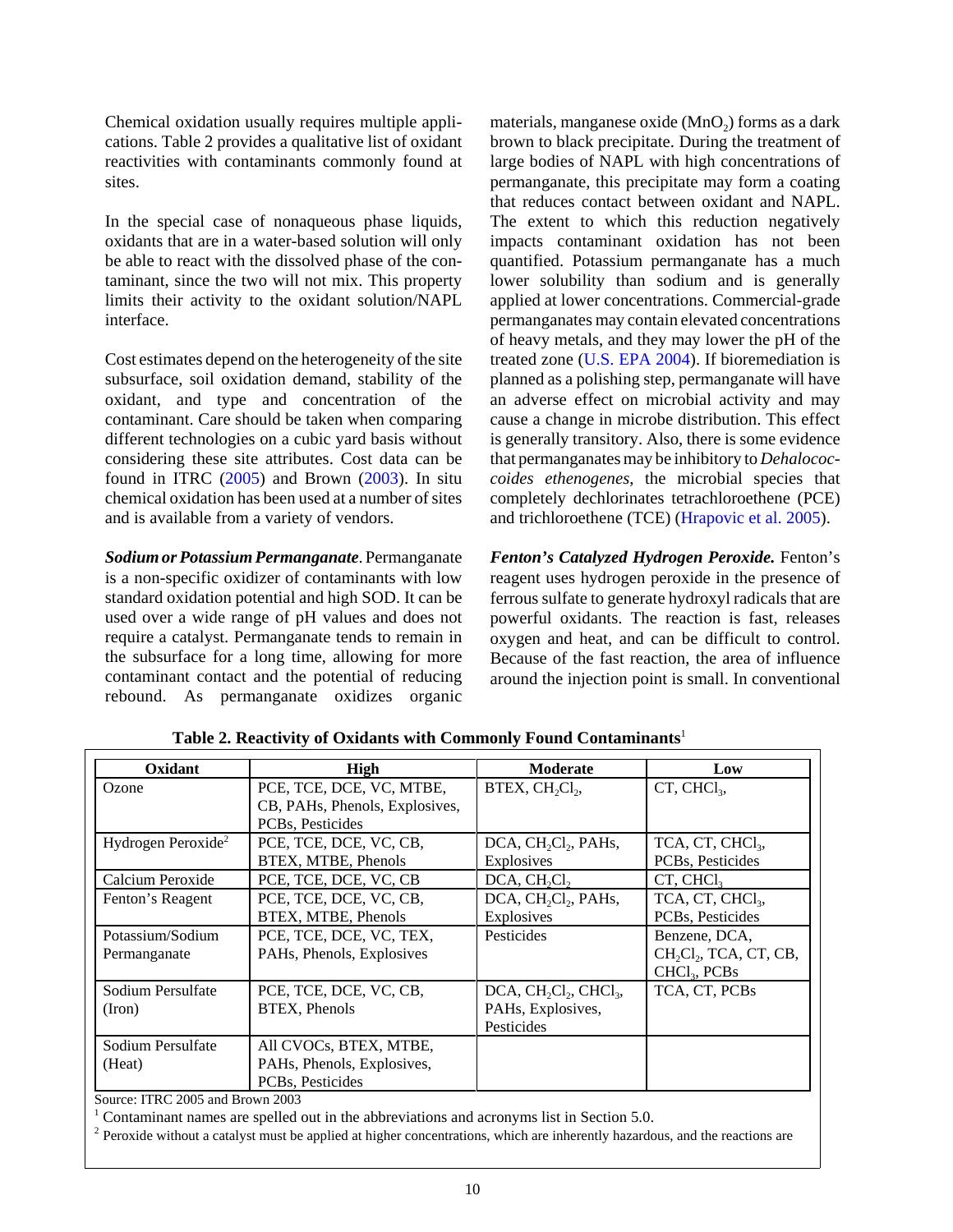<span id="page-10-0"></span>application, the reaction needs to take place in an acidified environment, which generally requires the injection of an acid to lower the treatment zone pH to between three and five. The reaction oxidizes the ferrous iron to ferric iron and causes it to precipitate, which can result in a loss of permeability in the soil near the injection point. Over time, the depletion of the ferrous ion can be rate limiting for the process. Chelated iron can be used to preserve the iron in its ferrous state at neutral pH, thus eliminating the acid requirement. The byproducts of the reaction are relatively benign, and the heat of the reaction may cause favorable desorption or dissolution of contaminants and their subsequent destruction. It also may cause the movement of contaminants away from the treatment zone or allow them to escape to the atmosphere. There are safety concerns with handling Fenton's reagent on the surface, and the potential exists for violent reactions in the subsurface. In many cases there may be sufficient iron or other transition metals in the subsurface to eliminate the need to add ferrous sulfate.

*Hydrogen Peroxide.* While catalysts can be added to increase oxidation potential, hydrogen peroxide can be used alone to oxidize contaminants. Peroxide oxidation is an exothermic reaction that can generate sufficient heat to boil water. The generation of heat can assist in making contaminants more available for degradation as well as allowing them to escape to the surface. With its high reaction and decomposition rates, hydrogen peroxide is not likely to address contaminants found in low permeability soil. Solid peroxides (e.g., calcium peroxide) in slurry form moderate the rate of dissolution and peroxide generation, thereby allowing a more uniform distribution.

*Ozone.* Ozone, which is one of the stronger oxidants, can be applied as a gas or dissolved in water. As a gas, ozone can directly degrade a number of chemicals in both the dissolved and pure forms, and it provides an oxygen-rich environment for contaminants that degrade under aerobic conditions. It also degrades in water to form radical species, which are highly reactive and non-specific. Ozone may require longer injection times than other oxidants, and vapor control equipment may be needed at the surface. Because of its reactivity, ozone may not be appropriate for slow diffusion into lowpermeability soil.

**Sodium Persulfate.** Persulfate  $(S_2O_8^{-2})$  is a strong oxidant with a higher oxidation potential than hydrogen peroxide and a potentially lower SOD than permanganate or peroxide. Persulfate reaction is slow unless placed in the presence of a catalyst, such as ferrous iron, or heated to produce sulfate free radicals  $(\bullet SO_4^-)$  that are highly reactive and capable of degrading many organic compounds. At  $temperatures$  above  $40^{\circ}$ C, persulfate becomes especially reactive and can degrade most organics (Block et al. 2004). Like Fenton's reagent, the ferrous iron catalyst (when used) will degrade with time and precipitate.

#### Cited and Other References

Block, P., R. Brown, and D. Robinson. 2004. Novel activation technologies for sodium persulfate in situ chemical oxidation. Proceedings of the Fourth International Conference on the Remediation of Chlorinated and Recalcitrant Compounds, Monterey, CA. http://www.geo-log.de/uploads/media/novel\_ persulfate\_activation\_technologies.pdf

Brown, R. 2003. In situ chemical oxidation: performance, practice, and pitfalls. 2003 AFCEE Technology Transfer Workshop, February 25, 2003, San Antonio, TX. http://www.cluin.org/download/ techfocus/chemox/4\_brown.pdf

Haselow, J., P. Block, and F. Sessa. 2006. Pilot scale application of heat-activated persulfate at a former petroleum underground storage tank area. The 22nd International Conference on Soils, Sediments, and Water, University of Massachusetts, Amherst, MA, October 16-19, 2006.

Hrapovic, L. et al. 2005. Laboratory study of treatment of trichloroethene by chemical oxidation followed by bioremediation. Environ. Sci. Technol. 39(8): 2888-2897.

Huling, S. and B. Pivetz. 2006. Engineering Issue: In Situ Chemical Oxidation, EPA 600/R-06/072. U.S. EPA, Office of Research and Development, 60 pp. http://www.epa.gov/ada/topics/oxidation\_issue. html

ITRC. 2005. Technical and Regulatory Guidance for In Situ Chemical Oxidation of Contaminated Soil and Groundwater,  $2<sup>nd</sup>$  Edition.172 p. http://www.itrc web.org/Documents/ISCO-2.pdf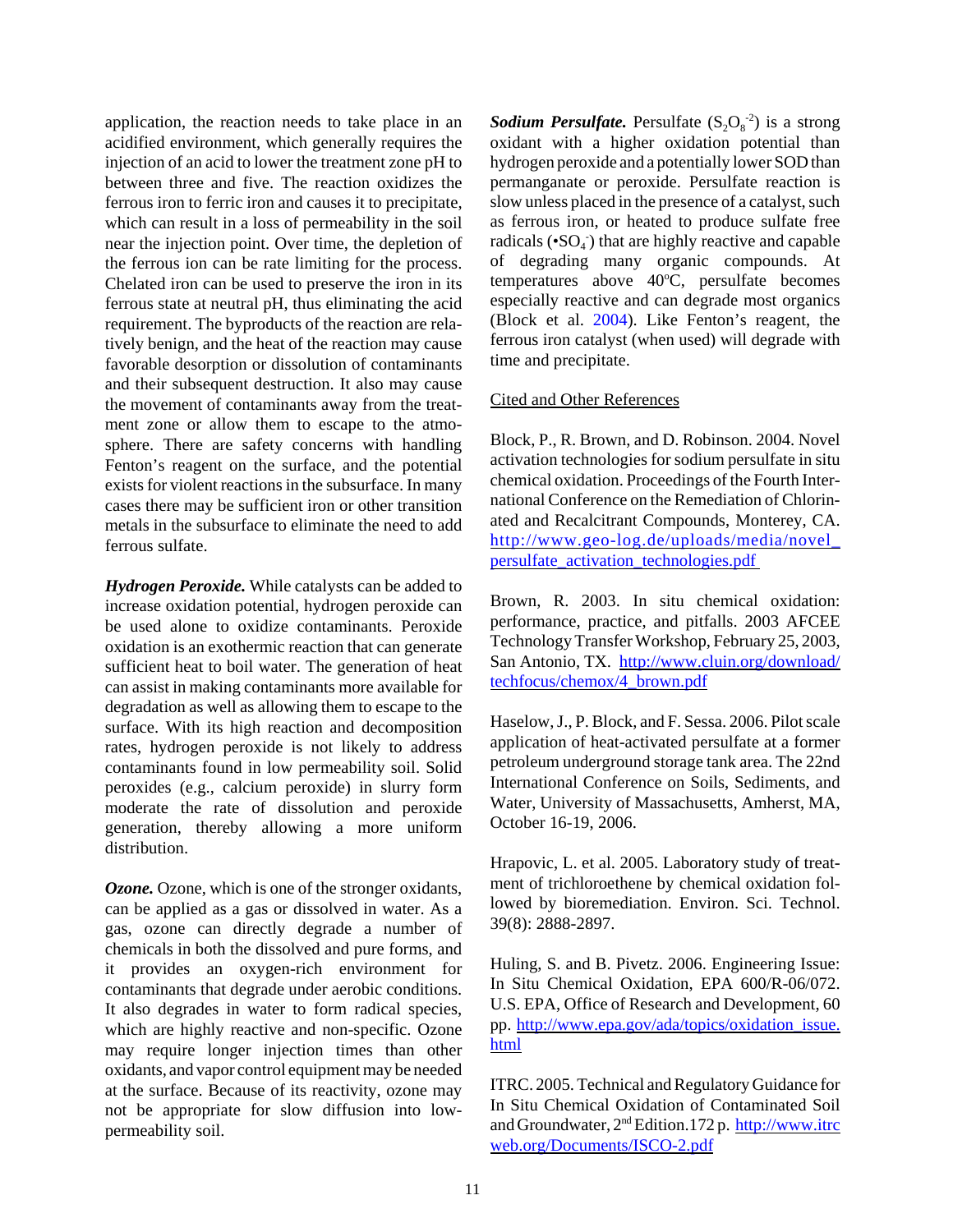<span id="page-11-0"></span>NAVFAC. October 2006. In Situ Chemical Oxidation Multi-media Training Tool. http://www.ert2.org/ert2 portal/DesktopDefault.aspx

U.S. EPA. 2004. How to Evaluate Alternative Cleanup Technologies for Underground Storage Tank Sites: A Guide for Corrective Action Plan Reviewers, EPA 510/R-04/002. Office of Underground Storage Tanks. http://epa.gov/oust/pubs/tum\_ch13.pdf

# *3.1.4 Soil Flushing*

Soil flushing involves flooding a zone of contamination with an appropriate solution to remove the contaminant from the soil. Water or liquid solution is injected or infiltrated into the area of contamination. The contaminants are mobilized by solubilization, formation of emulsions, or a chemical reaction with the flushing solutions. After passing through the contamination zone, the contaminant-bearing fluid is collected and brought to the surface for disposal, recirculation, or on-site treatment and reinjection. Application of soil flushing relies on the ability to deliver, control the flow, and recover the flushing fluid.

Flushing solutions may be water, acidic aqueous solutions, basic solutions, chelating or complexing agents, reducing agents, cosolvents, or surfactants. Water will extract water-soluble (hydrophilic) or water-mobile constituents. Acidic solutions may be used to remove metals or basic organic materials. Basic solutions may be used for some metals, such as zinc, tin, or lead, and some phenols. Chelating, complexing, and reducing agents may be used to recover some metals. Cosolvents are usually miscible and are effective for some organics. Surfactants can [assist in the removal of hydrophobic organics \(U.S.](#page-12-0)  EPA 1991).

The techniques employed the most in soil flushing are surfactant and cosolvent flooding for fuels and chlorinated solvents. There are many types of surfactants (cationic, anionic, nonionic), and while adjustments can be made in the fluid composition, anionic or nonionic surfactants are generally used. This is because their negative or neutral charge reduces the possibility of their sorption to negatively charged clay particles. They also are generally less toxic than cationic surfactants.

Surfactants are commonly constructed with hydrophobic and hydrophilic chemical components, meaning that one end of the molecule is attracted to oil (or organic compounds) and the other to water. Surfactants chosen primarily to increase the contaminant (generally a NAPL) solubility are used in a solubilization flood. Surfactants chosen to produce ultra-low interfacial tensions are employed in a mobilization flood [\(Kueper et al. 1997\).](#page-12-0) Mobilization flooding should only be considered when there is a high degree of certainty that the solution can be recovered, such as with a competent bedrock or capillary barrier underlying the treatment zone.

A typical surfactant solution also may contain additives, such as electrolytes and a cosolvent. In addition to being effective with the target contaminant, the surfactant solution also should be compatible with the site-specific soil, soil pore water, and groundwater (if applicable). A cosolvent, such as isopropanol, can be used to improve the surfactant solubility in solution and provide the surfactant/ contaminant solution with an acceptable viscosity. A side effect of adding chemicals to the surfactant solution is that they need to be treated along with the contaminant at the recovery end [\(NAVFAC 2002\).](#page-12-0) 

Cosolvents, usually alcohols, are chemicals that dissolve in both water and NAPL. In an alcohol flood, the alcohol may partition into both the NAPL and water phases. Partitioning affects the viscosity, density, solubility, and interfacial tension of the NAPL [\(Kueper et al. 1997\).](#page-12-0) The physical properties of the NAPL vary with the amount of alcohol available for interaction, and whether the alcohol preferentially dissolves into the NAPL or into the water. Complete miscibility is achievable and results in a pumpable solution that, depending upon the density of the NAPL and the proportions of alcohol and water in the solution, may be more or less dense than water.

Before implementing surfactant and/or cosolvent flushing, laboratory and bench-scale treatability testing should be done to ensure the selection of an agent(s) best suited for the contaminant and the sitespecific soil and geochemical conditions. Modeling of subsurface conditions is commonly done to ensure the best delivery system. Flushing is most efficient in relatively homogeneous and permeable  $(K \ge 10^{-3}$  cm/sec) soil ([NAVFAC 2002\).](#page-12-0) Heterogeneous soil reduces the efficiency of the flood sweep and may prevent optimum contact between the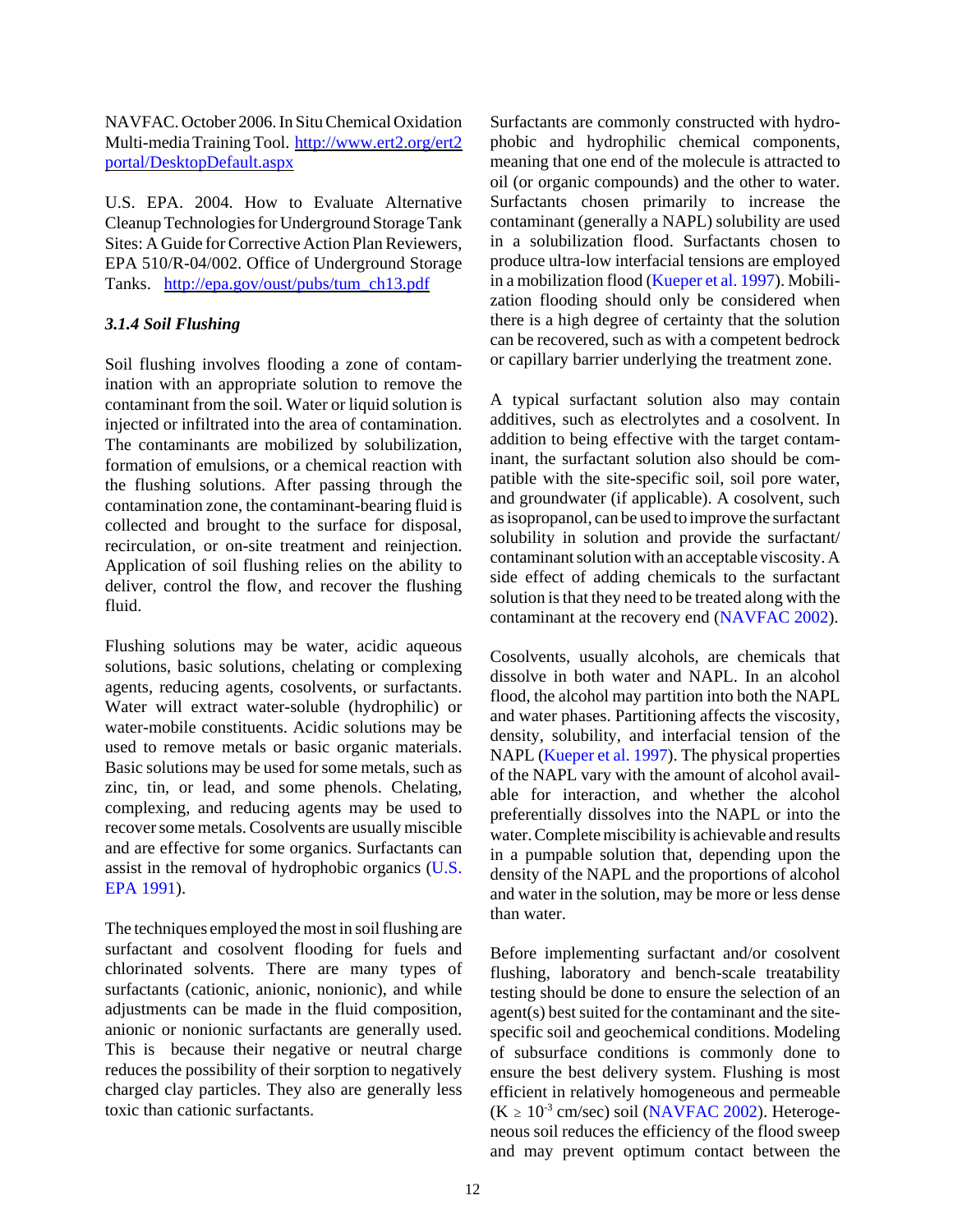<span id="page-12-0"></span>agent(s) and the target contaminant. Flushing of relatively homogeneous but lower permeability (10-4 to  $10^{-5}$  cm/sec) units is possible, but it requires a highinduced gradient to move the agent, while greatly increasing the remediation time (NAVFAC 2002). Other soil factors that may adversely affect efficiency are high cation exchange capacity, high buffering capacity, high organic soil content, and pH.

Land disposal restrictions and underground injection control regulations also may limit selection of the flushing solution. At a former drycleaner, ethanol was substituted for isopropanol because of regulatory concern about the toxicity and persistence of isopropanol. Most states allow in situ flushing of saturated or unsaturated soil, with a permit, if the aquifer in the area is already contaminated. When applying for a permit, all chemicals involved, including unreacted compounds and impurities, must be listed (NAVFAC 2002).

An example of an alcohol flood to address PCE contamination was carried out at the former Sage's Dry Cleaners in Jacksonville, FL. The depth to groundwater at the site was eight feet with the treatment zone consisting of a 24-ft by 9-ft elliptical source area at 26 to 31 ft below ground surface (bgs). About 9,000 gallons of a 95 percent ethanol/5 percent water solution were injected into the target zone. Approximately 160,000 gallons of a ternary mixture of PCE/ethanol/water were treated on site to remove the PCE. The ethanol/water solution was disposed of offsite. Forty-two liters of PCE were recovered, which represented approximately 63 percent of the estimated volume (Florida Department of Environmental Protection 1998). Ethanol had an advantage in that it could be left in the ground at elevated levels while other alcohols, such as isopropanol, would have had to be contained due to their toxicity. The residual ethanol formed an organic substrate that promoted subsequent microbial reductive dechlorination of the remaining PCE. The authors of the study noted that overall cost could have been lowered had they recovered the ethanol and recycled it (Florida Department of Environmental Protection 1998).

Due to its use in oil field applications, soil flushing is considered a mature technology; however, it has found limited application in the environmental arena. ITRC (2003) estimates the cost of surfactant/cosolvent flushing of a DNAPL source zone to range between \$65 and \$200 per cubic yard. Cost estimates of \$100 to \$300 per cubic yard for flushing are given on the NAVFAC website. The variability stems from the waste type and the quantity to be treated. The NAVFAC figures do not include design and engineering costs, which can be considerable. Cost per cubic yard can be misleading, and the cost per gallon recovered or destroyed should also be evaluated.

#### Cited and Other References

Florida Department of Environmental Protection. 1998. Cosolvent Flushing Pilot Test Report, Former Sage's Dry Cleaner, 58 pp. http://clu-in.org/down load/remed/sages.pdf

ITRC. 2003. Technical and Regulatory Guidance for Surfactant/Cosolvent Flushing of DNAPL Source Zones. 140 pp. http://www.itrcweb.org/gd\_DNA PLs.asp

Kueper, B. et al. 1997. Technology Practices Manual for Surfactants and Cosolvents (TR-97-2). Advanced Applied Technology Demonstration Facility Program, Rice University. http://www.cluin.org/ PRODUCTS/AATDF/Toc.htm

NAVFAC. 2006. Naval Engineering Facilities Environmental Restoration & BRAC website. https://portal.navfac.navy.mil/portal/page?\_pageid= 181,5346904&\_dad=portal&\_schema=PORTAL

NAVFAC. 2002. Surfactant-Enhanced Aquifer Remediation (SEAR) Design Manual, NFESC Technical Report TR-2206-ENV, 110 pp. http://enviro. nfesc.navy.mil/erb/erb\_a/restoration/technologies/ remed/phys\_chem/sear/tr-2206-sear.pdf

NAVFAC. 2003. Surfactant-Enhanced Aquifer Remediation (SEAR) Implementation Manual, NFESC [Technical Report TR-2219-ENV, 54 pp. http://](http://enviro.nfesc.navy.mil/erb/erb_a/restoration/technologies/remed/phys_chem/sear/tr-2219-sear.pdf) enviro.nfesc.navy.mil/erb/erb\_a/restoration/ technologies/remed/phys\_chem/sear/tr-2219 sear.pdf

U.S. EPA. 1991. Engineering Bulletin: In Situ Soil Flushing, EPA 540/2-91/021. Office of Research and Development, 7 pp. http://nepis.epa.gov/pubtitle OSWER.htm

U.S. EPA. 1996. Environmental Research Brief: Surfactant-Enhanced DNAPL Remediation: Sur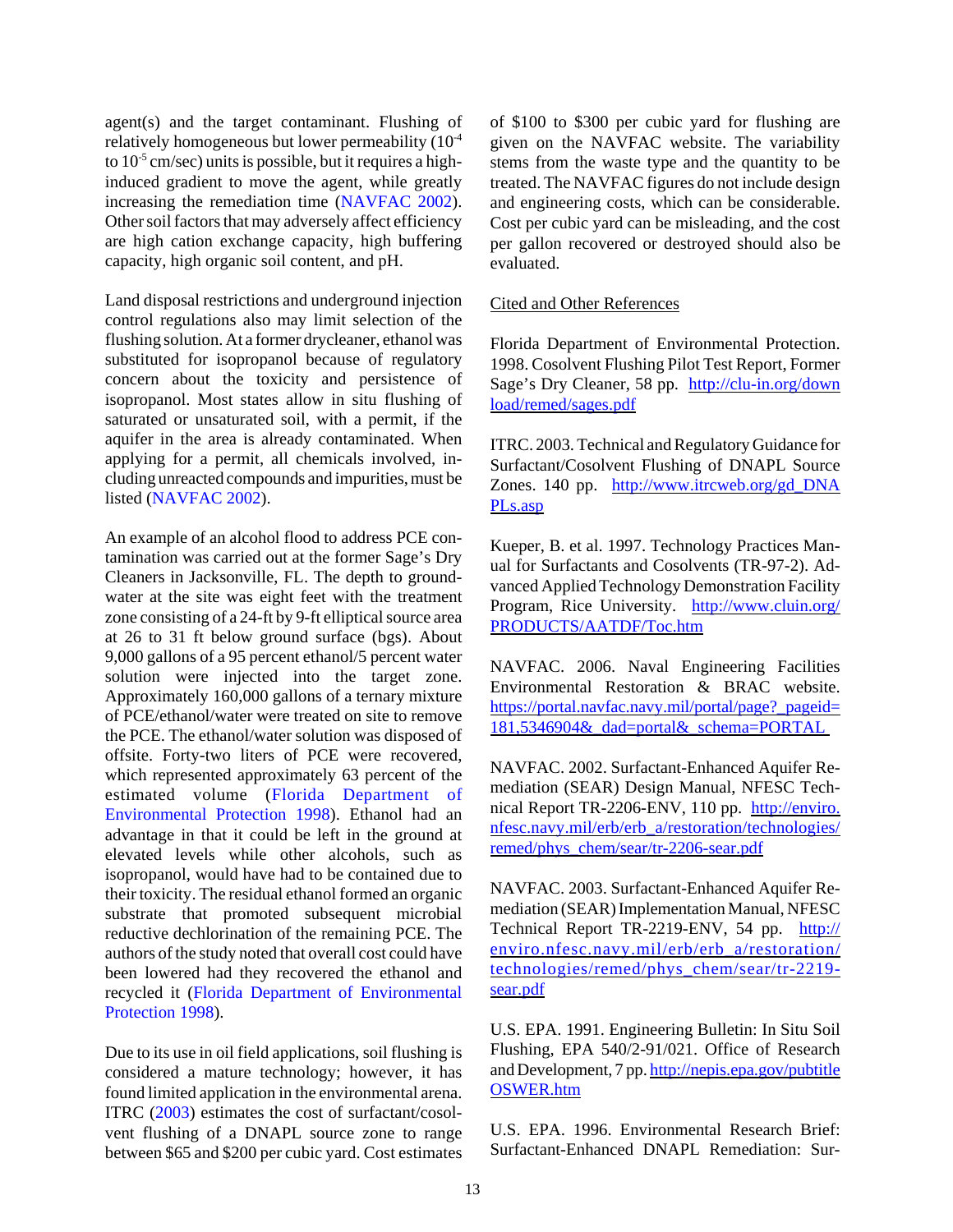<span id="page-13-0"></span>factant Selection, Hydraulic Efficiency, and Economic Factors, EPA 600/S-96/002. Office of Research and Development, 15 pp. http://nepis.epa.gov/pub titleORD.htm

#### *3.1.5 Electrokinetic Separation*

Electrokinetic separation is an emerging technology that relies on the application of a low-intensity, direct current through the soil to separate and extract heavy metals, radionuclides, and organic contaminants from unsaturated soil, sludge, and sediment. The current is applied across electrode pairs that have been implanted in the ground on each side of the contaminated soil mass. During electromigration, positively charged chemical species, such as metals, ammonium ions, and some organic compounds, move toward the cathode, and negatively charged chemicals, such as chloride, cyanide, fluoride, nitrate, and negativelycharged organic species, migrate toward the anode (Figure 3). Electromigration does not require advective flow of pore water for the chemical species to move. In fine-grained soil, the electric current also causes electroosmosis, which is an electrically induced hydraulic flow of ground or soil pore water between the electrodes. This flow can carry neutrally charged species with it. Suspended, charged colloids and miscelles can also move by electrokinetics through the process of electrophoresis. Electrophoresis, in this instance, is similar to electromigration except that the species moving are not single molecules.

Electrolysis reactions (conversion of electrical energy into chemical potential energy) create  $H_2$  and OH at the cathode and  $O_2$  and H<sup>+</sup> at the anode. These reactions create an acid front near the anode and a base front near the cathode that migrate towards each other. The acid front aids in increasing the mobility of cationic species, but in some soils, it can retard electroosmois ([Saichek and Reddy 2005](#page-14-0)). The hydroxide front needs to be controlled to avoid the premature precipitation of some target metal ions.

This technology can be applied to contaminant concentration ranges from a few ppm to greater than 10,000 ppm, but may not be effective for treating multiple contaminants that have significantly different concentrations. The target compounds are either extracted to a recovery system or deposited at the electrode. Surfactants and complexing agents may be used to increase solubility and assist in the movement of the contaminant, although care should be taken

when choosing between charged (anionic/cationic) and neutral surfactants. When electroosmotic flow is from the anode to the cathode, the flow will assist [cationic species and retard anionic ones \(Saichek](#page-14-0)  and Reddy 2005).

For the electrokinetics to work, the soil moisture must be conductive and sufficient to allow electromigration but, optimally, not saturated. Removal efficiencies are directly related to the solubility of the target contaminant (which can be amended with surfactants), its electrical charge, and its concentration relative to other ions or contaminant species ([Van Cauwenberghe 1997\).](#page-14-0) 

Unfavorable conditions at a site include soil with a high cation exchange capacity, high buffering capacity, high naturally occurring organic content, salinity, and very low moisture content. The presence of subsurface metal structures or utilities can also adversely affect performance.



**Figure 3. Simple Electrokinetic Separation System** 

Electrokinetic separation has been demonstrated at several sites with mixed results. An independent evaluation was performed at the Department of Energy (DOE) Sandia National Laboratories in Albuquerque, New Mexico for their patented process with  $Cr(VI)$  as the target contaminant  $(U.S.$ EPA 1999). Also, a field test was conducted by the Navy at Point Mugu with one conclusion being that there was a large discrepancy between what was expected from the bench study, which showed the technology would be very effective, versus what was actually obtained in the field, where the technology performed poorly ([ESTCP 2000\).](#page-14-0)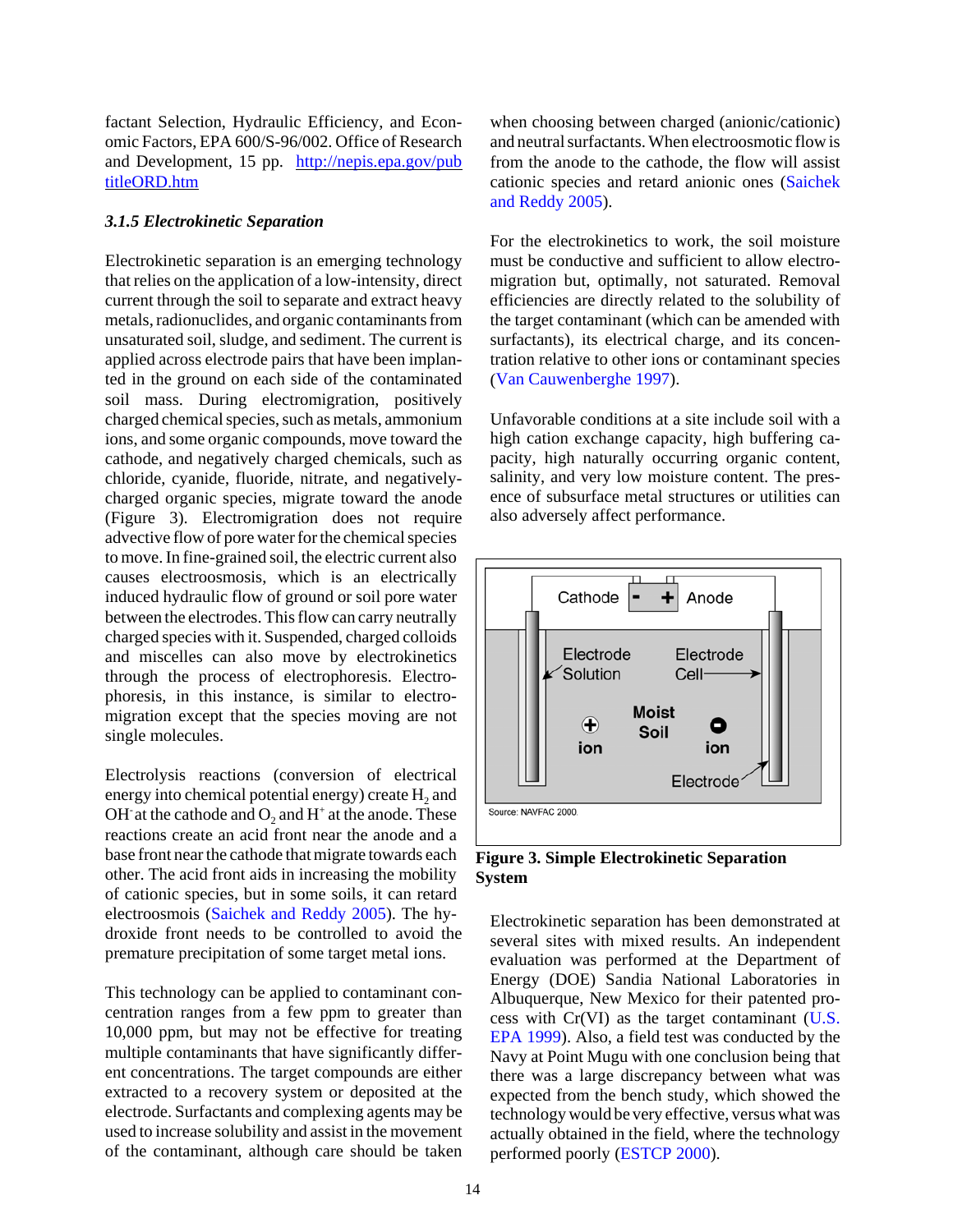<span id="page-14-0"></span>A system that uses in situ treatment combined with electrokinetic separation is the Lasagna™ technique. In this system electrode arrays and treatment zones (e.g., crushed limestone, zero valent iron) are interlayered. The applied current causes the contaminants to move through the treatment zones where they are either destroyed or immobilized. Lasagna™ was applied with some success to treat a TCE contaminated clay soil at the DOE gaseous diffusion plant in Paducah, Kentucky (U.S. DOE 2002).

Because of the limited application of electrokinetic separation, reliable cost data for full-scale applications are scarce. Costs will vary significantly depending upon the concentration of the target contaminant, presence of non-target ions, and soil characteristics and moisture content. Estimates from three vendors were collected by Van Cauwenberghe (1997) and ranged from \$20 to \$100 per cubic yard for one vendor to \$60 to \$225 per cubic yard for the high vendor estimate.

#### Cited and Other References

Alshawabkeh, A. 2001. Basics and Applications of Electrokinetic Remediation. Northeastern University, 95 pp. http://www1.coe.neu.edu/~aalsha/short course.pdf

Environmental Security Technology Certification Program (ESTCP). 2000. Final In-Situ Electrokinetic Remediation of Metal Contaminated Soils Technology Status Report, SFIM-AEC-ET-CR-99022. US Army Environmental Center, 30 pp, July 2000. http://www.estcp.org/documents/techdocs/ ISERMCS\_Report.pdf

NAVFAC. 2000. TechData Sheet: A Demonstration of Electrokinetic Remediation, TDS-2084-ENV, 2 pp.

Roulier; M., M. Kemper; P. Cluxton. 2002. Horizontal Configuration of the Lasagna™ Treatment Technology. User Guide, EPA 600/R-02/033. U.S. Environmental Protection Agency, Office of Research and Development, 38 pp. http://nepis.epa. gov/pubtitleORD.htm

Saichek, R. and K. Reddy. 2005. Electrokinetically enhanced remediation of hydrophobic organic compounds in soils: A review. Critical Reviews in Environmental Science and Technology, 35: 115–192. http://www.uic.edu/classes/cemm/cemmlab/35-2 2005.pdf

U.S. DOE. 2002. Final Remedial Action Report for LasagnaTM Phase IIb In-Situ Remediation of Solid Waste Management Unit 91 at the Paducah Gaseous Diffusion Plant, Paducah, Kentucky, OR/072037 &D1, 80 pp. http://www.rtdf.org/public/lasagna/ lasagna\_final\_a.pdf

U.S. EPA. 1997. Electrokinetic Laboratory and Field Processes Applicable to Radioactive and Hazardous Mixed Waste in Soil and Groundwater. EPA 402/R-97/006. Office of Radiation and Indoor Air. July 1997. http://nepis.epa.gov/pubtitleOAR.htm

U.S. EPA. 1999. Sandia National Laboratories In Situ Electrokinetic Extraction Technology Innovative Technology Evaluation Report, EPA 540/R-97/509. Office of Research and Development, 69 pp. http://www.epa.gov/ORD/SITE/reports/540r97509/ 540r97509.pdf

Van Cauwenberghe, L. 1997. Electrokinetics. Technology Overview Report. Ground Water Remediation Technologies Analysis Center.

# **3.2 Biological Treatment Technologies**

Biological treatment involves the use of microorganisms or vegetation (phytoremediation). Many naturally occurring microorganisms (typically, bacteria and fungi) can transform hazardous chemicals to substances that may be less hazardous than the original compounds. Microrganisms also have been used to alter the valence of some hazardous metals (e.g., Cr(VI)), thereby making them less hazardous and less mobile. Several plant species have the ability to bioaccumulate heavy metals found in the soil, and some tree species can sequester, destroy, and/or evapotranspire various organic compounds.

Microbial bioremediation occurs under both aerobic and anaerobic conditions and at contaminated sites as either intrinsic and/or enhanced biodegradation. Intrinsic bioremediation depends on indigenous microorganisms to degrade contaminants without any amendments. Monitored natural attenuation (MNA) often relies on intrinsic bioremediation as an important removal mechanism. During enhanced bioremediation, biodegradation is facilitated by manipulating the microbial environment. Typically, the environment is manipulated by supplying amendments, such as air, organic substrates, nutrients, and other compounds, whose absence limit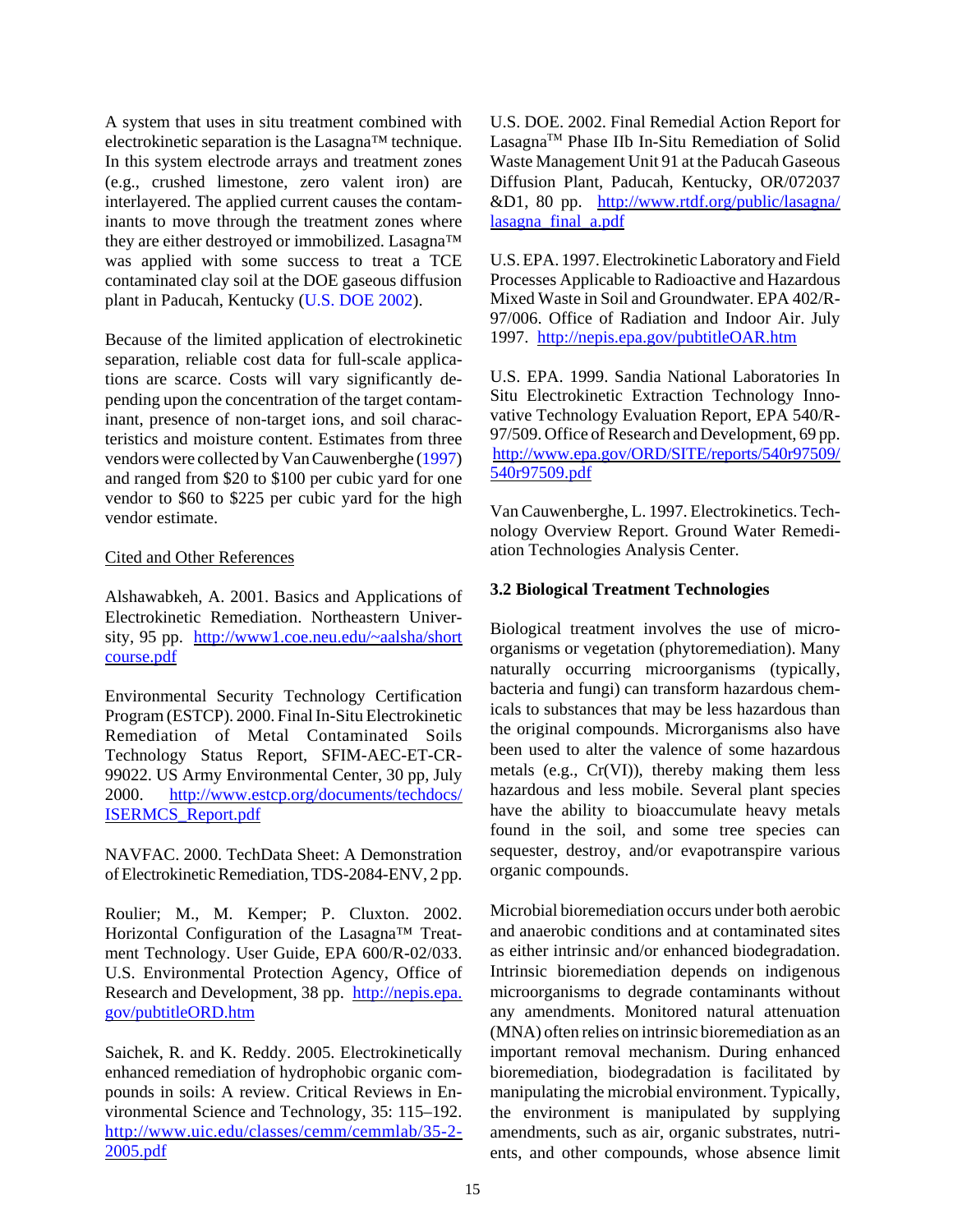<span id="page-15-0"></span>treatment. In some cases, bioremediation has been enhanced by adding microbial cultures (bioaugmentation).

#### *3.2.1 Bioventing*

Bioventing involves the injection of a gas into the subsurface to enhance the biodegradation of a contaminant. The gas can be used to keep the subsurface aerobic or anaerobic, or to provide a substrate that enables cometabolic degradation to occur.

# *Aerobic Bioventing*

Aerobic bioventing has a robust track record in treating aerobically degradable contaminants, such as fuels. Bioventing involves supplying oxygen to contaminated unsaturated soils with low oxygen concentrations to facilitate aerobic microbial biodegradation. Using the supplied oxygen, the microbes oxidize the contaminants to gain energy and carbon for growth. Oxygen is typically introduced by air injection wells that push air into the subsurface.

Aerobically degradable contaminants may be treated by bioventing, but fuels have received the most attention. The U.S. Air Force Bioventing Initiative and the U.S. EPA Bioremediation Field Initiative evaluated bioventing at 125 sites contaminated by petroleum hydrocarbons. At sites where initial studies were positive, pilot-scale bioventing was installed and operated for one year. The experience from bioventing demonstrations at these sites was condensed into a manual (U.S. EPA [1995a](#page-19-0) & [1995b\)](#page-19-0). The manual contains information on bioventing principles; site characterization; field treatability testing; system design, operation, and installation; site closure; and techniques to demonstrate the extent and mechanism for contaminant removal. Based on this research, bioventing proved to be an economical and effective method to treat unsaturated soil contaminated by petroleum products. Regulatory acceptance of this technology has occurred in 30 states and in all 10 EPA regions. The use of this technology in the private sector has increased following the U.S. Air Force Bioventing Initiative and the U.S. EPA Bioremediation Field Initiative. Estimated costs range from \$10 to \$60 per cubic yard [\(U.S. EPA 1995b\).](#page-19-0)

In addition to fuels, aerobic bioventing has treated a variety of other contaminants, including nonhalo-

genated solvents, such as benzene, acetone, toluene, and phenol; lightly halogenated solvents, such as 1,2-dichloroethane, dichloromethane, and chlorobenzene; and SVOCs, such as some PAHs (Figure 4). The principles outlined in the manual are also applicable for aerobically degradable non-fuel contaminants, but since the experience with these other types of contaminants is more limited, more information may be needed. For example, laboratory and pilot-scale studies may be needed to evaluate effectiveness, design the bioventing system, estimate treatment times, and demonstrate that biodegradation is the primary mechanism of removal. In evaluating the feasibility of treating other contaminants, the key is to understand the volatility relative to the biodegradability.

Bioventing is typically operated in air injection mode to alleviate low oxygen levels in the subsurface. The injection system should be designed considering soil gas permeability, contaminant diffusion and distribution, and environmental factors, such as moisture content, pH, temperature, and electron acceptor conditions. When building foundations or similar structures are close to the site, vacuum extraction wells, which draw air through the subsurface, may be used to avoid the buildup of contaminated, and possibly explosive, vapors in the building basements.

Extracted gases require treatment since volatile compounds may be removed from the ground. In cases of remote locations without electric power, passive air delivery systems may be used. These systems use one-way valves and changes in barometric pressure to deliver air to the subsurface; however, passive systems may have longer treatment times depending on the quantities of air supplied to the subsurface. Compared to soil vapor extraction, all bioventing delivery systems employ lower air flow rates that provide only the amount of oxygen required to enhance removal. When operated properly, the low flow rates of air injection do not result in the release of the contaminants into the atmosphere through volatilization.

To determine if bioventing is appropriate at a specific site, existing site data should be evaluated and, if needed, additional data collected. For example, information about the types, quantities, and three-dimensional distribution of contaminants is needed. This includes the presence and location of free product and whether there is a chance of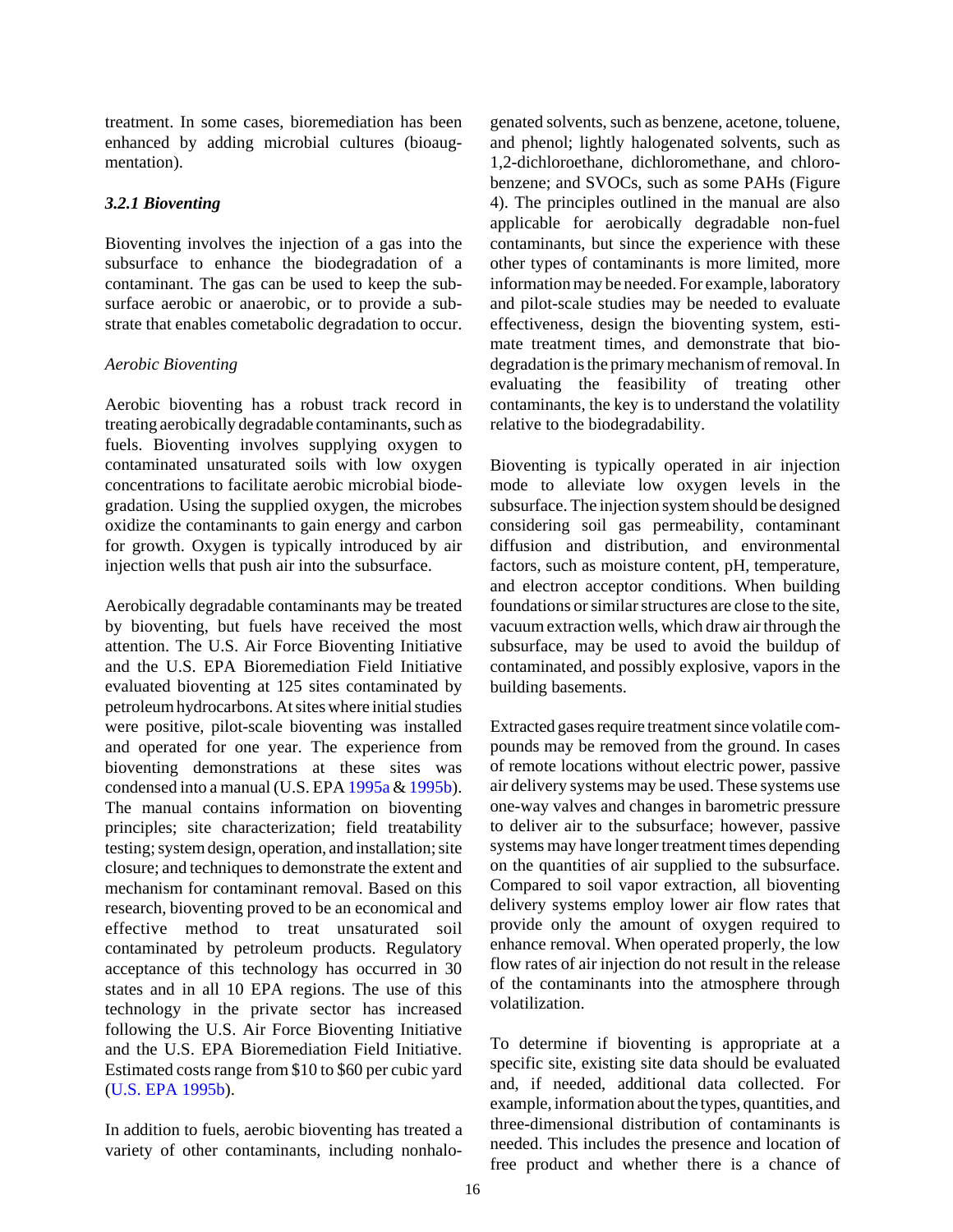continuing contamination from leaking pipes or tanks. Bioventing alone is not sufficient to remediate sites with large quantities of free product or ongoing releases. Information about the historical water table levels and soil characteristics, such as gas permeability, is also needed. A soil gas survey can provide useful information, especially at sites with and amount of contaminant removed, oxygen supply, and carbon dioxide generation, as well as mass balances relating the three amounts, may be useful in establishing bioremediation as the primary mechanism of removal. For sites where non-fuel contaminants are to be treated by bioventing, other factors may be considered in establishing biological

relatively shallow contamination (depths typically less than 20 ft). The soil gas survey is useful to determine whether oxygen-limited conditions exist. Low oxygen levels (less than five percent) are a good indicator that existing bacteria are capable of degrading the contaminants of concern, because soil gas in uncontaminated soil generally exhibits oxygen concentrations similar to ambient air. In addition, the soil gas survey can be useful in delineating the extent of contamination and identifying locations for vent wells and monitoring points. If this preliminary information looks promising, more specific information should be gathered, such as soil contaminant concentrations and distribution and soil characterization. Respiration rate, soil gas permeability, and oxygen radius of influence will be needed to properly design the system.

Performance monitoring, after soil gas monitoring to ensure

that the site is well oxygenated, in situ respiration testing to monitor the progress of remediation, and operation and maintenance of the bioventing system. At some sites, surface emissions sampling may be needed. At sites using extractive bioventing, the degree of volatilization versus biodegradation may be determined by measuring offgas concentrations. Injection-based systems may be briefly reconfigured to gain similar information. Measurements of the rate



a bioventing system has been **Figure 4. Amenability of Common Contaminants to Bioventing Technologies**  installed, typically includes **(aerobic, anaerobic, and cometabolic)** 

activity as the primary mechanism of removal. Finally, measurement of stable isotope ratios may be useful in qualitatively validating biodegradation as the mechanism of contaminant removal. This measurement is not required, but it is available to resolve regulatory concerns.

Aerobic bioventing has proven to be a useful cleanup technology at many sites under a variety of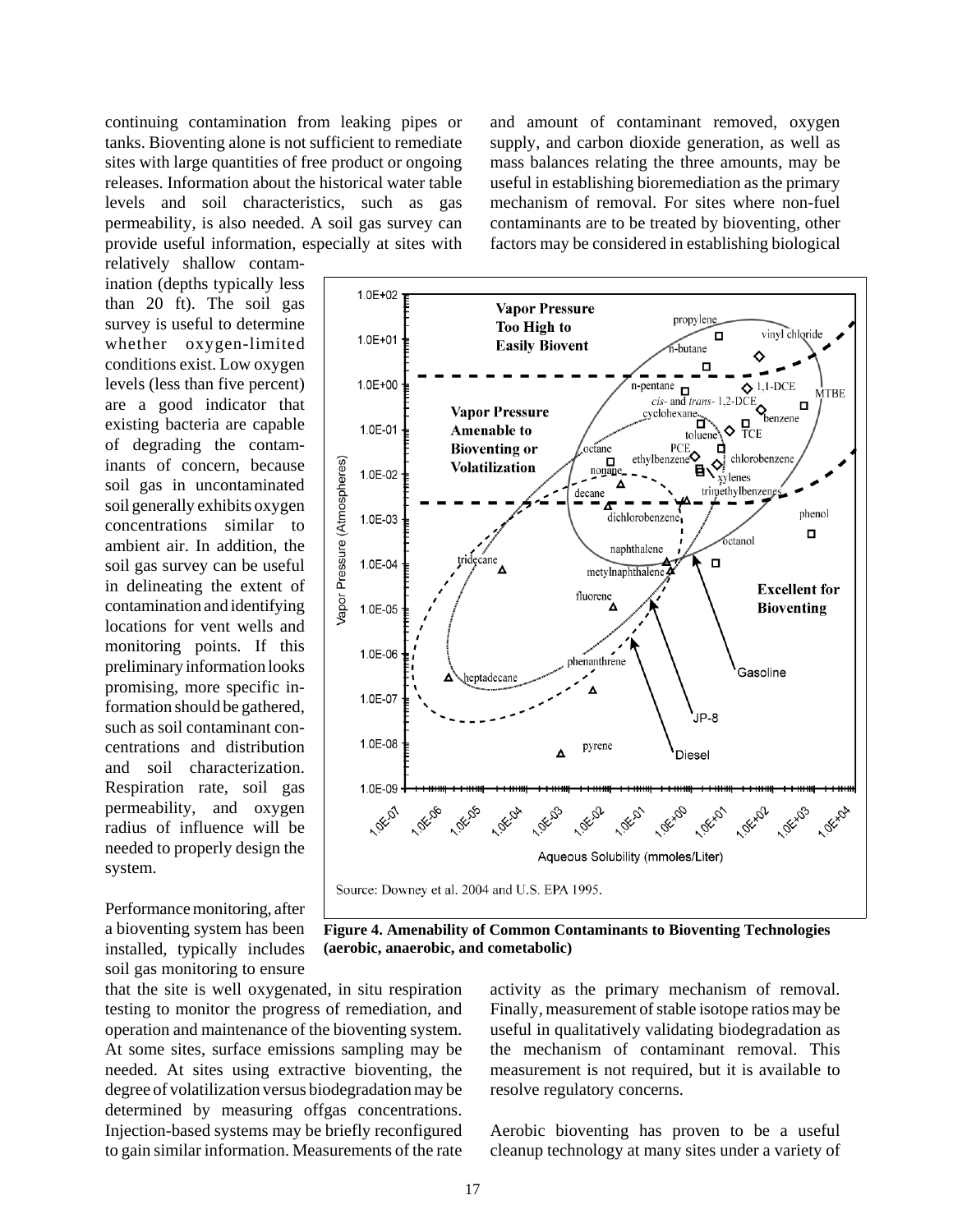conditions, but like all technologies, bioventing has some limitations. One limitation revolves around the ability to deliver oxygen to the contaminated soil. For example, soil with an extremely high moisture content may be difficult to biovent due to reduced soil gas permeability. Similarly, low permeability soils limit the ability to distribute air through the subsurface; however, in both cases, the design of the bioventing system may compensate for low permeability. Sites with shallow contamination also pose a problem to bioventing because designing the system to minimize environmental release and achieve sufficient aeration, may be difficult. In this situation, operating in extraction mode may be needed.

Another limitation is that aerobic bioventing will not stimulate contaminant removal if the contaminated zone is aerobic. If a soil gas survey measures soil oxygen levels consistently above five percent, then the soil is sufficiently aerated for biodegradation to occur, and oxygen is not limiting degradation. Bioventing will not enhance removal in this situation. This situation is unusual, and if encountered, may indicate that some other species, such as metals, is inhibiting degradation.

While relatively inexpensive, aerobic bioventing can take a few years to clean up a site, depending on the contaminant concentrations and site-specific removal rates. For petroleum hydrocarbon sites, the heavier the product being treated, the longer the remediation time. If a quicker cleanup is needed, other technologies may be more appropriate.

#### *Anaerobic Bioventing*

While aerobic bioventing is useful for degrading many hydrocarbons, some chlorinated compounds are not effectively treated aerobically. Microbes may degrade these contaminants directly via anaerobic reductive dechlorination or through anaerobic cometabolic pathways. Anaerobic reductive dechlorination is a biological mechanism, typically marked by sequential removal of chlorine ions from a molecule. Microbes possessing this pathway gain energy from this process. In some situations, microorganisms fortuitously degrade contaminants, while gaining energy and carbon from other compounds (cometabolites). These organisms usually do not obtain any benefit from contaminant degradation, and the removal process is called cometabolism. Anaerobic bioventing may involve both anaerobic reductive dechlorination and anaerobic cometabolism to destroy the contaminants of concern.

Anaerobic bioventing uses the same type of gas delivery system as aerobic bioventing, but instead of injecting air, nitrogen and electron donors (e.g., hydrogen and carbon dioxide) are used. The nitrogen displaces the soil oxygen, and the electron donor gas facilitates microbial dechlorination. Volatile and semivolatile organic compounds may be produced during anaerobic bioventing that are not anaerobically degradable. Volatile compounds may be aerobically degraded in the soil surrounding the treatment zone. Semivolatile compounds may be treated by following anaerobic bioventing with aerobic bioventing. Since aerobic and anaerobic bioventing share similar gas delivery systems, the switch can be made by simply changing the injected gas.

Anaerobic bioventing is an emerging technology that may be useful in treating highly chlorinated compounds, such as PCE, TCE, pentachlorophenol (PCP), some polychlorinated biphenyls (PCBs), and pesticides, such as lindane and dichlorodiphenyltrichloroethane (DDT). Due to the limited experience with this technique, laboratory, pilot, and field demonstrations are recommended to apply this technology with confidence to remediate a site.

Particular attention should be paid to the formation of degradation products and whether contaminants are converted to non-toxic compounds. For example, sites contaminated by PCE and TCE may not show complete dechlorination, rather dechlorination stalls at cis-1,2-dichloroethene (cis-DCE) or vinyl chloride (VC). Since VC is more toxic than the original contaminants, incomplete dechlorination would not be acceptable. The cis-DCE or VC stall may be due to the availability of an electron donor or the indigenous microbial community. If the electron donor is limited, additional donor should be added. If the indigenous culture is not able to completely dechlorinate the solvents, the site could be switched to another type of bioventing (e.g., cis-DCE is aerobically degradable through cometabolism, and VC is aerobically degradable). Laboratory testing can demonstrate whether complete dechlorination occurs at a site, provide information about suitable electron donors and the quantities required, estimate removal rates, and demonstrate whether hazardous byproducts are formed.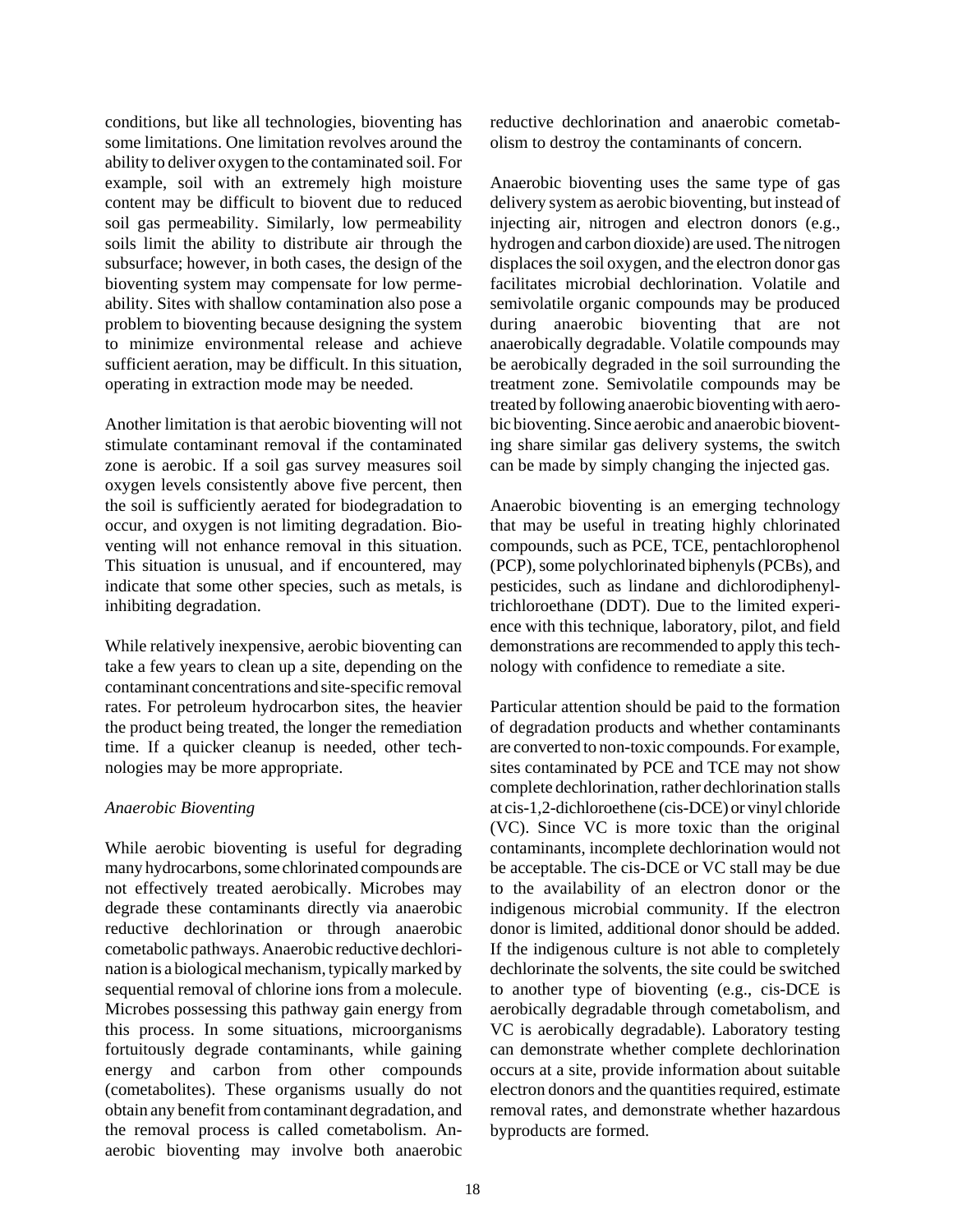As with the other bioventing technologies, the ability to deliver gases to the subsurface is important. Soil with a high moisture content or low gas permeability may require careful design to deliver appropriate levels of nitrogen and electron donor. Sites with shallow contamination or nearby buildings are also a problem, since this technology is operated by injecting gases. In addition, anaerobic bioventing can take a few years to clean up a site depending on the contaminant concentrations and site-specific removal rates. If a quicker cleanup is needed, other technologies may be more appropriate. Finally, no rigorous cost models have been developed for anaerobic bioventing; however, the costs should be similar to aerobic bioventing with the following additional costs: laboratory treatability test and field testing; nitrogen and electron donor additions; and additional soil and gas analyses.

#### *Cometabolic Bioventing*

Cometabolic bioventing involves injecting air into the subsurface along with a suitable gaseous substrate to promote cometabolic reactions with the target compound. As with anaerobic cometabolism, some microorganisms fortuitously degrade contaminants while oxidizing other compounds (cometabolites) for energy and carbon. The organisms usually do not obtain any benefit from contaminant degradation. A suitable substrate should be determined in the laboratory but may include methane, ethane, propane, butane, and pentane. The delivery system is similar to other bioventing technologies and subject to many of the same limitations. Cometabolic bioventing is applicable to contaminants, such as TCE, trichloroethane (TCA), ethylene dibromide, and dichloroethene (DCE), that resist direct aerobic degradation. This technology is not applicable to PCE.

The Bioremediation Consortium under the Remediation Technology Development Forum (RTDF) conducted cometabolic bioventing demonstrations at Dover and Hill Air Force Bases (AFB). At Dover AFB, a field demonstration of cometabolic bioventing was done at Building 719. The site was contaminated with fuel and solvents during engine inspection and maintenance operations. The targeted contaminants of the demonstration were TCE, as high as 250 mg/kg; TCA, 10 to 1,000 mg/kg; and DCE, 1 to 20 mg/kg. Laboratory tests were used to select propane as the cometabolic substrate and predict that a substrate acclimation period would be needed. The test plot was acclimated to propane addition through pulsed propane/air injections for three months, and then the test plot was operated for 14 months with continuous propane injection. Concentrations of TCE, TCA, and DCE were reduced to less than 0.25, 0.5 and 0.25 mg/kg, respectively. Soil chloride accumulation confirmed biodegradation as the mechanism of removal [\(U.S. EPA 2000\).](#page-19-0)

Because experience with cometabolic bioventing is limited, laboratory and pilot-scale studies are recommended to evaluate effectiveness, select a cometabolite, identify needs for acclimation periods, design the system, and estimate treatment times. Operational costs should be similar to those of aerobic bioventing except for the addition of the substrate gas and additional monitoring of soil and soil gas.

# Cited and Other References

Abriola, L., J. Lang, and K. Rathfelder. 1997. Michigan Soil Vapor Extraction Remediation (MISER) Model: A Computer Program to Model Soil Vapor Extraction and Bioventing of Organic Chemicals in Unsaturated Geological Material, EPA 600/R-97/099. U.S. EPA, Office of Research and Development, 260 pp. http://nepis.epa.gov/pubtitle ORD.htm

Downey, D., R. Miller, and T. Dragoo. 2004. Procedures for Conducting Bioventing Pilot Tests and Long-Term Monitoring of Bioventing Systems. Air Force Center for Environmental Excellence. NTIS: ADA423587. 80 pp. http://stinet.dtic.mil/cgibin/GetTRDoc?AD=ADA423587&Location= U2&doc=GetTRDoc.pdf

NAVFAC. 2003. FINAL REPORT: Addendum –Natural Pressure-Driven Passive Bioventing, TR-2221-ENV, 74 pp. http://enviro.nfesc.navy.mil/ erb/erb\_a/restoration/technologies/remed/bio/tr-22 21-biovent.pdf

NAVFAC. 2000. Passive Bioventing in Stratified Soils and Shallow Groundwater Conditions, NFESC TDS-2083-ENV, 6 pp. http://enviro.nfesc.navy.mil/ erb/erb\_a/restoration/technologies/remed/bio/tds-2083biovent.pdf

NAVFAC. 2003. Final Report: Addendum –Natural Pressure-Driven Passive Bioventing, TR-2221-ENV, 74 pp. http://enviro.nfesc.navy.mil/erb/erb\_a/restor ation/technologies/remed/bio/tr-2221-biovent.pdf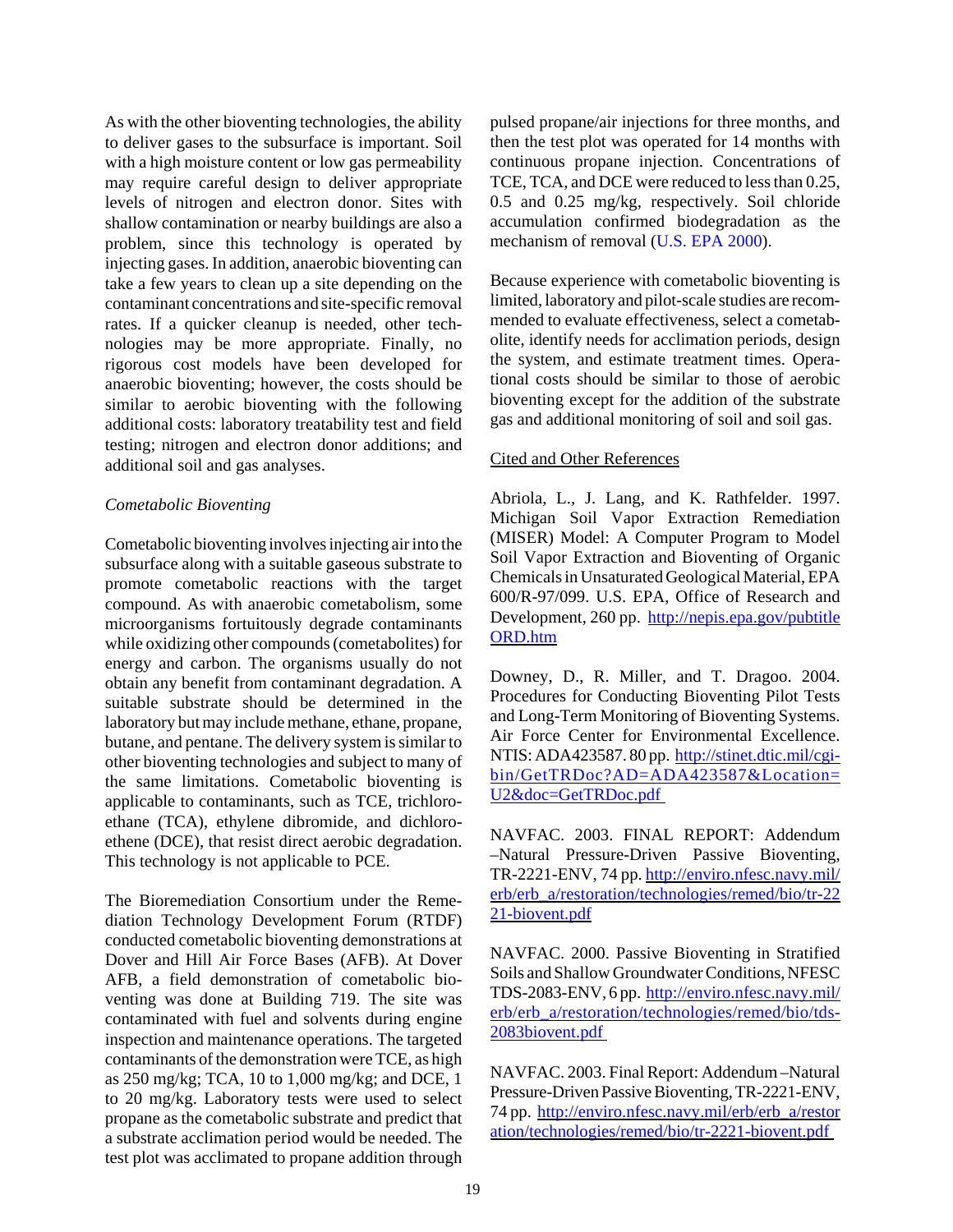<span id="page-19-0"></span>NAVFAC. 2006 (Nov). Bioventing Cost Estimator. Naval Facilities Engineering Command. Webpage. http://enviro.nfesc.navy.mil/erb/erb\_a/restoration/ technologies/remed/bio/BVCE.XLS

Shah, J.K., G.D. Sayles, M.T. Suidan, P. Mihopoulos, and S. Kaskassian. 2001. Anaerobic bioventing of unsaturated zone contaminated with DDT and DNT. Water Sci Technol. 2001;43(2):35-42. Abstract at http://www.ncbi.nlm.nih.gov/entrez/query.fcgi? cmd=Retrieve&db=PubMed&list\_uids=11380 202&dopt=Abstract

Shewfelt, K., H. Lee, and R. Zytner. 2005. Optimization of nitrogen for bioventing of gasoline contaminated soil. J. Environ. Eng. Sci. 4(1): 29-42. http://pubs.nrc-cnrc.gc.ca/rp/rppdf/s04-040.pdf

U.S. EPA. 1995a. Manual: Bioventing Principles and Practices, Volume I: Bioventing Principles, EPA 540/ R-95/534a. Office of Solid Waste and Emergency Response and Office of Research and Development, 94 pp. http://nepis.epa.gov/pubtitleOSWER.htm

U.S. EPA. 1995b. Manual: Bioventing Principles and Practices, Volume II: Bioventing Design, EPA 540/R-95/534b. Office of Solid Waste and Emergency Response and Office of Research and Development, 94 pp. http://nepis.epa.gov/pubtitle OSWER.htm

U.S. EPA. 2000. Cost and Performance Report: Cometabolic Bioventing at Building 719, Dover Air Force Base Dover, Delaware. Office of Soild Waste and Emergency Response, 6 pp. http://costperform ance.org/pdf/Dover719Bio.PDF

U.S. EPA. 2002. Innovative Technology Evaluation Report: Envirogen Propane Biostimulation Technology for In-Situ Treatment of MTBE Contaminated Ground Water, EPA 600/R02/092. Office of Research and Development, 152 pp. http://www. epa.gov/ada/download/reports/600R02092/600 R02092-full.pdf

U.S. EPA. 2006. In Situ and Ex Situ Biodegradation Technologies for Remediation of Contaminated Sites, EPA 600/R-06/015. http://www.epa.gov/nrmrl/pub lications.html

# *3.2.2 Phytoremediation*

Phytoremediation uses plants to extract, degrade, contain, or immobilize contaminants in soil, groundwater, and other contaminated media. The phytoremediation mechanisms used to treat contaminated soil in situ are phytoextraction, rhizodegradation, phytodegradation, phytovolatilization, and phytostabilization.

Phytoremediation is best used to treat large areas of shallow contamination. Because high levels of contaminants may be toxic to plants and inhibit their growth, phytoremediation is best applied to low and moderate levels of contamination, used in conjunction with other treatment methods, or used as a final polishing step in site remediation.

The various mechanisms of phytoremediation can treat a wide range of contaminants, including metals, VOCs, PAHs, petroleum hydrocarbons, radionuclides, and munitions, although not all mechanisms are applicable to all contaminants. Phytoremediation may take longer than other technologies to treat a site, but it has the potential to be less expensive than excavating and treating large volumes of soil ex situ.

There are a number of limitations to the technology that must be considered before it can be implemented at a site. The depth of the contamination requiring treatment must be within the range of depth of plant root growth; thus, treatment of contaminated soil typically focuses on the upper 8 to10 inches of the soil horizon, although the roots of hybrid poplar trees, a species commonly used in phytoremediation, can grow to depths of about 15 feet. Contaminants must be in contact with the root zone to be treated; therefore, a denser root mass is preferred to help contact more of the contamination. Because treatment depends on this contact with the root zone, phytoremediation is limited by the rate of root growth. Slower growth rates increase the time required to treat a site, and winter months may shut down the treatment system completely while plants are dormant.

Another limitation of phytoremediation is possible bioconcentration of contaminants up the food chain. Several phytoremediation mechanisms work by incorporating the contaminant into the plant or holding it within the root zone. The contaminated vegetation and root zone may impact plant-eating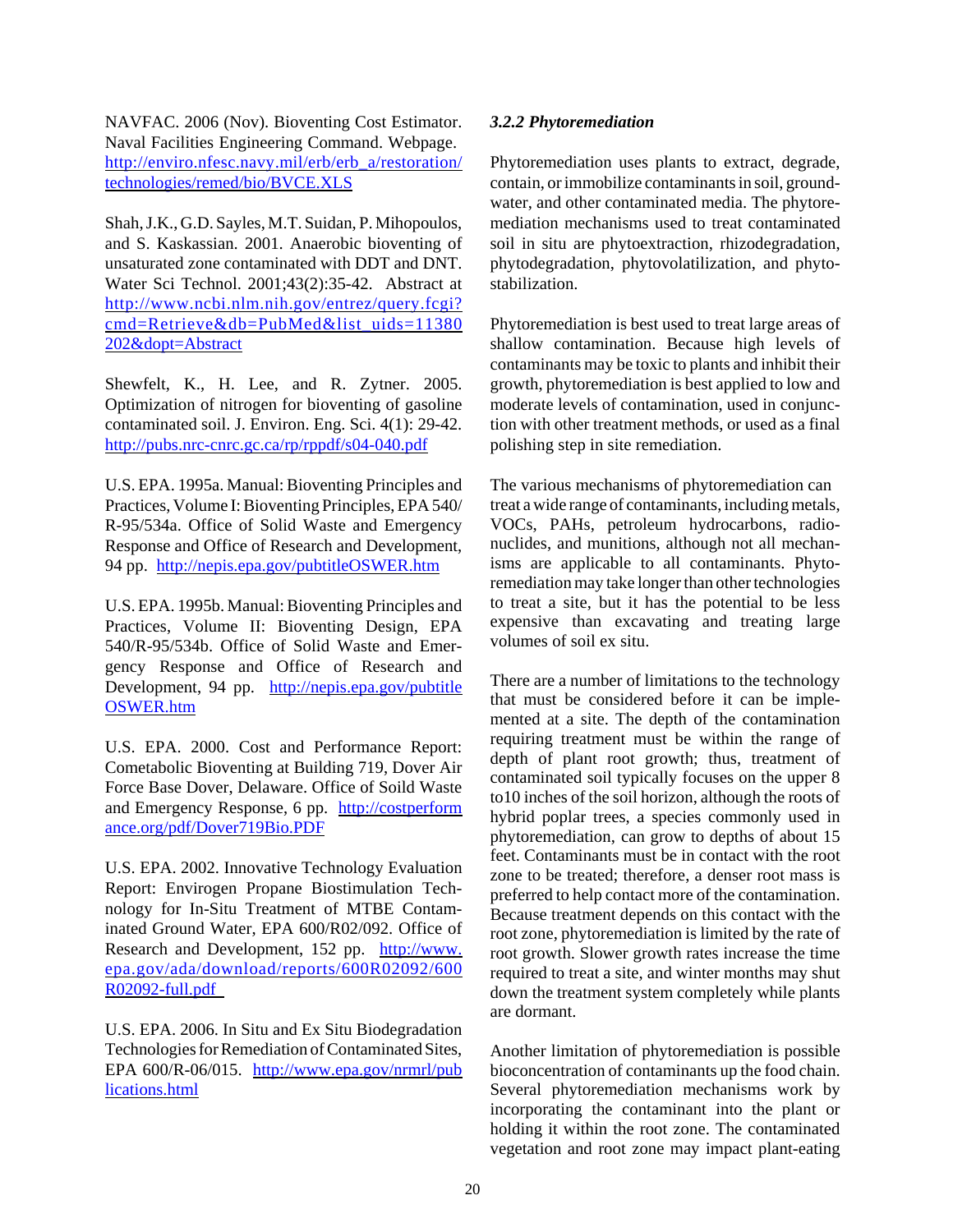animals and soil organisms. This is particularly a concern with metals and radionuclide contamination that accumulate in plants and the root zone. Most plants do not accumulate significant levels of organic contaminants [\(U.S. EPA 2000\);](#page-22-0) thus, bioconcentration is of less concern. The potential for planteating animals to be exposed is greatest when these contaminants accumulate in fruits, seeds, and leaves, so monitoring the fate of contaminants within the plants is important. To avoid bioconcentration in the food chain, contaminated plants can be harvested for disposal, destruction, or the extraction of metals for reuse ("phytomining"). In these cases, perimeter fencing and overhead netting can be installed to prevent animals from consuming contaminated plant matter.

Finally, it is important to ensure that unwanted transfer of contaminants from soil to other media, such as the volatilization of organic compounds to the atmosphere through plant uptake and transpiration, does not occur or that the transfer results in the destruction of the contaminants. Evaluating the limitations of phytoremediation in its various applications, as well as assessing its potential effectiveness at contaminated sites, can be done in laboratory and field studies prior to implementation. Samples of site soil containing the target contaminants in a range of concentrations should be tested using the specific plants under consideration. Ultimately, sites undergoing phytoremediation must be monitored to assess the fate of contaminants.

In general, phytoremediation has been implemented at a number of sites at full-scale (U.S. EPA 2006). Also, a wide range of site conditions, plants, and contaminants have been studied under laboratory or field testing. As of this publication, phytoemediation technologies have been selected 18 times by the Superfund program.

#### *Phytoextraction*

Phytoextraction involves the uptake of contaminants by plant roots, with subsequent accumulation in plant tissue, which may require that the plant be harvested and properly disposed of. This mechanism is typically used to treat inorganic contaminants, such as metals, metalloids, and radionuclides. Organic contaminants are more likely to be transformed, rather than accumulated, within the plant tissue. Successful field applications of phytoextraction to up take metals have been limited; however, there is some promising research for using phytoextraction on mercury and persistent organic pollutants.

Plants used in phytoextraction include Indian mustard, pennycress, and alyssum sunflowers. They are typically effective only in the top one foot of soil because of their shallow root systems and generally slow growth. Baňuelos et al. [\(2005](#page-21-0)) has shown that Indian mustard can be genetically modified to grow in contaminated soil with greater biomass to hyperaccumulate selenium in a shorter time than unmodified Indian mustard. In other genetic research, Meagher [\(undated\)](#page-22-0) is modifying various plant species to survive in mercury-contaminated soil and to transform organic mercury into ionic and/or metallic mercury. The mercury is either sequestered in the plant or transpired.

Persistent organic pollutants, many of which are pesticides, resist biodegradation and may remain in the environment for decades. White ([2001\)](#page-22-0) and Mattina ([2000\)](#page-22-0) have shown that a number of plants are capable of extracting chemicals, such as chlordane and 2,2-bis(p-chlorophenyl) 1,1-dichloroethene (p.p'-DDE), and storing them in their roots, leaves, and fruits.

# *Rhizodegradation*

Rhizodegradation is essentially "plant-assisted bioremediation" in that the root zone enhances microbial activity, thus increasing the breakdown of organic contaminants (such as petroleum hydrocarbons, PAHs, pesticides, BTEX, chlorinated solvents, PCP, PCBs, and surfactants) in the soil. The term comes from "rhizosphere," which is the zone of soil influenced by plant roots. This zone extends only about 1 mm from each root.

The presence of plant roots increases soil aeration and moderates soil moisture, making conditions more favorable to bioremediation. Bioremediation is enhanced by the production of root exudates, such as sugars, amino acids, and other compounds, that can stimulate the population growth and activity of native microbes. Root exudates may also serve as food for the microbes, which can result in cometabolism of contaminants as degradation of exudates occurs. Because the microbes consume nutrients, the plants in a rhizodegradation plot often require additional fertilization.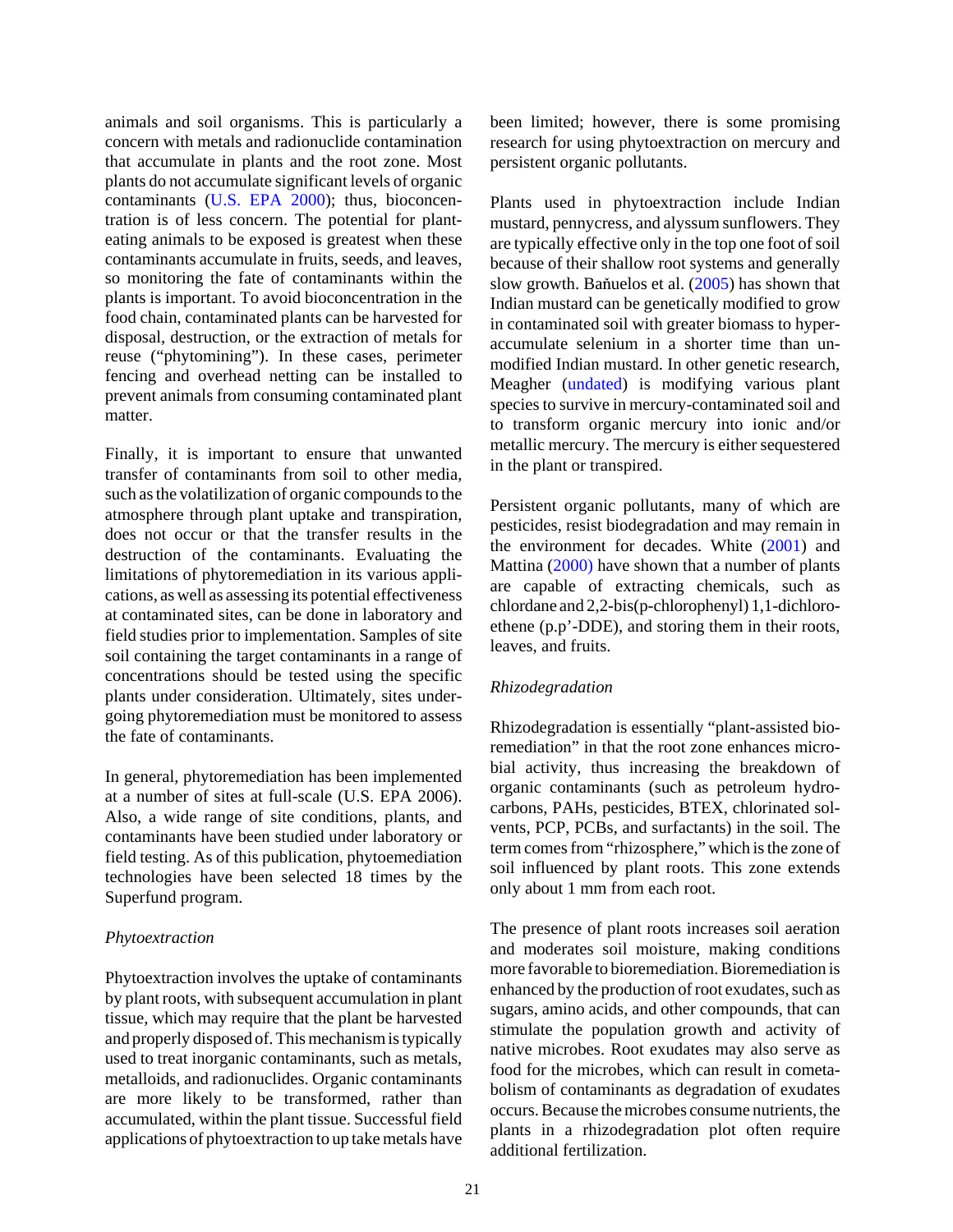<span id="page-21-0"></span>The advantage of rhizodegradation is the actual breakdown of contaminants, rather than their translocation; thus, harvesting is not necessary. In some instances, complete mineralization of the contaminant can occur. Success, however, is site-specific, and laboratory microcosms may not reflect the microbial conditions encountered in the field. Petroleum hydrocarbons have been shown to be successfully degraded in the rhizosphere; however, degradation of aged hydrocarbons has been demonstrated to be more problematic.

#### *Phytodegradation*

Like phytoextraction, phytodegradation involves the uptake of contaminants; however, the contaminants are subsequently broken down through metabolic processes within the plant. Phytodegradation also comprises the breakdown of contaminants in the soil through the effects of enzymes and other compounds produced by the plant tissues (other than the roots).

Phytodegradation is applicable to organic contaminants. Their uptake is affected by their hydrophobicity, solubility, and polarity. Moderately hydrophobic and polar compounds are more likely to [be taken up after sorbing to plant roots \(Schnoor et al.](#page-22-0) 1995 and Bell 1992). Contaminants with the potential for phytodegradation include chlorinated solvents, herbicides, insecticides, PCP, PCBs, and munitions.

# *Phytovolatilization*

Phytovolatilization is the uptake of a contaminant into a plant and its subsequent transpiration to the atmosphere, or the transformation or phytodegradation of the contaminant with subsequent transpiration of the transformation or degradation product(s) to the atmosphere. Phytovolatilization is more commonly applied to groundwater, but can also be applied to soluble soil contaminants.

Phytovolatilization involving transformation or degradation of the contaminant has the advantage of potentially creating a less toxic product that is transpired; however, this also poses a potential drawback in that degradation of some contaminants, like TCE, may produce even more toxic products (e.g., vinyl chloride). This possibility has to be assessed on a site-specific basis, and measurement of transpired compounds can be difficult. Once in the atmosphere, these products may be more effectively degraded by sunlight (photodegradation) than they would be by the plant (phytodegradation).

Both organic and inorganic contaminants have been treated by phytovolatilization. Inorganic contaminants include selenium, mercury, and arsenic; however, simply volatilizing a contaminant may not be an acceptable alternative.

#### *Phytostabilization*

Phytostabilization is a mechanism that immobilizes contaminants—mainly metals—within the root zone, limiting their migration. The contaminants are immobilized by adsorption of metals to plant roots, precipitation of metal ions (e.g., due to a change in pH), formation of metal complexes, or a change to a less toxic redox state. Phytostabilization can occur when plants alter the chemical and microbial makeup of the soil (e.g., through the production of exudates or carbon dioxide), which affects the fate and transport of the soil metals. Phytostabilization also encompasses the use of plants to prevent migration of soil contaminants with wind and water erosion, leaching, and soil dispersion.

Since contaminants are retained in the soil, phytostabilization does not require the harvesting and disposal of plants. A phytostabilization system must be evaluated, however, to ensure that translocation of contaminants into the plant tissue is not occurring. Since contaminants remain in the root zone, the health of the plants must be maintained to prevent future release of contaminants when the plants die or are inadvertently destroyed. Maintenance may include the addition of fertilizers or soil amendments.

# Cited and Other References

Bell, R.M. 1992. Higher Plant Accumulation of Organic Pollutants from Soils. EPA Office of Research and Development. Risk Reduction Engineering Laboratory, Cincinnati, Ohio. EPA 600/R-92/138.

Baňuelos, G. et al. 2005. Field trial of transgenic Indian mustard plants shows enhanced phytoremediation of selenium-contaminated sediment. Environ. Sci. Technol. 39: 1771-1777.

Brigmon, R. et al. 2003. FY02 Final Report on Phytoremediation of Chlorinated Ethenes in Southern Sector Seepline Sediments of the Savannah River Site. U.S. DOE, 171 pp. http://sti.srs.gov/full text/tr2002557/tr2002557.pdf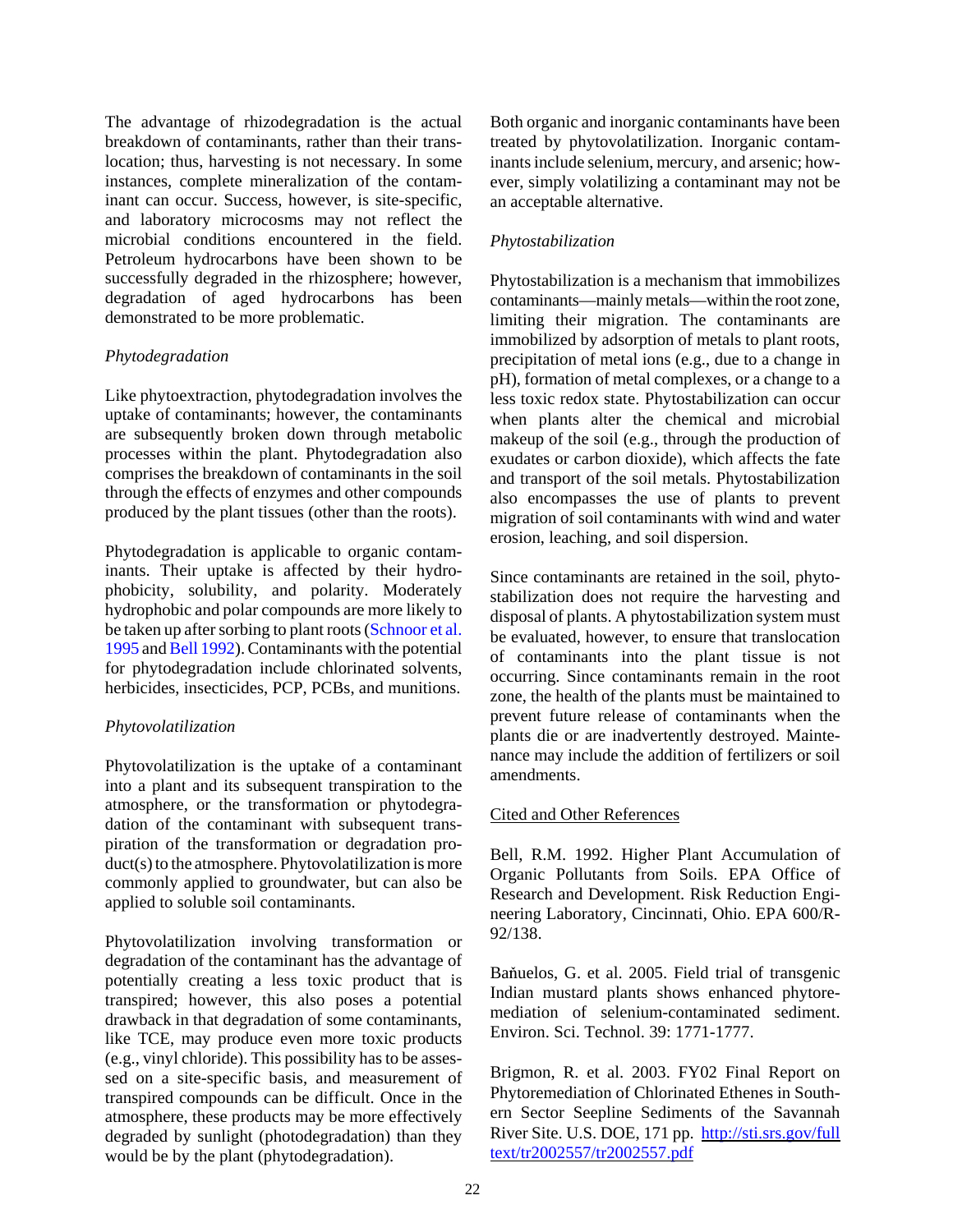<span id="page-22-0"></span>Ibeanusi, V. and D. Grab. 2004. Radionuclide Biological Remediation Resource Guide, EPA 905/B-04/001. U.S. EPA, Region 5, 68 pp. http:// [cluin.org/download/remed/905b04001.pdf](http://cluin.org/download/remed/905b04001.pdf) 

ITRC. 2001. Phytotechnology Technical and Regulatory Guidance Document. Interstate Technology and Regulatory Council, 123 pp. http:// [www.itrcweb.org/Documents/PHYTO-2.pdf](http://www.itrcweb.org/Documents/PHYTO-2.pdf) 

Mattina, M., W. Iannucci-Berger, and L Dykas. 2000. Chlordane uptake and its translocation in food crops. Agric. Food Chem. 48(5): 1909-1915.

Meagher, R. 2006 (October). Mercury Research. http://www.genetics.uga.edu/rbmlab/phyto/mer curypol.html

Pivetz, B. 2001. Ground Water Issue: Phytoremediation of Contaminated Soil and Ground Water at Hazardous Waste Sites, EPA 540/S-01/500. U.S. EPA, Office of Research and Development, 36 pp. http://www.epa.gov/ada/download/issue/epa\_ 540 s01 500.pdf

Remediation Technologies Development Forum. 2006 (October). Evaluation of Phytoremediation for Management of Chlorinated Solvents in Soil and Groundwater. Phytoremediation of Organics Action Team, Chlorinated Solvents Workgroup, 42 pp. http://www.rtdf.org/public/phyto/chlor\_solv\_man agement.pdf

Reynolds, C. 2004. Cost and Performance Report: Field Demonstration of Rhizosphere-Enhanced Treatment of Organics-Contaminated Soils on Native American Lands with Application to Northern FUD Sites, ERDC/CRREL LR-04-19. U.S. DoD, Environmental Security Technology Certification Program, 53 pp. http://stinet.dtic.mil/oai/oai?&verb=getRecord &metadataPrefix=html&identifier=ADA431035

Schnoor, J., L. Licht, S. McCutcheon, N. Wolfe, and L. Carreira, 1995. Phytoremediation of Organic and nutrient contaminants. Environ. Sci. Technol. 29:318A-323A.

Schnoor, J. 1997. Technology Evaluation Report: Phytoremediation, TE-98-01. Ground-Water Remediation Technologies Analysis Center, 43 pp.

U.S. EPA. 2000. Introduction to Phytoremediation, EPA 600/R-99/107. Office of Research and Development, 104 pp. http://www.cluin.org/download/ remed/introphyto.pdf

U.S. EPA. 2003. Innovative Technology Evaluation Report: Phytoremediation of Groundwater at Air Force Plant 4 Carswell, Texas, EPA 540/R-03/506. Office of Research and Development, 12 pp. [http://](http://www.epa.gov/ORD/NRMRL/pubs/540r03506/540R03506.pdf) [www.epa.gov/ORD/NRMRL/pubs/540r03506/](http://www.epa.gov/ORD/NRMRL/pubs/540r03506/540R03506.pdf) 540R03506.pdf

U.S. EPA. 2004. Treatment Technologies for Site Cleanup: Annual Status Report (Eleventh Edition). EPA 542/R-03/009. http://clu-in.org/asr

U.S.EPA. 2006 (October). Phytoremediation Profile Database. http://www.cluin.org/products/phyto

White, J. 2001. Plant-facilitated mobilization and translocation of weathered 2,2-bis(p-chlorophenyl) 1,1-dichloroethene (p.p'-DDE) from agricultural soil. Environ. Toxicol. Chem. 20(9): 2047-2052.

#### *3.2.3 Monitored Natural Attenuation*

Monitored natural attenuation (MNA) encompasses the dilution, dispersion, chemical and biological degradation, sorption/precipitation, and/or radioactive decay of contaminants in soil and groundwater [\(U.S. EPA 1999\).](#page-23-0) It has been applied mainly to groundwater contamination, but the same principles apply to soil. Because MNA is a passive process in which the reduction in contaminant concentration is due solely to natural mechanisms, continuous sources of significant contamination should be addressed before implementing MNA. If MNA is implemented, reaching remediation goals may take longer than other remedies.

Site contaminants most amenable to MNA include petroleum hydrocarbons, low-molecular weight alcohols, ketones, esters, ethers, and iron and manganese. Under a narrow range of conditions, MNA may be applicable to halogenated solvents, lightly halogenated aromatics, polychlorinated biphenyls, nitroaromatics, some pesticides, and chromium, copper, cadmium, lead, zinc, and nickel [\(NRC 2000\).](#page-23-0)

A full characterization of subsurface conditions at the site, including a delineation of the extent of contamination and the development of a site conceptual model, are necessary before MNA can be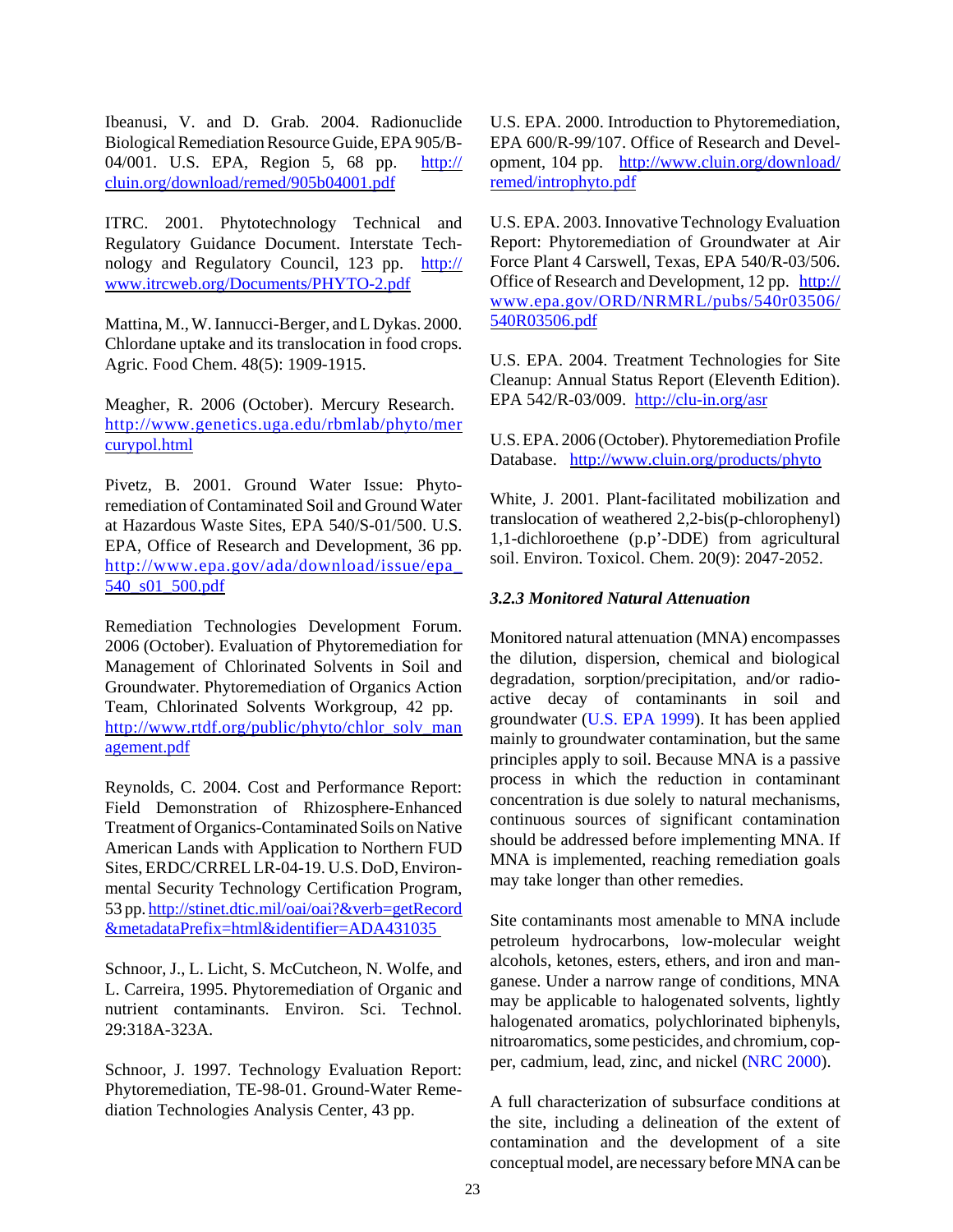<span id="page-23-0"></span>considered. As part of the characterization, the microbial species present (more important for chlorinated compounds), redox potential, pH conditions, mineralogy, and geochemistry should be evaluated. If the evaluation concludes that the conditions may exist to support natural attenuation, the next step is to determine if it is occurring. This is accomplished by looking at such parameters as microbial respiration products, chemical reaction products, prevalent metal species, degradation products, and declining concentrations of target compounds/species over time. For a more complete list and discussion, see Kram and Goetz 1999. If a large amount of historical data is not available to confirm that the contaminant mass is stabilized or contracting, it probably will be necessary to model the fate and transport of the contaminants to show that migration is unlikely to occur.

Performance monitoring is an integral part of any MNA effort (Pope et al. 2004 and Wiedemeier, Lucas, and Haas 2000). The monitoring system should be tailored to site conditions to enable detection of any changes in the assumptions used to select MNA. Key parameters, such as degradation products or an increase in target metal concentration that would indicate mobilization, should be chosen along with an appropriate frequency. The frequency of sample collection is related to the uncertainties inherent in the site conceptual model and the consequences of failure. As a precaution, a preapproved site remedial contingency plan should be created that can be implemented if monitoring indicates MNA is not meeting the project's performance goals.

The Naval Facilities Engineering Command provides an estimate for implementing MNA of between \$50,000 and \$200,000 per acre. This cost does not include site characterization, which may be higher than that for a site not being considered for MNA. These cost estimates were developed for a groundwater scenario.

# Cited and Other References

Brauner, J. et al. 2004. Implementing Monitored Natural Attenuation and Expediting Closure at Fuel-Release Sites. Air Force Center for Environmental Excellence, 247 pp. http://stinet.dtic.mil/cgibin/Get TRDoc?AD=ADA426387&Location=U2&doc=Get TRDoc.pdf

Chapelle, F. et al. 2003. Methodology for Estimating Times of Remediation Associated With Monitored Natural Attenuation, Water-Resources Investigations Report 03–4057. U.S. Geological Survey, 58 pp. http://pubs.usgs.gov/wri/wri034057/

Kennedy, L., J. Everett, and J. Gonzales. Undated. Aqueous and Mineral Intrinsic Bioremediation Assessment (AMIBA) Protocol. Air Force Center for Environmental Excellence, 284 pp. http://www. afcee.brooks.af.mil/products/techtrans/monitored naturalattenuation/amiba/AMIBA%20Protocol.PDF

Kram, M. and F. Goetz. 1999. User's Guide: Natural Attenuation General Data Guide, UG-2035-ENV. NAVFAC, 38 pp. http://stinet.dtic.mil/cgi-bin/Get TRDoc?AD=A361097&Location=U2&doc=Get TRDoc.pdf

Looney, B. and K. Vangelas. 2004. Compatibility of Alternative Chlorinated Solvent Source Treatment Strategies with Monitored Natural Attenuation, WSRC-MS-2004-00236. U.S. DOE, Savannah River, 22 pp. http://sti.srs.gov/fulltext/ms2004236 /ms2004236.pdf

NAVFAC. 1998. Technical Guidelines for Evaluating Monitored Natural Attenuation of Petroleum Hydrocarbons and Chlorinated Solvents in Ground Water at Naval and Marine Corps Facilities. 92 pp. http://enviro.nfesc.navy.mil/erb/erb \_a/support/wrk\_grp/artt/mna1198.pdf

NRC. 2000. Natural Attenuation for Groundwater Remediation. National Academy of Sciences, National Research Council, 292 pp. http://books. nap.edu/catalog/9792.html

Pope, D. et al. 2004. Performance Monitoring of MNA Remedies for VOCs in Ground Water, EPA/600/R-04/027, U.S. EPA, Office of Research and Development. http://www.epa.gov/ada/down load/reports/600R04027/600R04027\_fm.pdf

U.S. EPA. 1999. Use of Monitored Natural Attenuation at Superfund, RCRA Corrective Action, and Underground Storage Tank Sites, Directive 9200.4 17P. Office of Solid Waste and Emergency Response, 41 pp. http://nepis.epa.gov/pubtitleOSW ER.htm

Wiedemeier, T., M. Lucas, and P. Haas. 2000. Designing Monitoring Programs to Effectively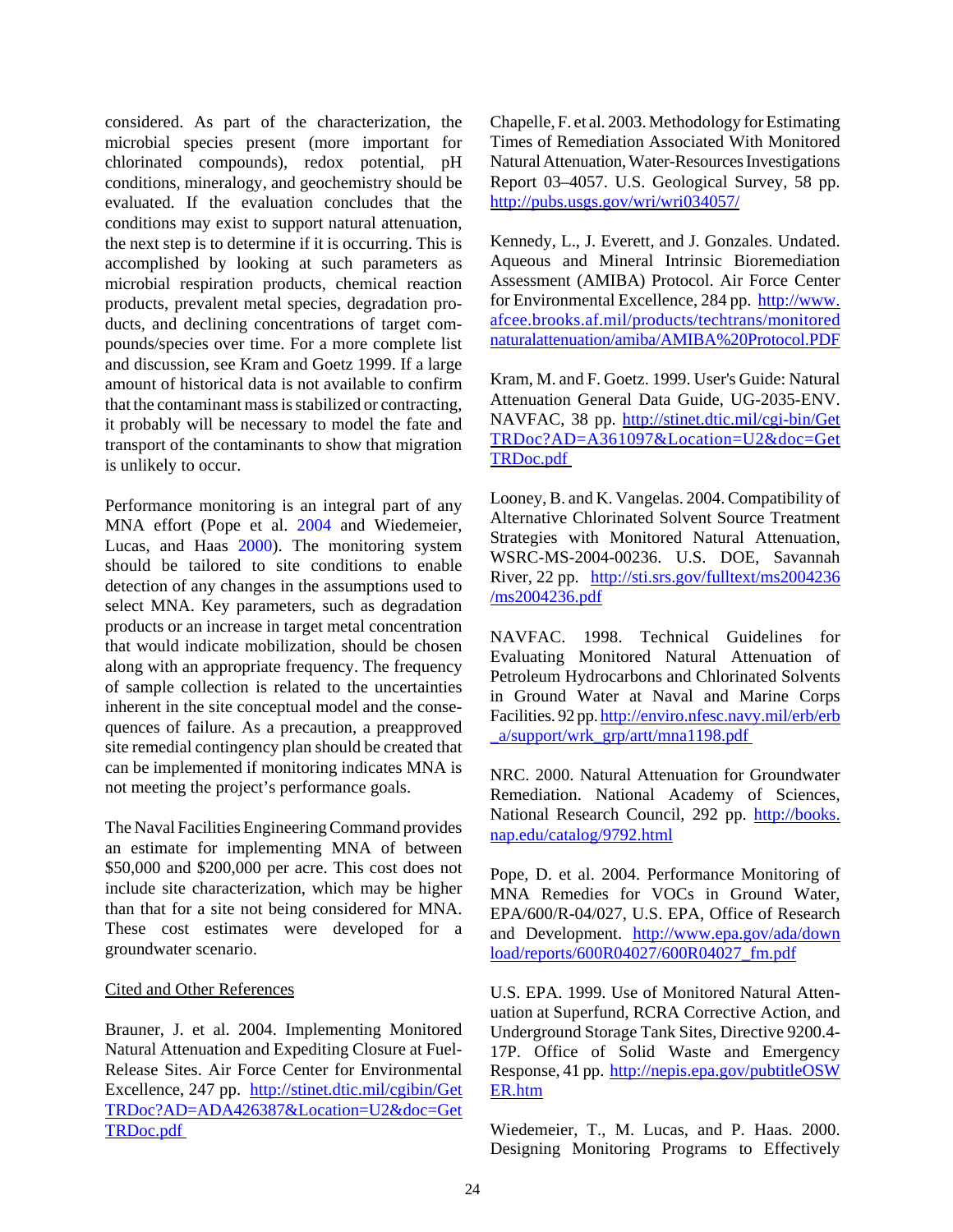<span id="page-24-0"></span>Evaluate the Performance of Natural Attenuation. U.S. DoD, Air Force Center for Environmental Excellence, 55 pp. http://www.afcee.brooks.af.mil/ products/techtrans/MonitoredNaturalAttenua tion/ltm.pdf

Wilson, J., J. Cho, B. Wilson, and J. Vardy. 2000. Natural Attenuation of MTBE in the Subsurface under Methanogenic Conditions, EPA 600/R-00/006. U.S. EPA, Office of Research and Development, 59 pp. http://www.epa.gov/ada/download/reports/mtbe report.pdf

Wilson, J. et al. 2001. Evaluation of the Protocol for Natural Attenuation of Chlorinated Solvents: Case Study at the Twin Cities Army Ammunition Plant, EPA 600/R-01/025. U.S. EPA, Office of Research and Development, 49 pp. http://www.epa.gov/ada/ download/reports/epa\_600\_r01\_025.pdf

Wilson, J., P. Kaiser, and C. Adair. 2005. Monitored Natural Attenuation of MTBE as a Risk Management Option at Leaking Underground Storage Tank Sites, EPA 600/R-04/1790. U.S. EPA, Office of Research and Development, 89 pp. http://www.epa. gov/ada/download/reports/600R04179/600R04 179.pdf

#### **3.3 Thermal Treatment Technologies**

Five technologies are grouped under the in situ thermal treatment classification: electrical resistance heating, steam injection and extraction, conductive heating, radio-frequency heating, and vitrification. With the exception of vitrification, all of these treatment technologies rely on the addition of heat to the soil to increase the removal efficiency of volatile and semivolatile contaminants. Vapor extraction is an integral part of these remediation systems to ensure the removal and treatment of mobilized contaminants. Liquid extraction is also used during steam injection, and sometimes with other thermal technologies when groundwater flow rates are high and/or when the contaminant being recovered is semivolatile.

In situ vitrification is unique among the thermal technologies in that the temperatures used will vitrify soil. The stable glass that is formed by vitrification will immobilize any nonvolatile contaminants that are present, including metals and radioactive materials.

Davis (1997) provides a general discussion of the effects of heat on chemical and physical properties of organic contaminants. Vaporization is the main mechanism used in these technologies to enhance the recovery of VOCs. Vapor pressures of organic compounds increase exponentially with temperature, causing significant redistribution to the vapor phase as the subsurface is heated. When a NAPL is present, the combined vapor pressure of the NAPL and water determine the boiling temperature, and co-boiling of the two liquids occurs at temperatures less than the boiling point of water. Thus, by raising the temperature of the subsurface above the co-boiling temperature, NAPL can be removed. Continued heating of the subsurface recovers contaminants from the dissolved and adsorbed phases as well.

Increasing the temperature also decreases viscosity, increases solubility, and decreases adsorption, all of which aid in the recovery of VOCs and SVOCs. For some SVOC NAPLs, such as creosote, viscosity reduction may be an important mechanism for increased contaminant recovery (Davis 1997). Hydrolysis may play a role in the destruction of some contaminants (e.g., chlorinated methanes and ethanes) as the soil temperature approaches  $100^{\circ}$ C; however, the breakdown products may be more recalcitrant than the original contaminants ([Washington 1995\).](#page-25-0)

Care should be taken in designing the systems to ensure that all plumbing, including monitoring wells, are capable of withstanding high heat. In the presence of clay, vadose zone heating by resistivity, conductance, or radio frequency may result in some settlement of the treatment area due to the drying of the clay.

#### Cited and Other References

Davis, E. 1997. Ground Water Issue: How Heat Can Enhance In-situ Soil and Aquifer Remediation: Important Chemical Properties and Guidance on Choosing the Appropriate Technique, EPA 540/S-97/502. U.S. EPA., Office of Research and Development, 18 pp. http://www.cluin.org/down load/remed/heatenh.pdf

USACE. 2006. Interim Unified Facilities Criteria: In Situ Thermal Remediation, Hazardous, Toxic, and Radioactive Waste, UFC 3-280-05. U.S. DoD, 258 pp. http://www.environmental.usace.army.mil/sve. htm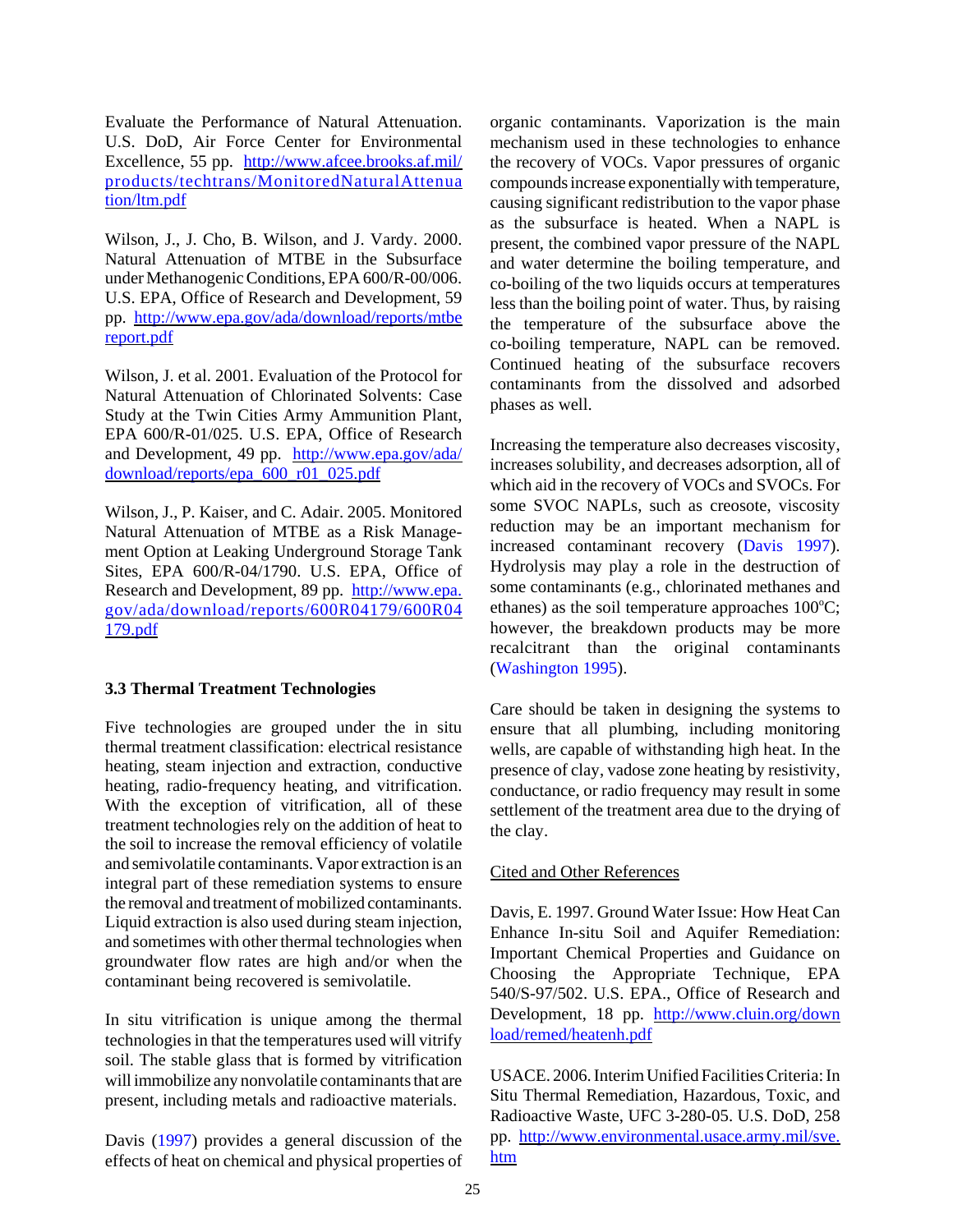<span id="page-25-0"></span>Washington, J. W. 1995. Hydrolysis rates of dissolved volatile organic compounds: Principles, temperature effects and literature review, Ground Water, 33(3):415-424.

# *3.3.1 Electrical Resistance Heating*

Electrical resistance heating (ERH) involves passing electrical current through moisture in the soil between an array of electrodes. As the current flows through the moisture in soil pores, the resistance of the soil produces heat. Originally, ERH for remediation purposes was developed by DOE and Battelle using six-phase electricity and hexagonal electrode arrays, however, expansion of a six-phase hexagonal array may result in the creation of cold and hot spots within the target subsurface area. Three-phase power and triangular electrode arrays are generally more applicable to irregularly shaped cleanup areas for full-scale treatment and are commonly used today (Beyke and Fleming 2005).

Electrodes can be thought of as wells that are equipped to deliver electric power at selected depths and also act as vapor recovery wells. When groundwater flow rates are high and/or a semivolatile NAPL is to be recovered, liquids can also be extracted (Beyke and Fleming 2002). Electrodes may be installed using conventional drilling rigs. Installation can also be done using horizontal or angular drilling techniques. Care should be taken to ensure that the potential for stray currents is accounted for in the design.

ERH systems can be deployed to any depth and used in both the vadose and saturated zone. If the system is deployed only in the vadose zone, water should be added at the electrodes to maintain the moisture content and thus, the flow of electricity (U.S. EPA 2004).

The horizontal spacing between electrodes is usually between 14 and 24 feet (Beyke and Fleming 2005). The trade-off in distance is between the cost of installing more electrodes and heating the soil more quickly or installing fewer electrodes and heating the soil over a longer time.

While heating all soil, ERH preferentially heats the more conductive silt and clay first. Temperatures over 100°C can be generated in the saturated zone, and these temperatures produce steam and steam

stripping, which is especially beneficial for the silts and clays as contaminant movement in them is usually diffusion limited.

Volatilization and steam stripping with SVE-capture are the predominant removal mechanisms for most contaminants using this technology. (Beyke and Fleming 2005). Soil with a high natural organic carbon content will slow or prevent the recovery of some organic contaminants.

U.S. EPA (2004) provides remediation cost estimates of \$32 and \$73 per cubic yard at two fullscale ERH sites. Beyke and Fleming (2005) estimate that ERH costs \$200,000, plus \$40 to \$70 per cubic yard. The technology is proven and has been used at a number of sites. The number of vendors offering the technology are limited.

# Cited and Other References

Beyke, G. and D. Fleming. 2002. Enhanced removal of separate phase viscous fuel by electrical resistance heating and multi-phase extraction. 9th Annual International Petroleum Environmental Conference, October 22-25, 2002, Albuquerque, NM. http://ipec.utulsa.edu/Conf2002/beyke\_flem ing\_130.pdf

Beyke, G. and D. Fleming. 2005. In situ thermal remediation of DNAPL and LNAPL using electrical resistance heating. Remediation,15(3): 5-22. [http://](http://www.thermalrs.com/TRS_docs/ERH%20Remediation%20Journal%20article.pdf)  [www.thermalrs.com/TRS\\_docs/ERH%20Rem](http://www.thermalrs.com/TRS_docs/ERH%20Remediation%20Journal%20article.pdf)  ediation%20Journal%20article.pdf

Butherus, M. et al. 2004. Project overview: Successful field-scale in situ thermal NAPL remediation. Third International Conference on Oxidation and Reduction Technologies for Soil and Groundwater San Diego, CA, October 24-28, 2004. http://www.lm.doe.gov/documents/3\_pro\_doc/8\_ references/papers/2004\_ORT\_Conference\_paper.pdf

U.S. EPA. 2004. In Situ Thermal Treatment of Chlorinated Solvents: Fundamentals and Field Applications, EPA 542/R-04/010. Office of Solid Waste and Emergency Response, 145 pp. [http://](http://www.cluin.org/download/remed/epa542r04010.pdf)  [www.cluin.org/download/remed/epa542r04010.pdf](http://www.cluin.org/download/remed/epa542r04010.pdf) 

# *3.3.2 Steam Injection and Extraction*

Steam injection and extraction (also known as steam enhanced extraction [SEE]) involves injection of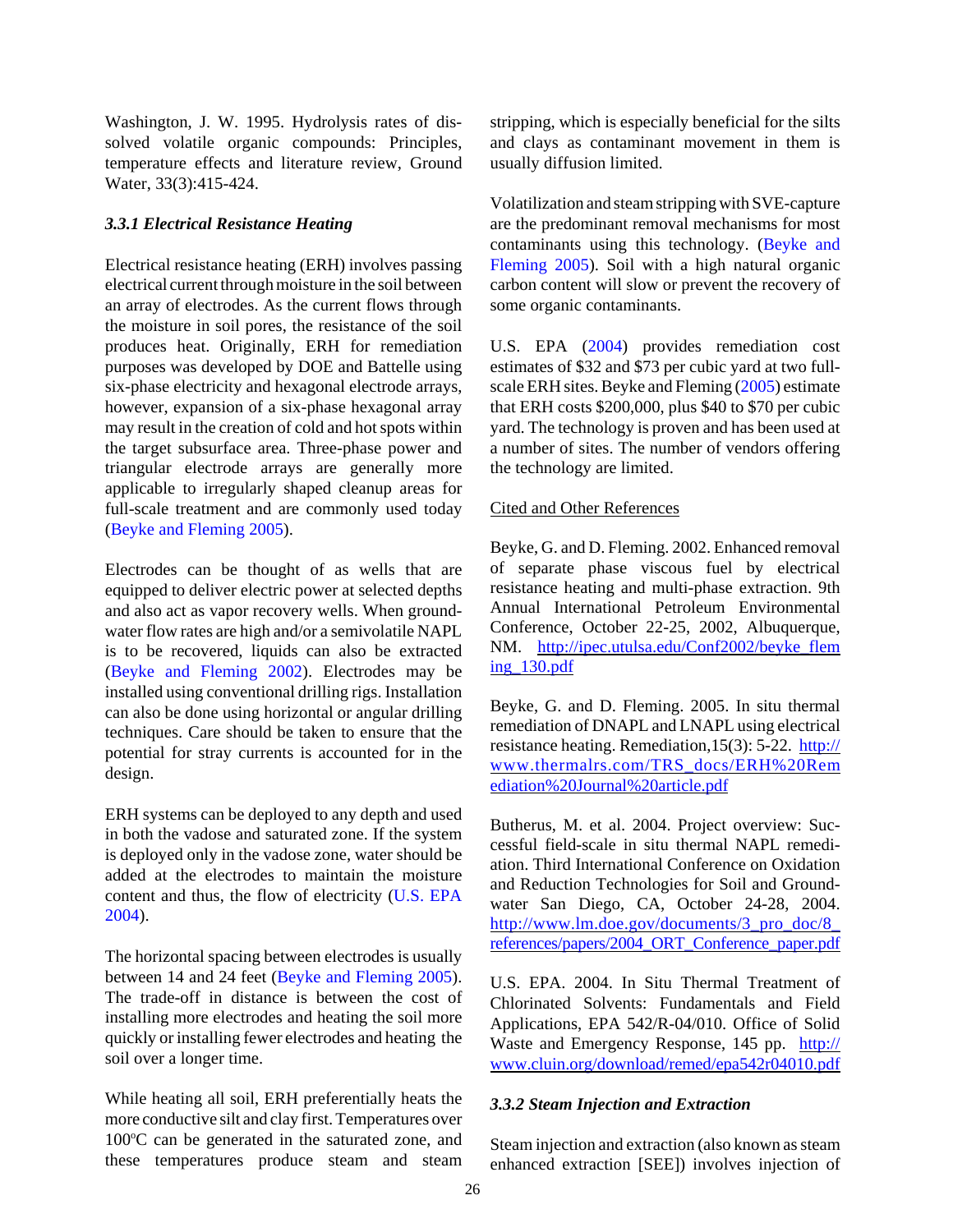steam into injection wells and the recovery of mobilized groundwater, contaminants, and vapor from the recovery wells. Initially, when steam is injected into the subsurface, it gives up its latent heat of vaporization to the soil. As the steam loses heat, it condenses into a hot water phase that moves radially into the soil and displaces air and water in front of it. Continued input of steam eventually causes the soil near the well to reach steam temperatures, creating a steam front that begins to propagate away from the well. This process creates a moving front consisting of ambient temperature water/air that is pushed by a variable temperature zone of warm to very hot water. The water in turn is pushed out by the pressure of the steam moving into the steam temperature zone. The movement of the ambient-temperature water may displace NAPLs, a process that is aided by viscosity reduction when the hot water reaches the NAPL. The arrival of the steam phase vaporizes compounds remaining as residual saturation or adsorbed to the soil. These vapors are transported to the leading edge of the steam zone where they condense, forming a contaminant condensate bank. The condensate bank may have a tendency to sink, and it is important in the design of the system to ensure its capture. Schmidt et al. [\(2002\)](#page-28-0) and Kaslusky and Udell ([2002\)](#page-28-0) have found that co-injection of air with the steam helps prevent downward contaminant migration.

Thus, contaminant removal occurs by several mechanisms. Which one is most important in a given situation depends on the volatility of the contaminant. For VOCs, vaporization and co-boiling are the most important recovery mechanisms, while for SVOCs, displacement as a NAPL and viscosity reduction may be more important. Recovery wells are used to capture both liquids and gases and transport them to a surface facility for treatment.

The applicability of steam injection to a particular site is determined by the permeability of the soil, the depth at which the contaminants reside, and the type and degree of heterogeneity, as well as the contaminant type. The permeability of the soil must be high enough to allow sufficient steam to be injected to heat the entire source zone. Higher injection rates can be achieved by increasing the injection pressure; however, in general, pressures should not be higher than 1.65 pounds per square inch per meter of depth, or the overburden pressure will be exceeded, and [fracturing to the surface can be expected \(Davis,](#page-27-0)  1998). Thus, shallow treatment areas are difficult to heat with steam, and collection of all the vapors generated may be challenging. An impermeable surface cover may help in this regard.

#### *Heterogeneity of the Subsurface and Soil Type*

The soil type affects the ability of the steam to remove contaminants in two ways. The permeability determines how fast a steam front can move into and through the soil. Low permeability soil may not allow steam to move through it at an economical rate or may require unsupportable pressures to do so. The other aspect of soil that affects contaminant removal is its reactivity with contaminants. Silica based sands are not particularly reactive, and contaminants can be removed easily. Smectite clays and soil rich in organic matter both have the ability to bind some organic compounds and prevent their full removal at steam temperatures.

When there is heterogeneity, steam tends to channel to the more permeable layer, or in the case of discontinuous layers, by-pass the less permeable one. If this happens, heating in the less permeable soil usually is done by conductive methods. To fully heat low permeability zones by conduction, steam should be injected on both sides of the low permeability zone, and the zone should be less than about 10 feet in thickness.

### *Injection and Extraction Well Placement and Operation*

The most effective design of steam injection and extraction systems is to surround the contaminated zone with four to six injection wells and to extract the contaminants from the center. If the area to be treated is large, repeating patterns of injection and extraction wells may be used to cover the entire area ([Davis 1998\).](#page-27-0) The propagation of the steam front is a balance between the injection well's ability to add heat and the surrounding soil's ability to absorb it. When the rate of heat loss to the soil surrounding the front equals the system's ability to input it, the steam front will stop growing. The extraction well needs to be closer to the injection well than this point of equilibrium. Distances between wells have been reported as close as 1.5 meters and as far apart as 18 meters.

The wells and couplings handle very hot streams of vapors and their construction is a concern. Plastics, such as PVC, are generally not appropriate, and steel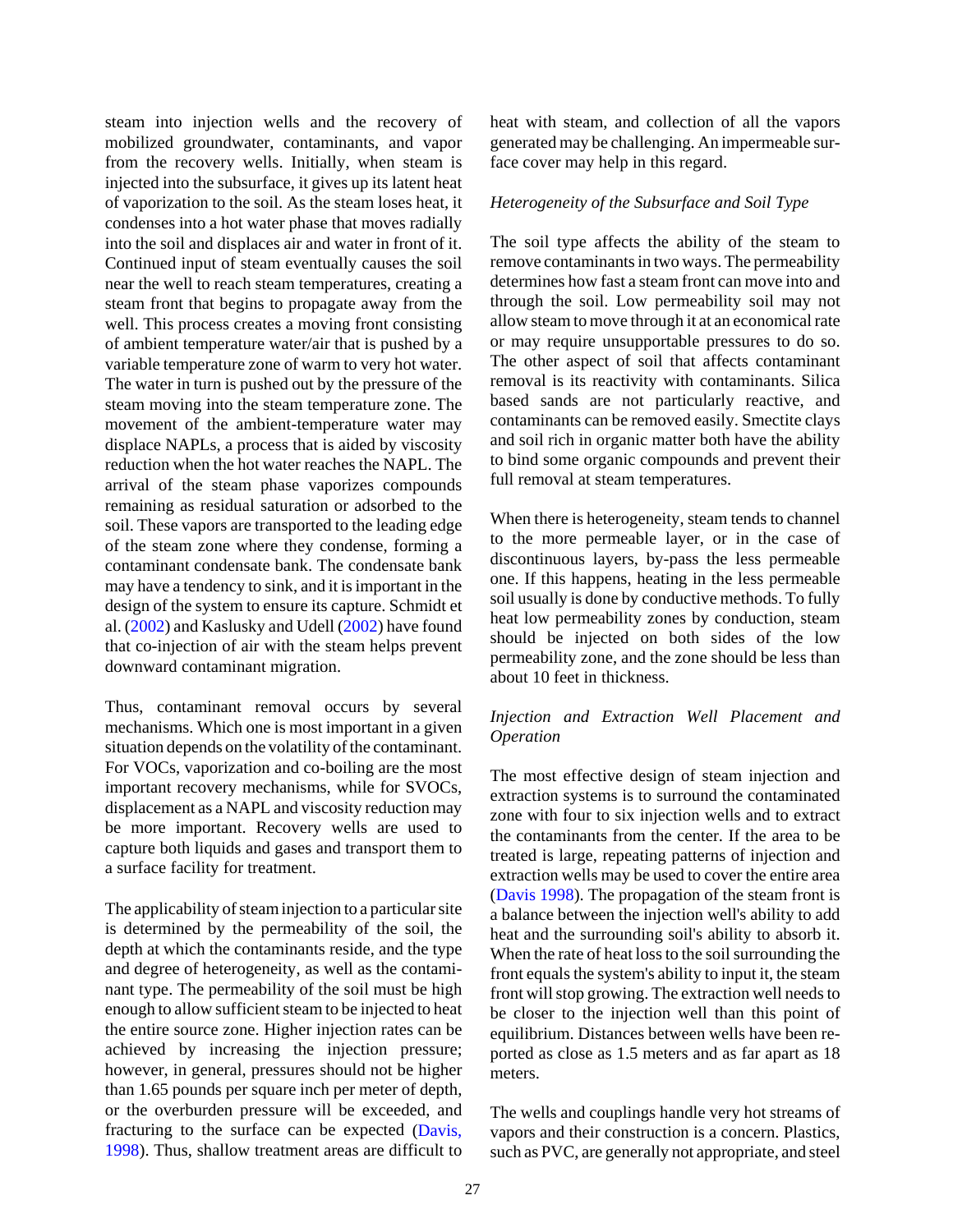<span id="page-27-0"></span>is typically used. Since the injection wells are both very hot and pressurized, couplings should be carefully designed and an appropriate sealant for the annulus should be chosen. Cement grouts used in conventional water well completion may not withstand the pressure, heat, and expansion/contraction of the well casing itself and could crack, causing the release of steam to the surface.

A characteristic of steam treatment in a source zone under saturated conditions that needs to be considered is override. Override occurs when there is a difference in density between two fluids (such as that between steam and ambient temperature water). The resulting interface tends to move the steam out and up, causing the top of the steam front to be considerably further from the injection well than the bottom. This situation can lead to untreated spots near the bottom of the injection well. Override cannot be completely eliminated, but it can be minimized within the constraints of the site hydrogeology by using high injection rates.

Pressure cycling of the steam injection is generally utilized as part of the system operation. Cycling is the process where, after breakthrough of steam at the extraction wells, the steam injection system is shut down while allowing the extraction process to continue. The loss of pressure thermodynamically destabilizes the system, forcing the temperature to drop to restore stability. The system loses heat by evaporation of residual moisture and the contaminants that are collected by the extraction wells. Davis (1998) and Davis et al. (2005) report on several studies where repeated cycling has resulted in increased contaminant concentrations in the extracted vapors.

Steam is a well documented technology for addressing NAPL source zones in unconsolidated subsurfaces (Davis 1998). For example, over 150,000 gallons of creosote were destroyed or removed by steam at the Southern California Edison Company pole yard in Visalia, California. Several small scale, short duration demonstrations of steam injection in fractured rock have shown the potential for this technology to be effective in fractured rock settings (e.g., Loring Air Force Base, Davis et al. 2005), but additional research and field demonstrations are needed to fully determine its effectiveness. Because of the sensitivity of steam flow to heterogeneous subsurface conditions, more site characterization efforts may be required than for other heating technologies.

Another steam delivery system combines steam injection with an in situ auger mixing system. In this application, steam is applied through specially designed augers while the soil is being mixed. The steam strips the volatile contaminants from the moving soil and brings them to the surface, where they are captured in a shroud or bell device and transported to a treatment system. Moos [\(1998](#page-28-0)) describes the use of an auger system at Argonne National Laboratory to treat primarily chlorinated solvent contaminated clays. The system applied steam and hot air injection to bring 70 to 80 percent of the contaminants to the surface for treatment. Following the steam application, zero-valent iron was mixed into the soil by the augers as a polishing step. A similar steam system was used at the DOE Pinellas site for remediating chlorinated hydrocarbon hotspots. It successfully removed a large amount of the contamination, but it was hampered by an undersized offgas treatment system that probably prevented it from reaching site cleanup goals (Davis 1998).

Cost data for steam injection and extraction are limited. U.S. DOE [\(2000](#page-28-0)) reported cleanup at approximately \$39 per cubic yard, but their system also employed electrical heating. The technology is mature and well established; however, few vendors use it for environmental remediation.

#### Cited and Other References

Alberti, L., et al. 2001. Detailed Addition Remediation Planning with Steam Injection. Integrated Concept for Groundwater Remediation, 14 pp. http://umweltwirtschaft-uw.de/incore/doku/ Steam%20Injection%20Milano.pdf

Davis, E. 1998. Steam Injection for Soil and Aquifer Remediation, EPA 540/S-97/505. U.S. EPA, Office of Research and Development, 16 pp. http://www. epa.gov/tio/tsp/download/steaminj.pdf

Davis, E., et al. 2005. Steam Enhanced Remediation Research for DNAPL in Fractured Rock, Loring Air Force Base, Limestone, Maine, EPA 540/R-05/010. U.S. EPA Office of Research and Development. http://www.epa.gov/ORD/NRMRL/pubs/540r05 010/540r05010.pdf

Heron, G., S. Carroll, and S. Nielsen. 2005. Full-scale removal of DNAPL constituents using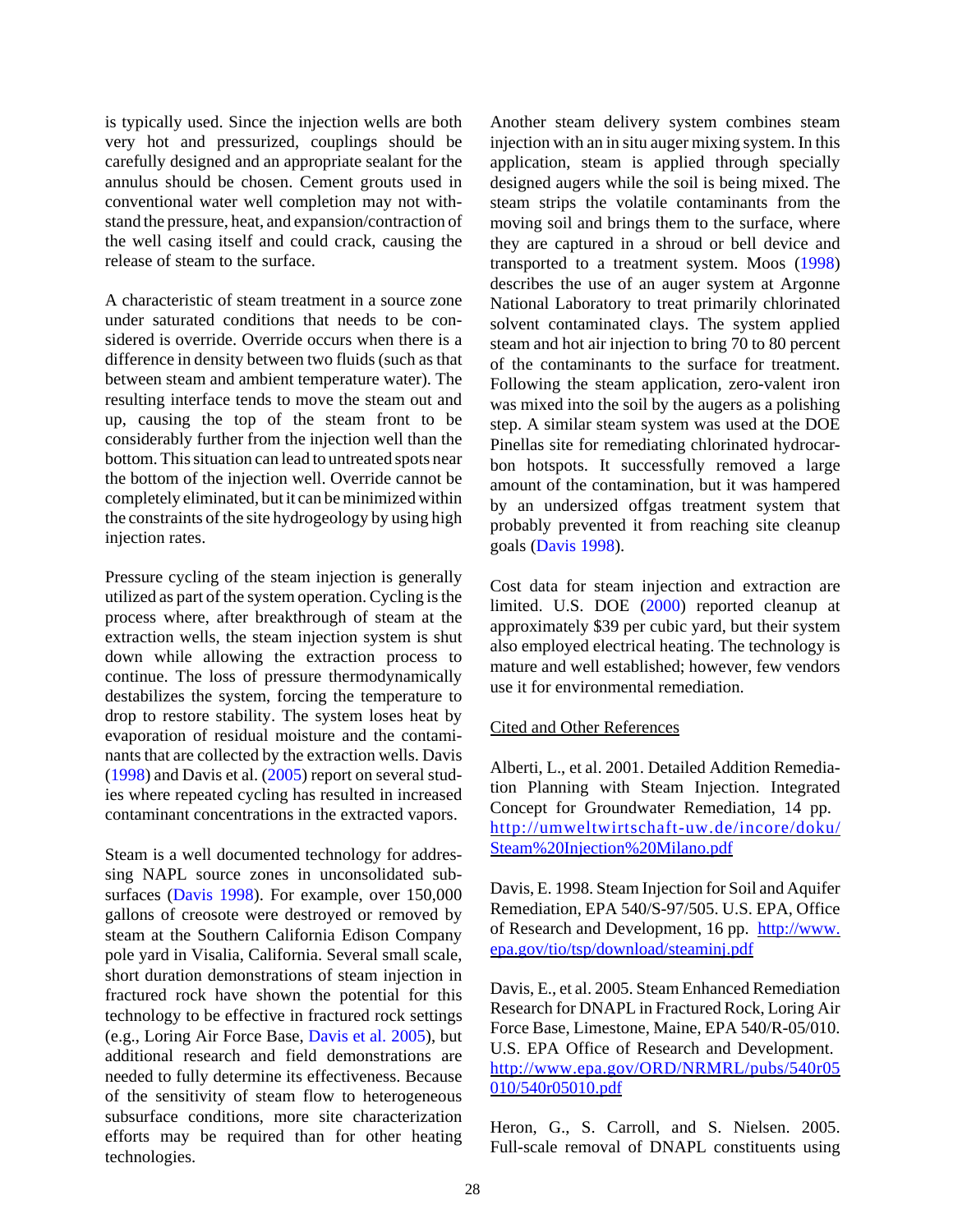<span id="page-28-0"></span>steam-enhanced extraction and electrical resistance heating. Ground Water Monitoring & Remediation 25(4): 97-107. http://www.ce.berkeley.edu/~sitar/ ce274/Thermal%20remediation.pdf

Kaslusky, S.F. and K.S. Udell. 2002. A theoretical model of air and steam co-injection to prevent the downward migration of DNAPLs during steamenhanced extraction. Journal of Contaminant Hydrology 55:213-232.

Leif, R. et al. 1998. In situ hydrothermal oxidative destruction of DNAPLs in a creosote contaminated site. The First International Conference on Remediation of Chlorinated and Recalcitrant Compounds Monterey, CA, May 18-21, 1998. http://www.llnl. gov/tid/lof/documents/pdf/233527.pdf

Moos, L. 1998. Optimization of soil mixing technology through metallic iron addition. Tenth National Technology Information Exchange (TIE) Workshop, Willowbrook, Illinois, October 27-29, 1998, 120 pp. http://www.osti.gov/energycitations/ servlets/purl/12366-7OlbU8/webviewable/12366.pdf

Schmidt, R., J. Gudbjerg, T.O. Sonnenborg, and K.H. Jensen. 2002. Removal of NAPLs from the unsaturated zone using steam: Prevention of downward migration by injecting mixtures of steam and air. Journal of Contaminant Hydrology 55: 233-260.

U.S. DOE. 2000. Innovative Technology Summary Report: Hydrous Pyrolysis Oxidation/Dynamic Underground Stripping, DOE EM-05/04, 26 pp. http://apps.em.doe.gov/OST/pubs/itsrs/itsr1519.pdf

U.S. EPA. 2003a. Cost and Performance Report: Dynamic Underground Stripping-Hydrous Pyrolysis Oxidation at the Savannah River Site 321-M Solvent Storage Tank Area, Aiken, South Carolina. Office of Solid Waste and Emergency Response, 12 pp. http://costperformance.org/pdf/20030627\_331.pdf

U.S. EPA. 2003b. Cost and Performance Report: Steam Enhanced Extraction at the A.G. Communications Systems Site, Northlake, Illinois. Office of Solid Waste and Emergency Response, 10 pp. http://costperformance.org/pdf/20030625\_326.pdf

U.S. EPA. 2004. In Situ Thermal Treatment of Chlorinated Solvents: Fundamentals and Field Applications, EPA 542/R-04/010. Office of Solid Waste and Emergency Response, 145 pp. [http://](http://www.cluin.org/download/remed/epa542r04010.pdf)  [www.cluin.org/download/remed/epa542r04010.pdf](http://www.cluin.org/download/remed/epa542r04010.pdf) 

# *3.3.3 Conductive Heating*

Conductive heating uses either an array of vertical heater/vacuum wells or, when the treatment area is within about six inches of the ground surface, surface heater blankets. While it is feasible to deploy all the wells in a heater/vacuum mode, the typical deployment is to place six heater-only wells in a hexagonal shape with a heater vacuum well occupying the center of each hexagon.

The wells can be installed using conventional drilling techniques or direct push. Heater wells are constructed of steel pipe with the base sealed. A resistive heating unit is lowered into the well and current is supplied. The heating element typically operates at temperatures between  $540^{\circ}$  and  $815^{\circ}$ C ([Baker and Heron 2004\).](#page-29-0) The steel pipe is heated by radiant energy and the soil surrounding it by thermal conductance.

The vacuum well contains the same steel pipe and heating element components as a standard heater well, but it is placed within a larger screened well to which a vacuum can be applied. Heat propagates in a cylindrical fashion from the well outward. The heating is fairly even through all dry textures of soil. The hottest soil (typically  $590^{\circ}$ C) is in the immediate vicinity of the wells, while the coolest soil is at the midpoint between wells. When the vacuum is applied to the center well, volatilized organics are pulled through the high-temperature soil, where [some of the contaminants may be degraded \(Baker](#page-29-0) and Heron 2004). The extracted vapors are transported to the surface for treatment.

Well spacing is chosen based on contaminant type and depth, soil moisture content, the minimum required temperature between wells, and the time desired to reach that temperature ([U.S. EPA 2004\).](#page-29-0)  SVOCs, including high boiling components, such as PAHs or PCBs, generally need a soil temperature of 325°C for adequate desorption, while VOCs require less heat (usually 100°C) (Baker and Heron 2004). The ability to treat high-boiling contaminants at temperatures well below their boiling points is largely due to the significant increase in vapor pressures at the temperatures present and the relatively long residence time in a very hot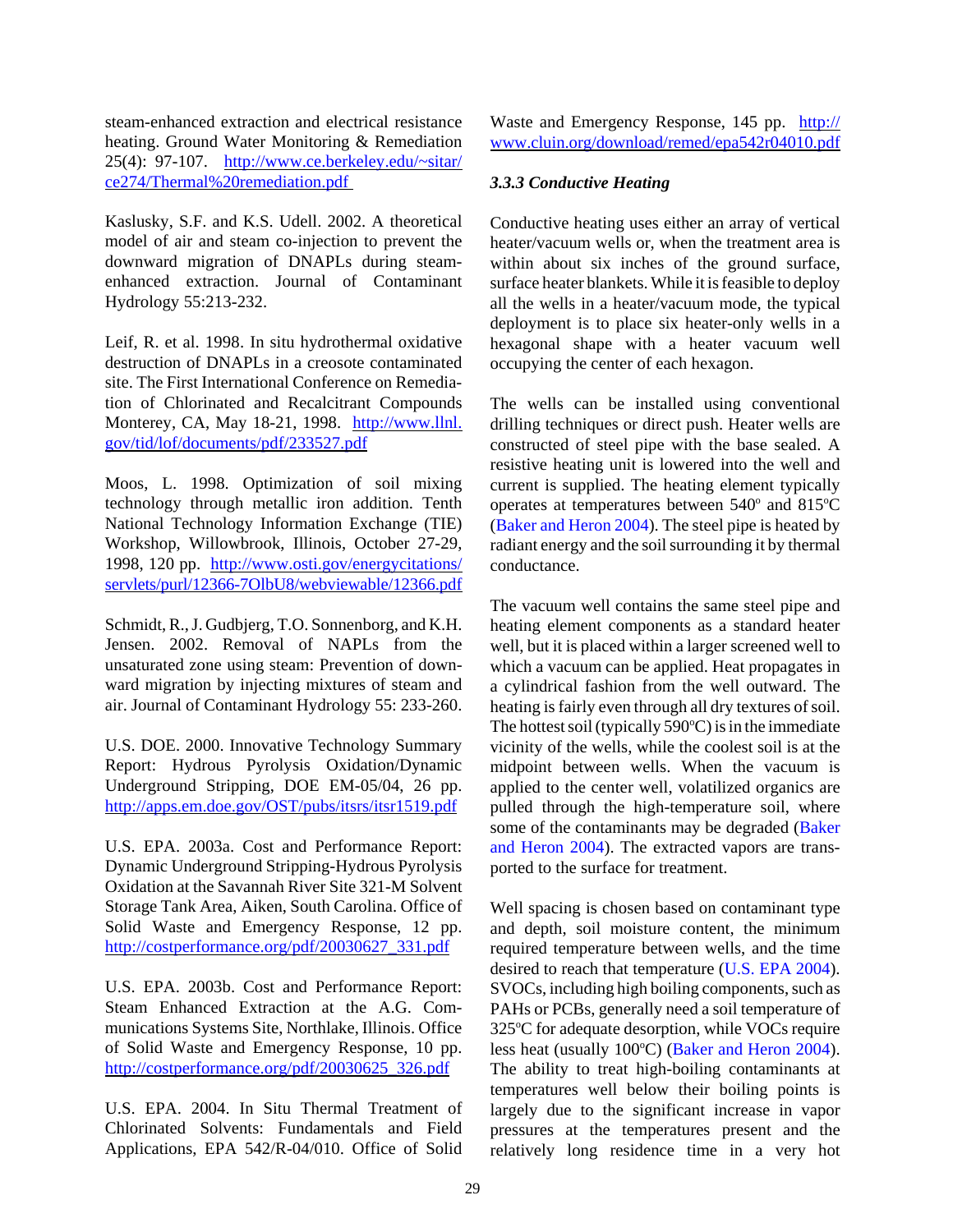<span id="page-29-0"></span>subsurface (Biershenk et al. 2004).The temperature requirements typically lead to well placement distances of 6 to 7.5 feet for the SVOCs and 12 to 20 feet for the VOCs. As with electrical resistance heating, the closer the wells, the faster the desired temperatures are reached.

Conductive heating operates best in unsaturated soil; however, it does find application in saturated soil with low hydraulic conductivity. As the temperature around the heater wells increases, the water evaporates and a "dry" zone is created that expands outward. At the leading edge of this cylindrical zone, steam is created, which further expands the zone. In low permeability soil, any replacement water that attempts to flow into the "dry" zone is quickly boiled off. In soil with high hydraulic conductivities, the influx of water to replace that boiling off may be sufficient to prevent the soil from exceeding the boiling point of water, and target temperatures may not be met. If the treatment area contains saturated high hydraulic conductivity soil, then a dewatering system should be considered, or Baker and Heron (2004) suggest using a steam system to control water influx, as well as sweeping the permeable areas. Drying soils, especially fine-grained silt and clay, at high temperatures can result in shrinkage and cracking that will promote the removal of organics contained within them (U.S. EPA 2004).

If concentrated halogenated organics are the contaminants of concern, the system—both piping and treatment—must be designed to withstand highly corrosive conditions.

Thermal conductance systems also can consume large quantities of power. At a site in Alhambra, California, the remediation had to be carried out in phases to avoid exceeding the capacity of the local power supplier (Biershenk et al. 2004).

Vendor cost estimates cited range from \$100 to \$250 per ton (NAVFAC 1999). TerraTherm has an exclusive license in the United States to offer this technology for remediation.

# Cited and Other References

Baker, R. and M. Kuhlman. 2002. A description of the mechanisms of in-situ thermal destruction (ISTD) reactions. 2nd International Conf. on Oxidation and Reduction Technologies for Soil and Groundwater,

ORTs-2, Toronto, Ontario, Canada, Nov. 17-21, 2002, 10 pp. http://www.terratherm.com/resources/ TechPapers/ORTs-2%20Baker%20and%20 Kuhlman.pdf

Baker, R.S. and G. Heron. 2004. In-situ delivery of heat by thermal conduction and steam injection for improved DNAPL remediation. Proceedings of the 4th International Conf. on Remediation of Chlorinated and Recalcitrant Compounds, Monterey, CA, May 24-27, 2004. Battelle, Columbus, OH. http://www.terratherm.com/resources/TechPapers/ Terratherm%20Delivery%20of%20Heat%20Paper %20-%20Monterey.pdf

Bierschenk, J. et al. 2004. Full-scale phase 1a results of ISTD remediation at former Alhambra, California wood treatment site. Proceedings of the 4th International Conf. on Remediation of Chlorinated and Recalcitrant Compounds, Monterey, CA, May 24-27, 2004. Battelle, Columbus, OH. http://www. terratherm.com/resources/TechPapers/Terratherm %20Paper%20499%20-%20Monterey.pdf

Conley, D., K. Hansen, G. Stegemeier, H. Vinegar, F. Fossati, F. Carl, and H. Clough. 2000. In situ thermal desorption of refined petroleum hydrocarbons from saturated soil. In: G.D. Wickramanayake and A.R. Gavaskar (eds.) Physical and Thermal Technologies: Remediation of Chlorinated and Recalcitrant Compounds. Battelle Press, Columbus, OH, pp. 197-206. http://www.terra therm.com/resources/TechPapers/Conley-Hydrocarbons.pdf

NAVFAC. 1999. Cost and Performance Report: In-Situ Thermal Desorption at the Former Mare Island Naval Shipyard, 21 pp. http://costperformance.org/ pdf/MareIsland.pdf

U.S.EPA. 1997. Analysis of Selected Enhancements for Soil Vapor Extraction, EPA 542/R-97/007. Office of Solid Waste and Emergency Response, 246 pp. http://www.cluin.org/download/remed/ sveenhmt.pdf

U.S. EPA. 2004. Innovative Technology Evaluation: Field Evaluation of TerraTherm In Situ Thermal Destruction (ISTD) Treatment of Hexachlorocyclopentadiene, EPA 540/R-05/007. Office of Research and Development, 183 pp. http://www.epa.gov/ ORD/NRMRL/pubs/540r05007/540r05007.htm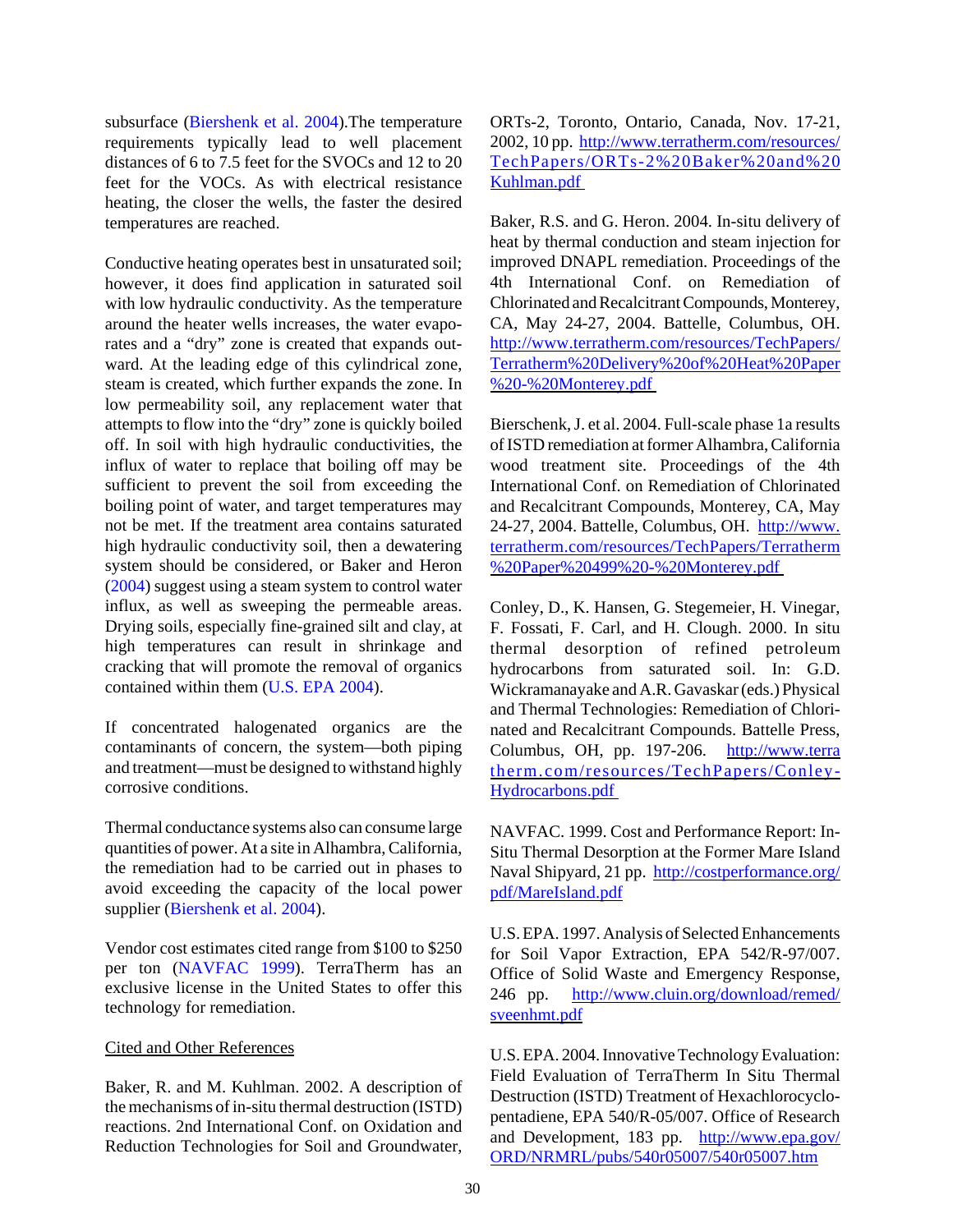#### <span id="page-30-0"></span>*3.3.4 Radio-Frequency Heating*

Radio-frequency heating (RFH) uses a high frequency alternating electric field for in situ heating of soils. The technique depends on the presence of dielectric materials with unevenly distributed electrical charges. The application of an electric field produces movement of the "polar" molecules, and this vibration creates mechanical heat. A spread of radio frequencies (e.g., 6.78 MHz, 13.56 MHz, 27.12 MHz, and 40.68 MHz along with seven higher frequencies) regulated and assigned by the Federal Communications Commission (FCC) can be used in industrial, scientific, or medical applications. Under 47 CFR18.301 (FCC 2006) an equipment designer or operator can use these frequencies without obtaining a license from the FCC. Higher frequencies increase the rate of heating but reduce the depth of penetration [\(Halliburton NUS Environmental 1995\).](#page-31-0) 

A radio-frequency heating system usually consists of:

- A three-phase power supply.
- A radio-frequency source with an oscillator that generates a low-power current at the desired radio frequency, several serial amplifiers that increase the strength of the oscillator current, and a final amplifier that delivers the current at the prescribed output level.
- An applicator system consisting of electrodes or antennae.
- A monitoring control system.
- A grounded metal shield over the treatment area.
- A vapor collection and treatment system [\(Haliburton NUS Environmental 1995\).](#page-31-0)

Depending upon the vendor, a row or rows of applicator electrodes are placed in the ground to the depth of the treatment zone. The electrodes can be placed with conventional drilling equipment or direct push. In some designs, the electrodes themselves are used to recover soil gas and heated vapors. In other designs, wells are placed specifically for soil vapor extraction and to act as electromagnetic sinks to prevent heating beyond the treatment zone (Figure 5). Heating is both radiative and conductive, with soil near the applicator electrodes heating fastest (the radio frequency wave gets weaker the further from the electrode due to energy absorption).

At the oscillation frequencies of the applied electromagnetic field, water generally acquires the largest dipole moment of any of the soil constituents before the polarity of the field reverses. As the water content falls, the heating relies on other polar parts of the soil. Careful consideration should be given to purely sandy soils as to whether RFH is applicable. Silica sand is non-polar, and heating in sand must rely on impurities present (Iben, Edelstein, and Roemer [1996\)](#page-31-0). Also, the drier a soil becomes the more difficult it is to move organic gas through it. Conversely, too much water becomes a heat sink. In saturated conditions, RFH boils the water in the immediate vicinity of the applicator electrode and does not heat the treatment zone to a useful temperature. If the water table is shallow, dewatering [techniques may need to be applied \(Edelstein et al.](#page-31-0) 1996 and [Davis 1997\).](#page-31-0)

The antenna method places vapor recovery wells around the treatment area. Drilled or pushed applicator boreholes on site-specific spacing are lined with a fiberglass casing or other nonconductive non-polar material that will withstand the temperatures expected. The antenna are lowered into the applicator holes to an appropriate depth, and the heating is begun. The antenna can be lowered or raised as desired.



**Figure 5. Radio-Frequency Heating with Electrodes** 

Both antenna and electrode systems monitor the heat distribution in the subsurface (usually with thermocouples, but other devices can be used) to ensure target temperatures are obtained throughout the treatment area. Depending upon the chemicals of concern, RFH can obtain temperatures over 250°C with some vendors claiming temperatures to  $400^{\circ}$ C ([Davis 1997](#page-31-0) and [U.S. EPA 1997\).](#page-31-0) These tempera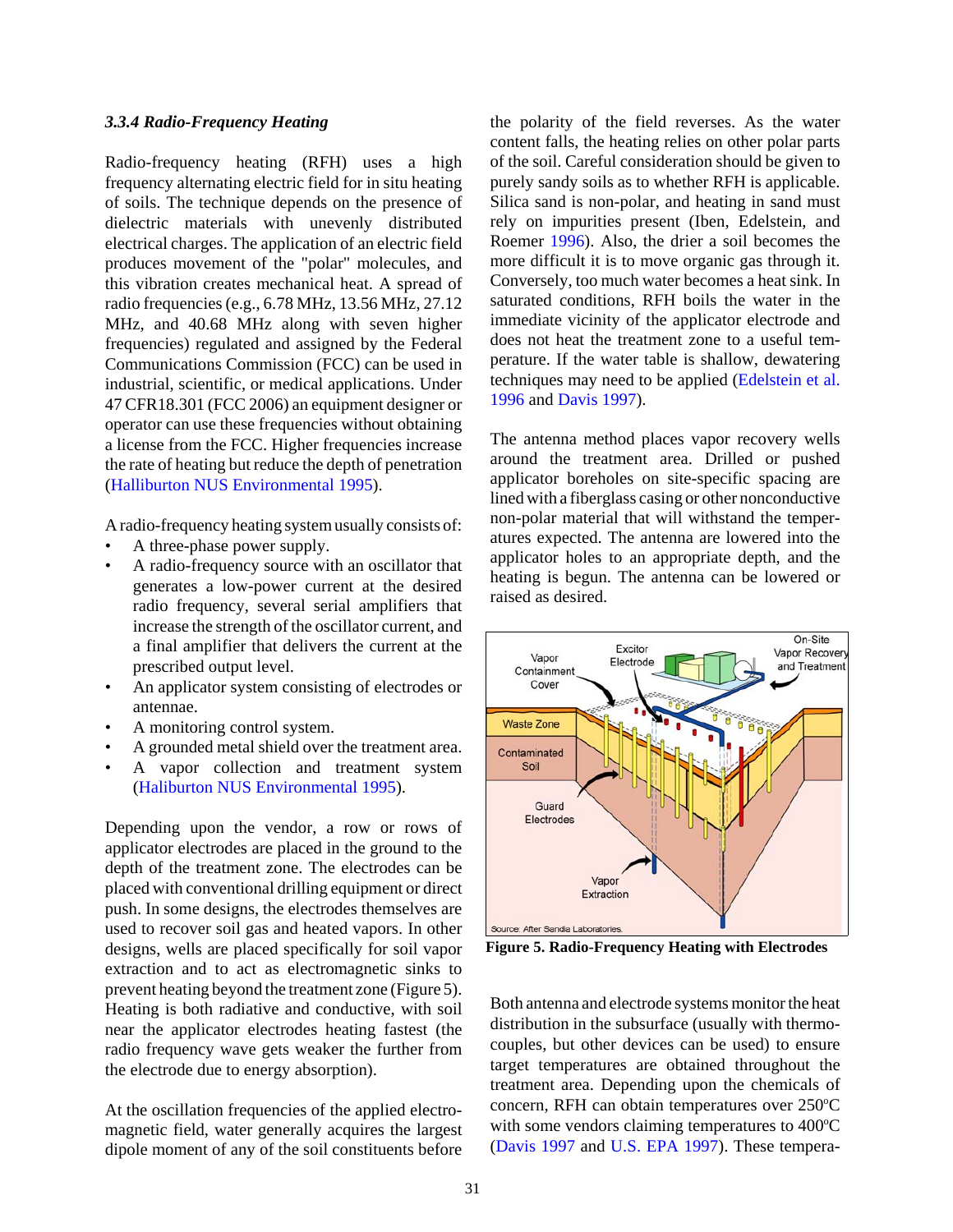<span id="page-31-0"></span>tures allow the system to treat both VOCs and many SVOCs. Also monitored is the impedance of the applicator system and the impedance of the subsurface soil. As the soil is heated, its impedance changes. If the applicator system impedance is not adjusted to match it, energy reflects back at the system, resulting in heating and potential failure.

The vapor extraction system consists of conventional vapor extraction wells. Also, for safety and prevention of potential interference with local radio transmissions, a grounded metal shield is usually employed over, and just beyond, the treatment area. Metal structures are very efficient at absorbing RF energy and preventing it from escaping the treatment zone. For this reason, RFH is not applicable for treatment zones that contain metal or other conductive objects. Both antenna and electrode technologies were demonstrated by the EPA SITE program in 1994 (U.S. EPA 1995a & 1995b and Haliburton NUS Environmental 1995).

Only the antenna system is currently offered, and that by one vendor.

# Cited and Other References

Brody, K., A. Kabir, H. J. Cho, R. Fiacco, Jr., J. McTigue, M. Daly, and R. Kasevich. 2004. Implementing RF heating in fractured bedrock to remediate TCA DNAPL. 2004 Fractured Rock Conference: State of the Science and Measuring Success in Remediation, Portland, ME, September 13-15, 10 pp. http://clu-in.org/products/siteprof/2004fracrock conf/cdr\_pdfs/indexed/group1/034.pdf

Davis, E. 1997. Ground Water Issue: How Heat Can Enhance In-Situ Soil and Aquifer Remediation: Important Chemical Properties and Guidance on Choosing the Appropriate Technique, EPA 540/S-97/502. U.S. EPA., Office of Research and Development, 18 pp. http://www.cluin.org/down load/remed/heatenh.pdf

Edelstein, W. et al. 1996. Radiofrequency Ground Heating System for Soil Remediation, Patent Number 5,484,985. General Electric Company. [http://](http://patft1.uspto.gov/netacgi/nph-Parser?Sect1=PTO1&Sect2=HITOFF&d=PALL&p=1&u=%2Fnetahtml%2 FPTO%2Fsrchnum.htm&r=1&f=G&l=50&s1=5,484,985.PN.&OS=PN/5,484,985&RS=PN/5,484,985)  patft1.uspto.gov/netacgi/nph-Parser?Sect1=PTO1& Sect2=HITOFF&d=PALL&p=1&u=%2Fnetahtml%2  $FPTO\%2Fsrchnum.htm&r=1&f=G&1=50&s1=$ 5,484,985.PN.&OS=PN/5,484,985&RS=PN/5,484, 985

FCC. 2006. Code of Federal Regulations: Title 47–Telecommunication Chapter I–Federal Communications Commission Part 18–Industrial, Scientific, and Medical Equipment. http://www.access. gpo.gov/nara/cfr/waisidx\_05/47cfr18\_05.html

Haliburton NUS Environmental Corporation. 1995. Installation Restoration Program Technical Evaluation Report for the Demonstration of Radio Frequency Soil Decontamination at Site S-1. U.S. Air Force Center for Environmental Excellence, 1,298 pp. http://www.osti.gov/bridge/purl.cover.jsp?purl  $=$ /146796-ze58o8/webviewable/

Iben, I., W. Edelstein, and P. Roemer. 1996. Technical Information Series: Dielectric Properties of Soil: Application to Radio Frequency Ground Heating, 96CRD150. GE Research and Development Center, 37 pp. http://www.crd.ge.com/ cooltechnologies/pdf/1996crd150.pdf

U.S. EPA. 1995a. Innovative Technology Evaluation Report: IITRI Radio Frequency Heating Technology, EPA 540/R-94/527. Office of Research and Development, 162 pp. http://nepis.epa.gov/pub titleOSWER.htm

U.S. EPA. 1995b. Innovative Technology Evaluation Report: Radio Frequency Heating, KAI Technologies, Inc, EPA 540/R-94/528. Office of Research and Development, 168 pp. http://nepis. epa.gov/pubtitleOSWER.htm

U.S.EPA. 1997. Analysis of Selected Enhancements for Soil Vapor Extraction, EPA 542/R-97/007. Office of Solid Waste and Emergency Response, 246 pp. http://www.cluin.org/download/remed/ sveenhmt.pdf

# *3.3.5 In Situ Vitrification*

In situ vitrification (ISV) is a thermal treatment process that converts contaminated soil to stable glass and crystalline solids. There are two methods for producing heat for melting the contaminated soil. The older method uses electrodes and electrical resistance to vitrify materials, while the emerging technique uses plasma arc technology.

In the electrical resistance method, high voltage is applied to electrodes (typically four) placed in the soil. Starter frit (generally graphite) is placed on the soil surface and electrical current heats the soil from the top down to temperatures between 1,400 and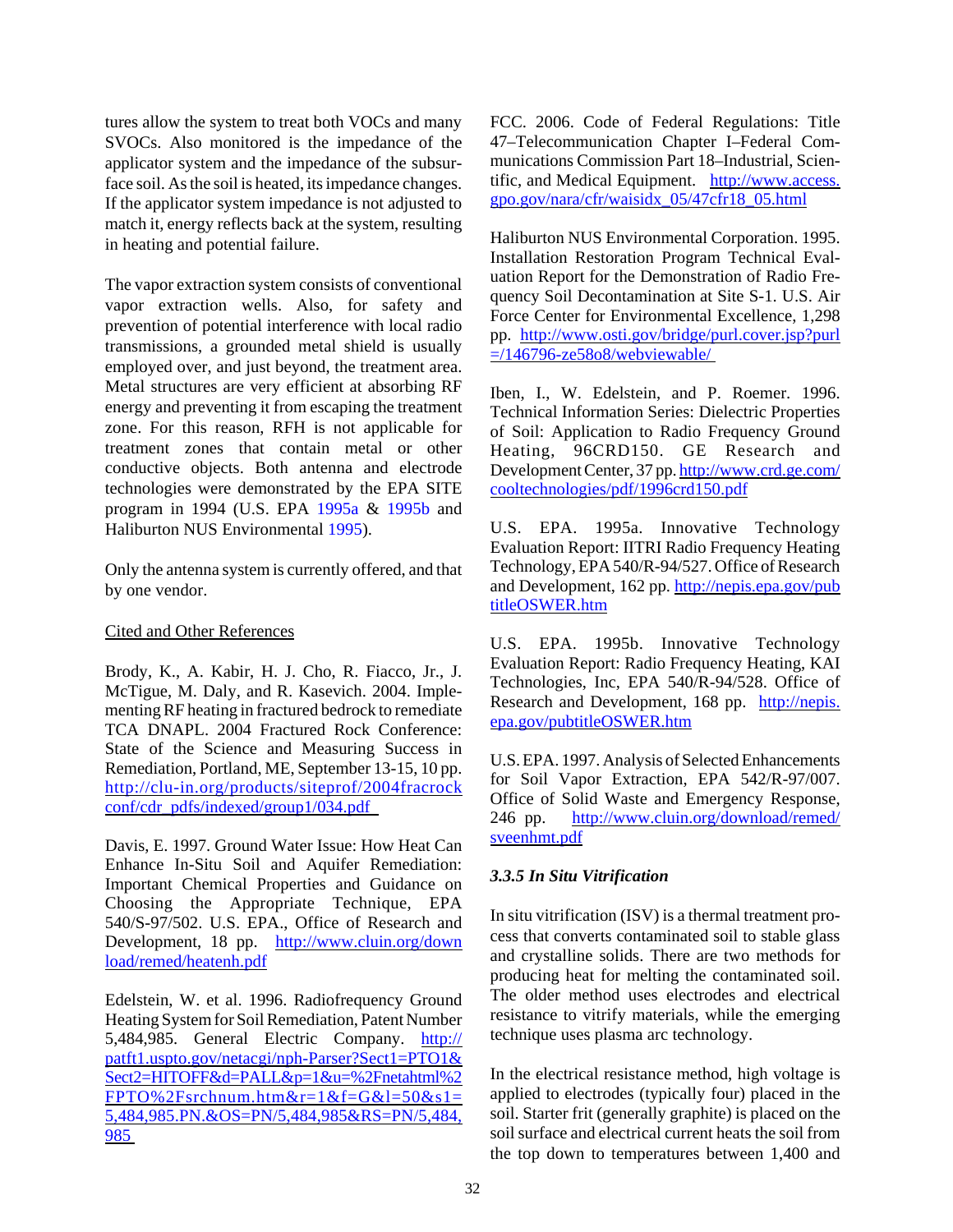2,000°C. Typical melt sizes range from 200 to 1,200 tons, with a processing rate of four to six tons per hour ([U.S. EPA 1995\).](#page-33-0) Maximum treatment depth is approximately 20 feet in a single setup. The process depends upon the presence of 1.4 to 15 percent alkali metal oxides in the material to be treated to ensure a proper balance between electrical conductivity and melting temperature. Too much alkali metal content increases the conductivity to a point where insufficient heating occurs.

If the silica content of the soil is sufficiently high, contaminated soil can be converted into glass. Heating vaporizes or pyrolyzes organic contaminants. Most inorganic contaminants are encased in the glasslike monolith that results when the soil cools after treatment. The system requires a vapor hood that traps offgases and channels them to a treatment train that generally consists of a quencher to cool the 100° to 400°C gases and, depending upon what is being treated, a scrubber, activated carbon unit, or thermal oxidizer [\(U.S. EPA 1997a\).](#page-33-0) The scrubber and quench water may require secondary treatment.

The conventional ISV process can destroy or remove organics and immobilize most inorganics in contaminated soil, sludge, or other earthen materials The process has been used on a broad range of VOCs and SVOCs, other organics including dioxins and PCBs, and on most priority pollutant metals and

radionuclides ( http://www.frtr.gov/). Mercury is not captured in the vitrified soil and therefore must be

treated by the above ground treatment system. The majority (70 to 99.9 percent by weight) of heavy metals, such as arsenic, lead, cadmium, and chromium, and radionuclides are entrained in the [melt mass \(Thompson, Bates and](#page-33-0)  Hansen 1992). SVOCs and VOCs can be treated with this process, with about 97 percent of the VOCs destroyed and the remainder captured [by the offgas treatment system \(U.S.](#page-33-0)  sites with high clay and moisture

ISV, using the electrical resistance method, has been tested in the field several times, including a SITE Program demonstration [\(U.S. EPA 1995\),](#page-33-0) a demonstration at the DOE Hanford Nuclear Reservation (http://www.frtr.gov/) and Superfund cleanups at the Wasatch Chemical Company, Lot 6 site ([U.S. EPA 1997b\)](#page-33-0) and General Electric Spokane Shop [\(U.S. EPA 2005\).](#page-33-0) Costs are estimated at \$400/ton ([U.S. EPA 1997a\).](#page-33-0) The technology is licensed to only one vendor.

Planar melting is a modification of the conventional ISV method. It differs in that the starter material is injected in a vertical plane between electrodes at depth. Generally, two electrode pairs are used with a starter plane between each pair. As the melt proceeds, it grows vertically and horizontally away from the starter planes. Because the melts are initially separated and only merge late in the process, the potential for driving gases down into the formation is greatly reduced as compared with conventional ISV (Figure 6). The maximum established treatment depth is 26 feet, but deeper melts are theoretically possible. The cost of the process is estimated at between \$355 and \$460 per ton ([Thompson 2002\).](#page-33-0) A successful field demonstration of the planar technique was carried out at the Los [Alamos National Laboratory in 2000 \(Coel-Roback](#page-33-0)  et al. 2003).



EPA 1997a). ISV is applicable to **Figure 6. Planar Vitrification—Melting from the Bottom** 

content, although treatment costs increase with increasing moisture content. Treatment of materials in a permeable aquifer may require dewatering, and if the treatment area is expected to contain large voids, [dynamic compaction is recommended \(U.S. EPA](#page-33-0) 1997a).

In situ vitrification using plasma arc technology has been demonstrated at the DOE Savannah River Complex ([Blundy and Zionkowski 1997\)](#page-33-0) but has yet to reach commercialization. The process consists of lowering a plasma arc torch into a cased hole and initiating a columnar melt from the bottom up.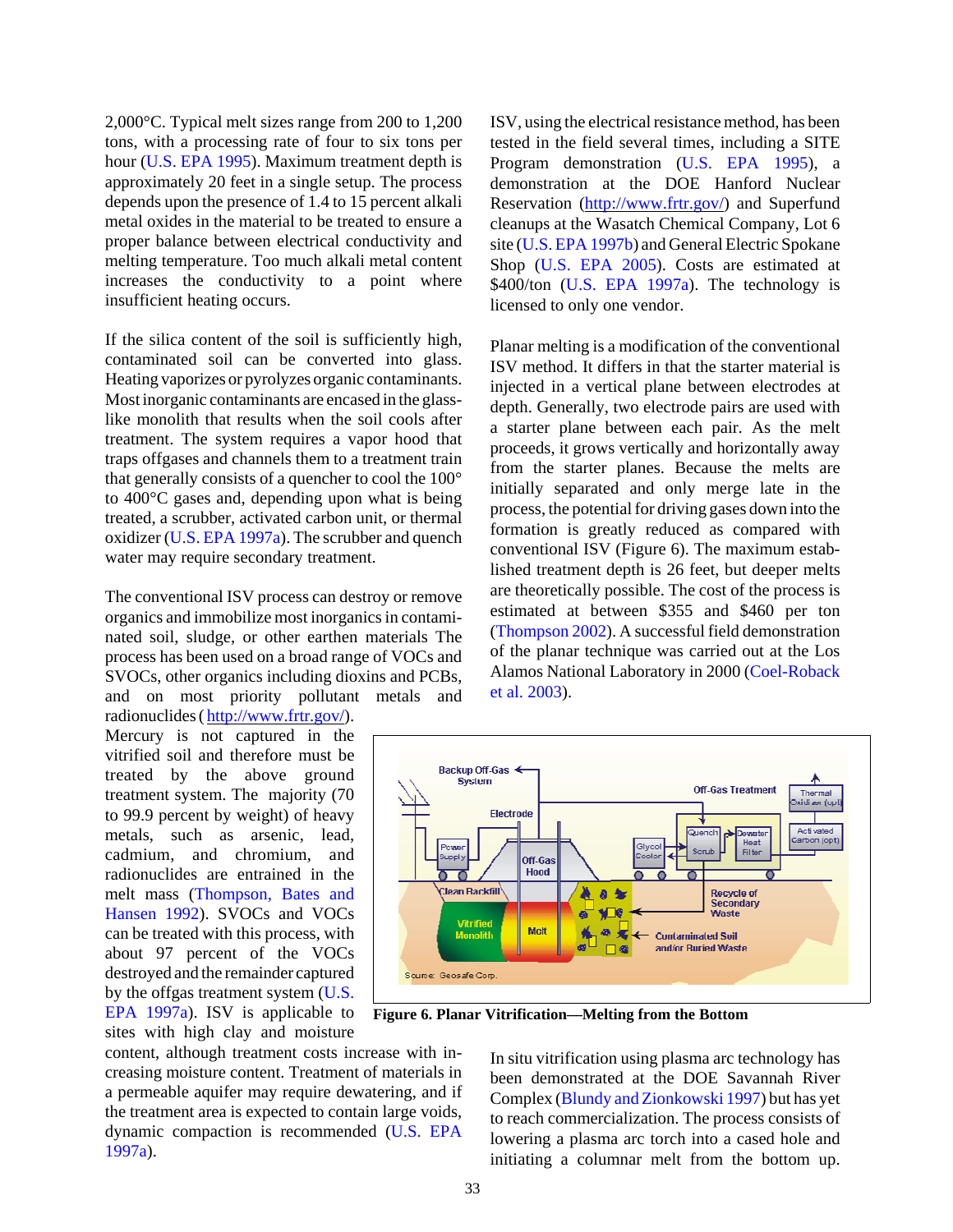<span id="page-33-0"></span>Offgases are collected in a hood and treated by a system similar to the electrode method. The torch can achieve temperatures exceeding  $7,000^{\circ}$ C, and theoretically, it can operate at any depth. Melts can be initiated below the contaminated area to ensure all contamination is addressed. Since a full-scale demonstration has yet to be done, cost data are unavailable.

#### Cited and Other References

Blundy, R. and P. Zionkowski. 1997. Final Report: Demonstration of Plasma In Situ Vitrification at the 904-65G K-Reactor Seepage Basin, WSRC-RP-97 405. Westinghouse Savannah River Company, 192 pp. http://www.osti.gov/bridge/purl.cover.jsp?purl= /626442-vswIVz/webviewable/

Coel-Roback, B., P. Lowery, M. Springer, L. Thompson, and G. Huddleston. 2003. Non-traditional in situ vitrification—A technology demonstration at Los Alamos National Laboratory. WM'03 Conference, February 23 – 27, 2003, Tucson, AZ, 12 pp. http://www.wmsym.org/abstracts/2003/pdfs/ 460.pdf

FRTR. 2006 (November). Federal Remediation Technologies Roundtable website: http://www.frtr. gov//matrix2/section4/4-8.html

Schumacher, R.F. 1996. Georgia Tech Final Report: Demonstration In Situ Plasma Vitrification Technology for Savannah River Site Contaminated Soils. U.S. Department of Energy, 147 pp. http://www.osti.gov/bridge/product.biblio.jsp? osti\_id=656899

Thompson, L., S. Bates, and J. Hansen. 1992. Technology Status Report: In Situ Vitrification Applied to Buried Wastes, PNL-8219. Pacific Northwest Laboratory.

Thompson, L. 2002. Mixed waste treatment cost analyses for a range of Geomelt vitrification process configurations. WM'02 Conference, February 24-28, 2002, Tucson, AZ. 13 pp. http://www.wmsym.org/ Abstracts/2002/Proceedings/39B/323.pdf

U.S. EPA. 1994a. Engineering Bulletin: In Situ Vitrification Treatment, EPA 540/S-94/504. Office of Emergency and Remedial Response, 8 pp. [http://](http://nepis.epa.gov/pubtitleOSWER.htm)  [nepis.epa.gov/pubtitleOSWER.htm](http://nepis.epa.gov/pubtitleOSWER.htm) 

U.S. EPA. 1994b. SITE Demonstration Bulletin: In Situ Vitrification Geosafe Corporation, EPA 540/ MR-94/520. Office of Research and Development, 2 pp. http://nepis.epa.gov/pubtitleOSWER.htm

U.S. EPA. 1995. Geosafe Corporation In Situ Vitrification Innovative Technology Evaluation Report, EPA 540/R-94/520. Office of Research and Development, 148 pp. http://www.epa.gov/ORD/ SITE/reports/540r94520/540r94520.htm

U.S. EPA. 1997a. Innovative Site Remediation Design and Application, Volume 4: Stabilization/ Solidification, EPA 542/B-97/007. Office of Solid Waste and Emergency Response, 234 pp. http:// [nepisepa.gov/pubtitleOSWER.htm](http://nepis.epa.gov/pubtitleOSWER.htm) 

U.S. EPA. 1997b. Wasatch Chemical Company Superfund Site: Five-Year Review Report. [http://](http://cfpub.epa.gov/fiveyear/index.cfm?fuseaction=home.showSearchForm)  [cfpub.epa.gov/fiveyear/index.cfm?fuseaction=](http://cfpub.epa.gov/fiveyear/index.cfm?fuseaction=home.showSearchForm)  home.showSearchForm

U.S. EPA. 2005. NPL Sites in Region 10. [http://](http://yosemite.epa.gov/r10/cleanup.nsf/webpage/Washington+Cleanup+Sites) [yosemite.epa.gov/r10/cleanup.nsf/webpage/](http://yosemite.epa.gov/r10/cleanup.nsf/webpage/Washington+Cleanup+Sites) Washington+Cleanup+Sites

# **4.0 Notice, Disclaimer, and Acknowledgments**

This document has been prepared for the U.S. Environmental Protection Agency under Contract Number 68-W-03-038. This report has undergone EPA review. Mention of trade names or commercial products does not constitute endorsement or recommendation for use.

Special acknowledgement is given to the remediation professionals for their review and thoughtful suggestions to support the preparation of this document, including the following: Carolyn Acheson (EPA ORD), Frank Bales (USACE), Harold Ball (EPA Region 9), Ed Barth (EPA ORD), Ed Bates (EPA ORD), Dave Becker (USACE), Terry Burton (EPA ORD), Jim Cummings (EPA OSWER), Eva Davis (EPA ORD), Carol Dona (USACE), Ed Feltcorn (EPA OAR), Robert Ford (EPA ORD), Michael Gill (EPA ORD), Richard Griffith (EPA ORD), Scott Huling (EPA ORD), Steve Kinser (EPA Region 7), Gene Keepper (EPA Region 6), Lindsey Lein (USACE), Kelly Madalinski (EPA OSWER), Ed Mead (USACE), Randy Parker (EPA ORD), David Reisman (EPA ORD), Marta Richards